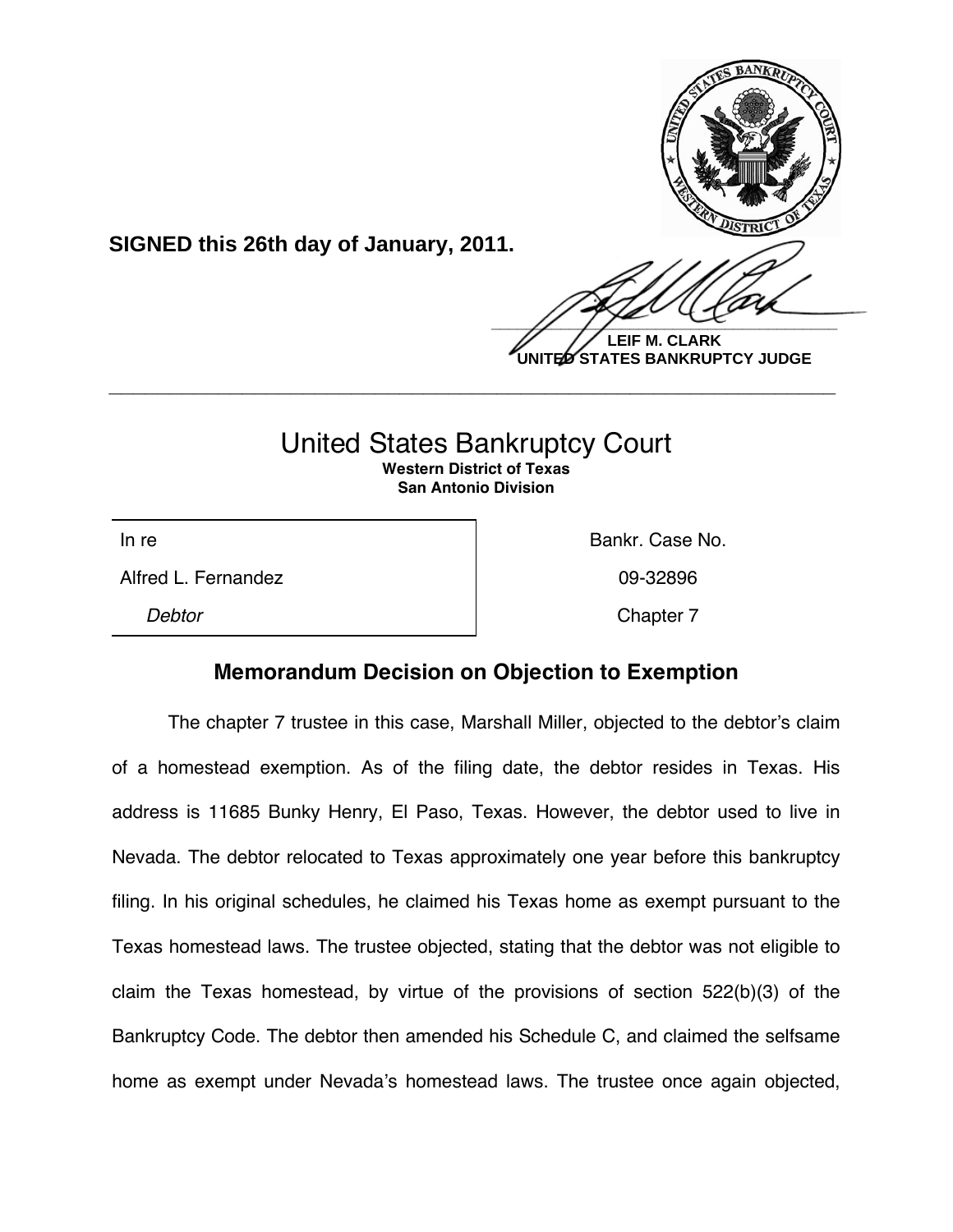now noting that the debtor could not use the Nevada homestead laws to claim a state law exemption in a home that was located in a state other than Nevada. The debtor responded that, under the authority of a decision by another judge of this court,<sup>1</sup> the Nevada statute could, at least in the context of the federal exemption scheme, have extraterritorial application. In other words, says the debtor, unless Nevada law itself would prohibit it,<sup>2</sup> a debtor can use the Nevada homestead exemption to claim a homestead exemption under section 522(b)(3), even though the home located not in Nevada, but in Texas.

The parties do not dispute the base facts. The debtor owns a home in El Paso, Texas, located at 11685 Bunky Henry. The debtor purchased the home some years ago and lived there. He was laid off from his job and was forced to relocate to Nevada for work. However, he never sold his Texas home, and always intended to keep it as his homestead, and never intended to abandon it. He kept up the payments on the home for the entire time he was in Nevada (about 7 years). Eventually, he was able to move back to Texas, about a year before this bankruptcy filing, and he once again took up residence in his home in El Paso. He filed this bankruptcy case the last day of 2009.

 <sup>1</sup> *See In re Camp*, 396 B.R. 194, 201-203 (Bankr. W.D. Tex. 2008) (Gargotta, B.J.). The *Camp* decision was recently reversed by the Fifth Circuit, though on on different grounds. *See Camp v. Ingalls (Matter of Camp), --- F.3d ---, No. 09-50852* (5<sup>th</sup> Cir. Jan. 21, 2011). The Fifth Circuit reversed *Camp*'s ruling that Florida's "opt-out" ruling applied to persons not residents of Florida, despite the language in the statute expressly stating that it applied to residents of Florida, on plain meaning grounds. *Id.*; *see also In re Battle*, 366 B.R. 635, 636 (Bankr. W.D.Tex. 2006) (same). The circuit stated that, because of its ruling on this issue, it did not reach the corollary issues regarding whether section 522(b)(3)(A) pre-empted state law restrictions on extraterritorial application of a state's exemption law and whether the savings clause at the conclusion of section 522(b)(3) permitted debtors to claim federal exemptions when the applicable state both enacted an opt-out law and prohibited the extraterritorial application of the state's exemptions.

These are issues that are reached in this opinion and so are not resolved by the Fifth Circuit in *Camp.*<br><sup>2</sup> The debtor could have argued, under *Camp*, that the debtor could use Nevada's exemption to claim property in Texas even if the Nevada exemption statute *expressly* limited its reach to property in Nevada. *See id.*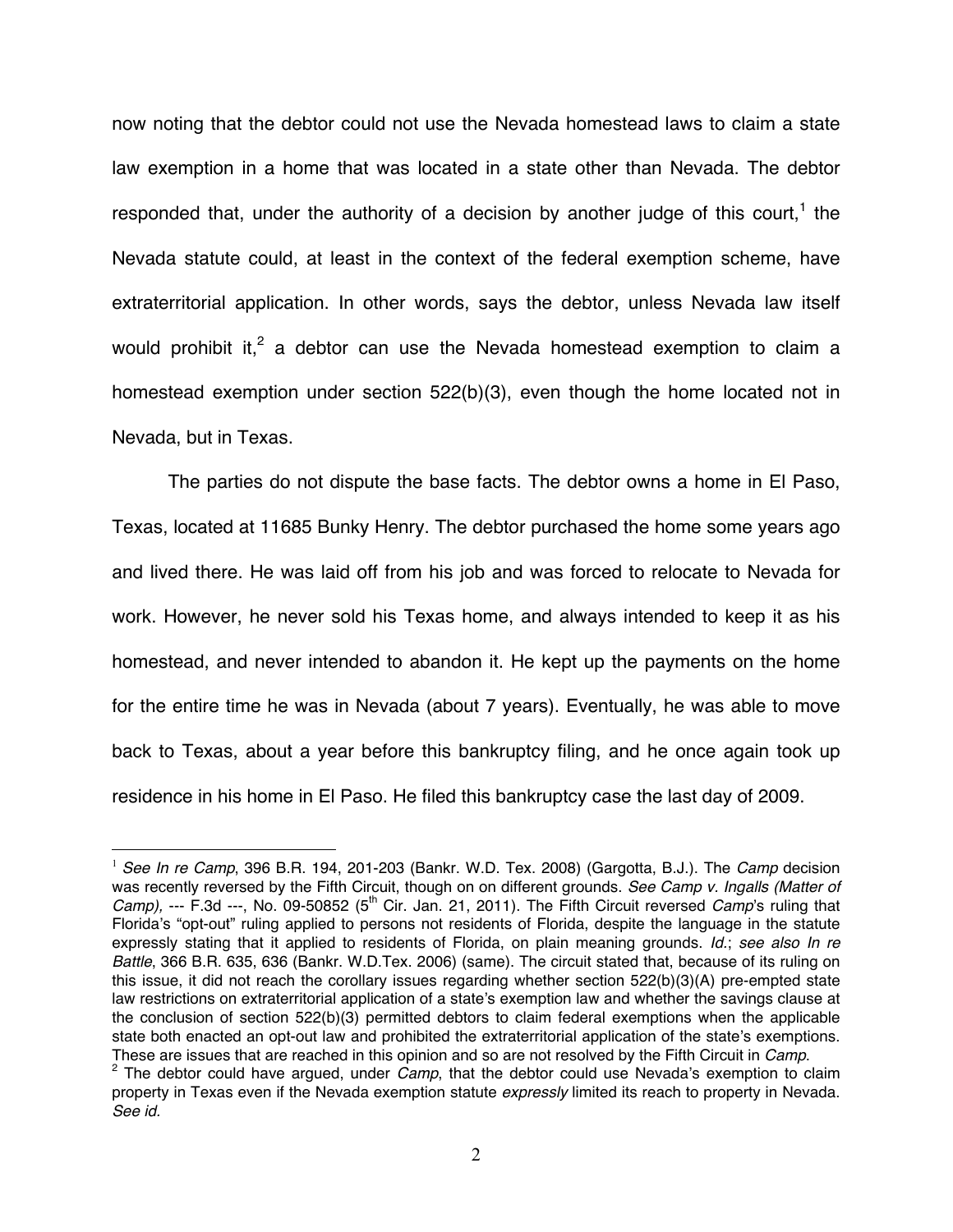## **Analysis**

Section 522(b) permits an individual debtor who files for bankruptcy to claim certain property as exempt. The effect of the claim of exemption is that such property, if exempted, "is not liable during or after the case for any debt of the debtor that arose, or that is determined under section 502 of [title 11] as if such debt had arisen, before the commencement of the case ..." 11 U.S.C. § 522(c). The effect is important, because it serves a uniquely federal purpose. The property claimed as exempt cannot be administered by the trustee (once the exemption determination becomes final) and *prepetition* creditors (other than creditors with *in rem* rights that otherwise survive the bankruptcy process) cannot enforce their claims against the property. The determination of exemption for bankruptcy purposes would *not* be binding *vis-à-vis* a post-bankruptcy creditor seeking to enforce its claim against that selfsame property however. Such a creditor would only be barred from collection action against that property if it would also be exempt under applicable *non-*bankruptcy law. *See Davis v. Davis (In re Davis)*, 170 F.3d 475, 479 (5th Cir. 1999) ("§ 522(c) sought to leave exempt property exposed to post-bankruptcy liability only to the extent it would have been exposed if the bankruptcy had not occurred. This interpretation is the most plausible reading of § 522(c)").<sup>3</sup>

 $3$  As explained later in this opinion, the fact that the exemption section serves a federal purpose does not mean that state exemptions which debtors are authorized to claim in section 522 are thereby *federalized* and converted into a bastardized federal exemption, as *Camp* and others argue. *See* discussion *infra*. That, in this court's opinion, is "a bridge too far." *See* Cornelius Ryan, *A Bridge Too Far*, at p. 67 (Simon & Schuster 1974) (The book title comes from the comment made by British Lt. Gen. Frederick Browning, deputy commander of the First Allied Airborne Army, to Field Marshal Montgomery before Operation Market Garden, the Allied effort in World War II to take out numerous bridges in a failed attempt to break through the German lines in the Netherlands in September 1944. "I think we may be going a bridge too far," he said.)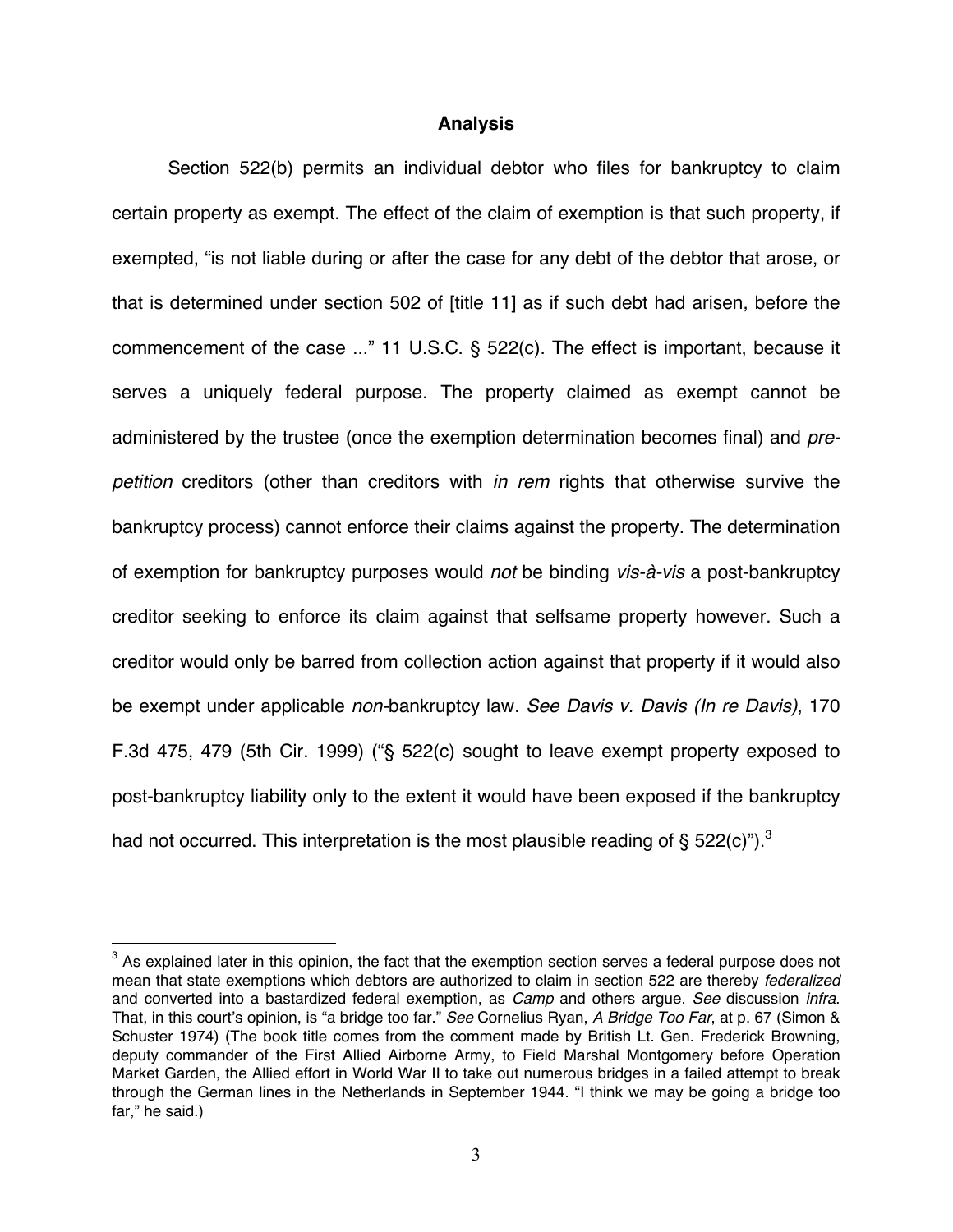To implement this function, section 522(b) gives the debtor the option to select either the federal exemption scheme set out in section 522(d), or the state exemption scheme applicable to the debtor, as determined by the domiciliary provisions of section  $522(b)(3)(A).$ <sup>4</sup> However, the debtor's option in section  $522(b)(1)$  is limited by section 522(b)(2), which says that the debtor will *not* have the right to choose federal exemptions if applicable state law, as determined under the same domiciliary rule in section 522(b)(3)(A), prohibits that choice. *See* 11 U.S.C. §§ 522(b)(2), (b)(3)(A). Many states have "opted out" pursuant to this section, including Nevada. *See* NEV. REV. STAT. ANN. § 21.090(3) (2010). Texas is one of a minority of states that permits debtors the choice provided in section 522(b)(1).

The domiciliary rule, applied to the facts of this case, says that "the place" is Nevada. The debtor lived in more than one state within the 730-day period preceding this bankruptcy filing, and for the greater portion of the 180 day period preceding the 730 day period, the debtor was living in Nevada. As Nevada is an opt-out state, this debtor is not permitted to choose the federal exemptions, unless as a result of the domiciliary rule, the debtor is left with no exemptions to claim. *See* 11 U.S.C. § 522(b)(3) (savings clause appended after the final lettered subparagraph).<sup>5</sup> Even if this debtor *could* use the federal exemptions, however, they would do this debtor little good,

<sup>&</sup>lt;sup>4</sup> The domiciliary rule will be discussed in greater detail later in this opinion, but for ease of reference, here is how it reads, in applicable part: "... the place in which the debtor's domicile has been located for the 730 days immediately preceding the date of the filing of the petition or if the debtor's domicile has not been located at a single State for such 730-day period, the place in which the debtor's domicile was located for 180 days immediately preceding the 730-day period or for a longer portion of such 180-day period than in any other place." 11 U.S.C. § 522(b)(3)(A).

<sup>&</sup>lt;sup>5</sup> Even if this debtor *can* use the federal exemptions (and we shall see later in this opinion that he can), they would do this debtor little good, as the dollar amount of the federal exemption for a residence is too little to shelter the debtor's equity in his home in El Paso (according to his schedules).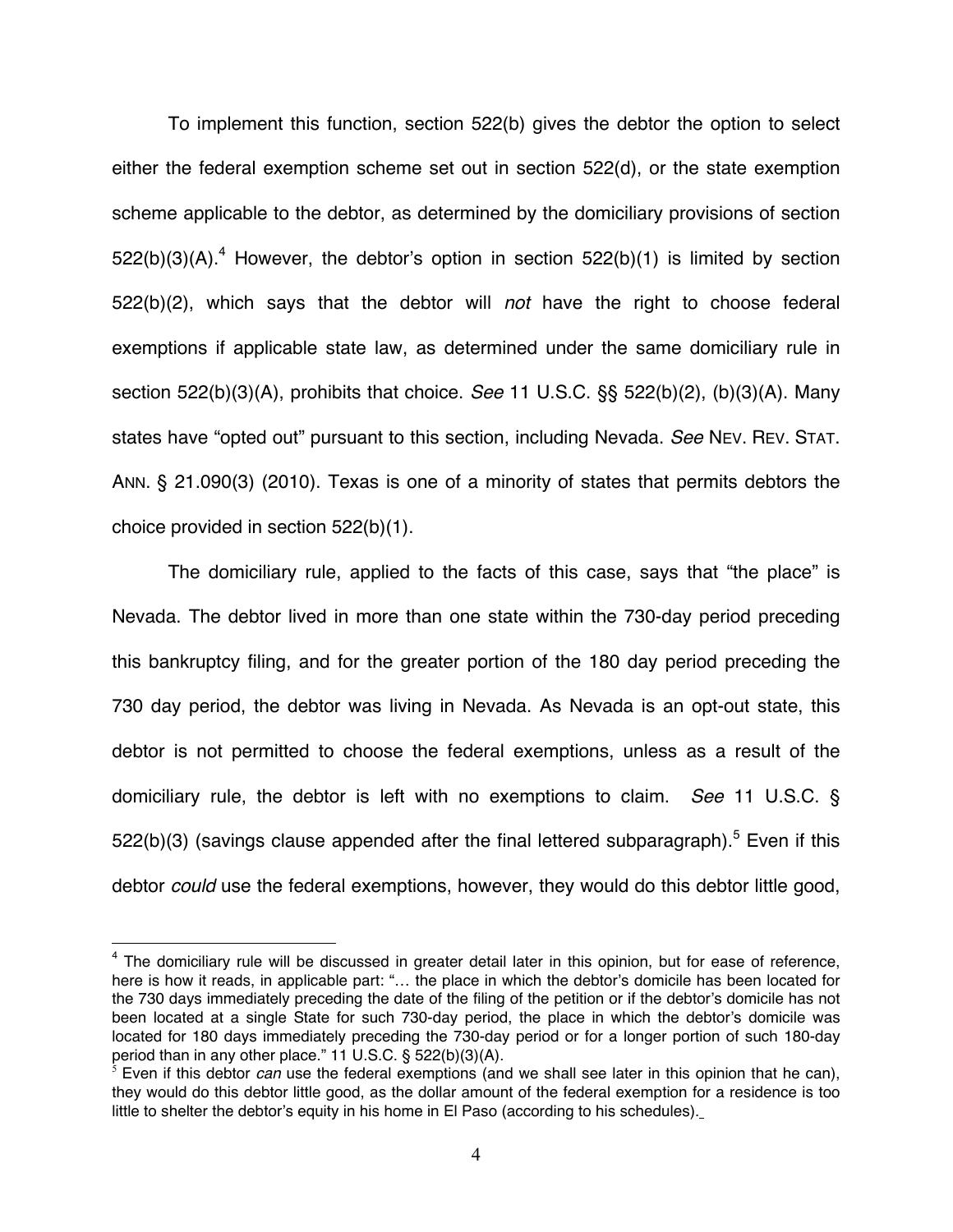as the debtor is trying to claim his home as exempt. According to his schedules, his home is worth \$103,195.00, with a secured claim of only \$32,000. As a single debtor, the maximum available exemption for his residence is \$20,200 (as of the filing date). *See* 11 U.S.C. § 522(d)(1) (eff. Apr. 1, 2007). Thus, the debtor is limited to the Nevada homestead exemption law for picking a homestead, both as a matter of law and as a matter of practicality. The debtor does not have a home in Nevada, however. The debtor's home is in El Paso, Texas. Thus, the question is squarely presented: can this debtor use the Nevada homestead exemption law to claim his home in El Paso, Texas as exempt, for purposes of section 522?

Nevada gives a debtor a homestead claim of up to \$550,000 of equity in property consisting of "a quantity of land, together with the dwelling house thereon and its appurtenances." NEV. REV. STAT. ANN. § 115.005, 115.010 (2010). By its express terms, the exemption is not self-limited to property located within the state of Nevada. However, the Nevada Supreme Court, called upon to answer a certified question regarding Nevada's homestead law, noted in passing that "the purpose of the homestead exemption is to preserve the family home despite financial distress, insolvency or calamitous circumstances, and to strengthen family security and stability for the benefit of the family, its individual members, *and the community and state in which the family resides*." *Jackman v. Nance*, 109 Nev. 716, 718, 857 P.2d 7 (1993) (citing to a Colorado state court decision). In other words, the policy behind the exemption is uniquely related to the interests of the state of Nevada. Nevada may have sympathy for debtors who once lived in Nevada, but its exemption laws are designed to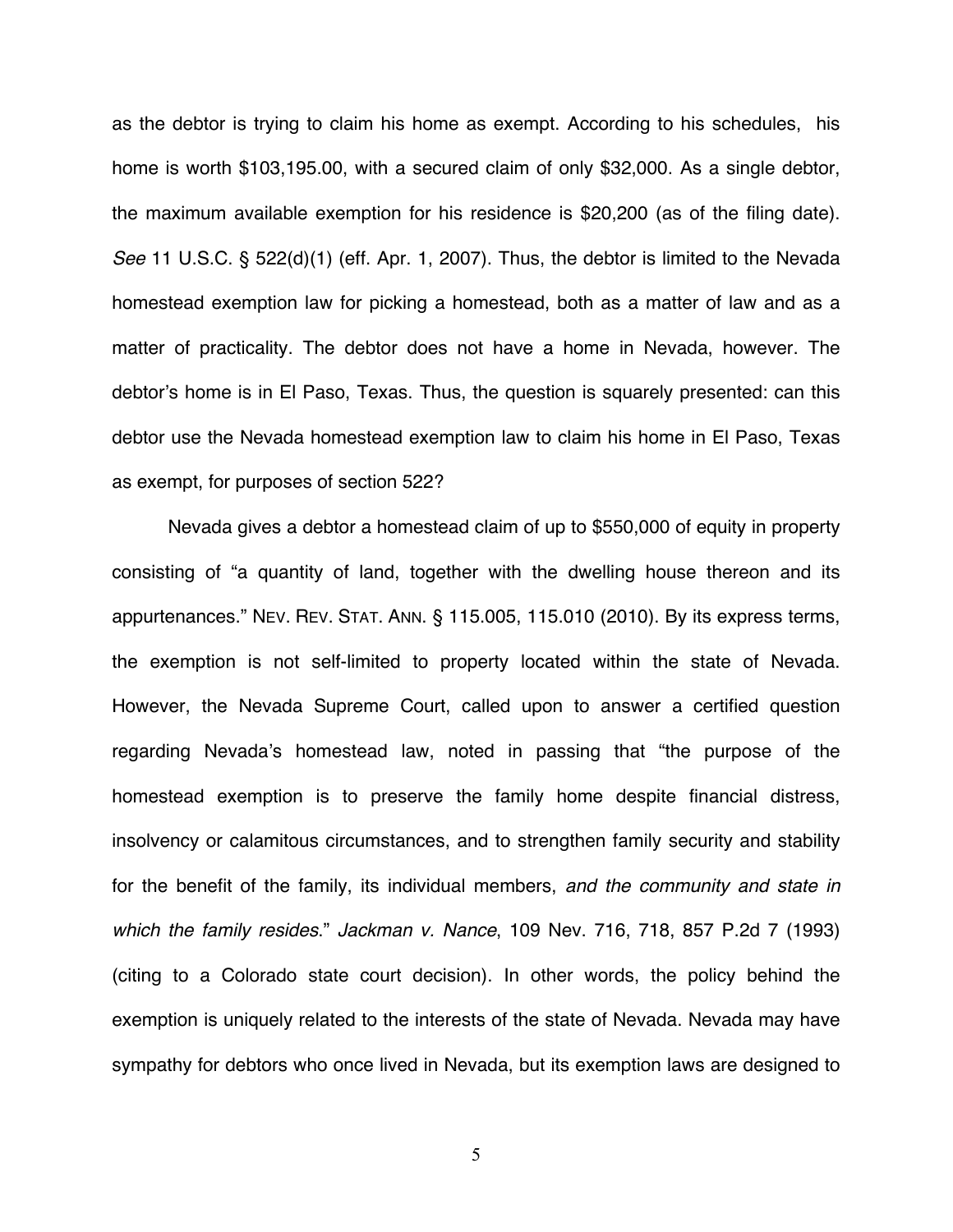serve the needs and interests of the people of Nevada. Former residents are no longer part of the group of persons for whose benefit Nevada enacts its laws.

The *Jackman v. Nance* case referred to an early decision, *Smith v. Stewart,* 13 Nev. 65 (1878), construing Nevada's then-new homestead law. *Id*. The court in *Smith* explained that the exemption was designed to shelter Nevada residents from execution in Nevada -- and explained the mechanism of a claimant designating that home as a homestead by notifying an officer attempting to make a levy at the time of the levy. 13 Nev. at 70. The practical effect of the exemption, then, was to shelter it from execution *in Nevada*, and any dispute over the homestead would, under Nevada law, arise in the context of a levying creditor attempting to execute pursuant to the laws of the state of Nevada. If the levying creditor were conducting the levy in another state (say Texas), then the issue would not even arise in a Nevada court. Even though the Nevada homestead does not expressly say that its reach is limited to property in Nevada, it is as a practical matter so limited, because Nevada's homestead exemption is only relevant in the context of levies conducted by creditors in Nevada, pursuant to Nevada's collection laws.

This conclusion is consistent with a larger observation regarding exemption statutes. State exemption laws do not have extraterritorial effect. Exemption laws are rooted in a state's internal interests in balancing the competing needs of creditors who count on the state law remedies available for collecting on judgments and of debtors who need a fresh start even in the depths of financial adversity.<sup>6</sup> Those underlying

 $6$  A state's interest in enacting exemption laws flows directly from its interest in preserving a minimum amount of property for every debtor, regardless of their level of indebtedness, so that they do not end up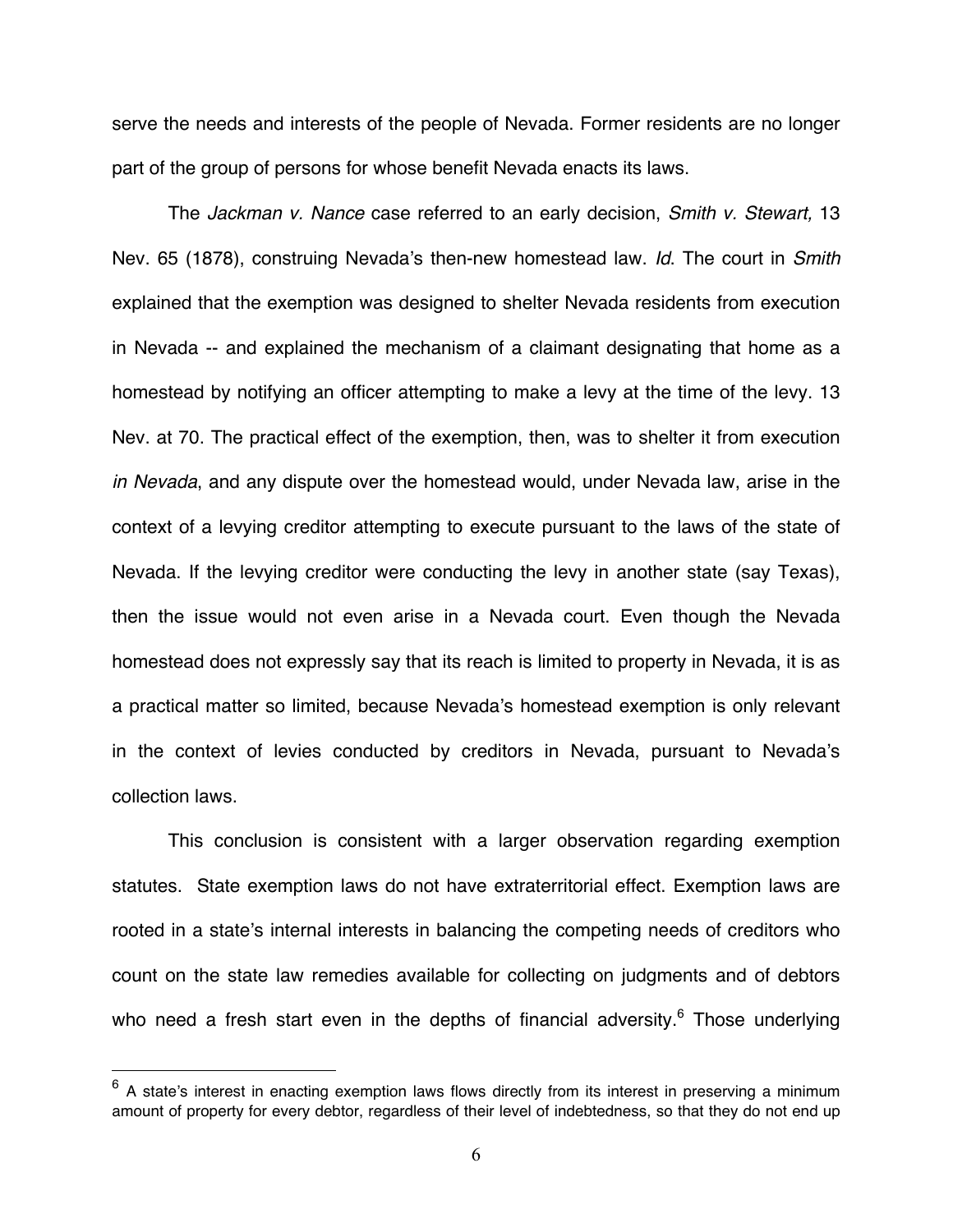policy interests, of course, stop at a given state's borders. It is thus not surprising that the vast majority of courts have ruled that a given state's exemption laws have no extraterritorial application. *See* Laura B. Bartell, *The Peripatetic Debtor: Choice of Law and Choice of Exemptions,* 22 EMORY BANKR. DEV. J. 401, 416 & n. 103 ("Bartell"). 7

It is, of course true that, under the Constitution, states are expected to accord comity to the judgments of other states. *See* U.S. CONST. ART. IV, § 1; *see also* 28 U.S.C.  $\frac{6}{5}$  1738.<sup>8</sup> State courts are also expected to give to the Acts of the legislature of another state "the same full faith and credit … as they have by law or usage in the courts of [the] State … from which they are taken." 28 U.S.C. § 1738. But that is a far

becoming a burden on the state, and so that they may preserve a modicum of dignity even in the depths of financial straits. *See, e.g., In re Leva,* 96 B.R. 723, 727 (Bankr. W.D. Tex. 1989) (discussing Texas' exemption policy).<sup>6</sup> In *Cobbs v. Coleman*, the Texas Supreme Court colorfully stated the purpose thusly:

 $\overline{a}$ 

No Creditor shall strip from the sacred body of the wife of your bosom, from the tender form of the precious child she bore you, or from your own frame, the clothing you have purchased with your earnings to hide your nakedness and that of your beloved dependents. This unnecessary humiliation shall never be visited upon you, with the consent of the law.

14 Tex. 594 (1855); *see also* William Houston Brown, *Political and Ethical Considerations of Exemption Limitations: The "Opt-Out" as Child of the First and Parent of the Second*, 71 AM. BANKR. L.J. 149, 163-64 (Spring 1997) (discussing similar purposes expressed in the exemption schemes found n many states).

 In her footnote, Bartell cites the following cases as examples: *DeLotel v. DeLotel (In re Marriage of DeLotel)*, 140 Cal. Rptr. 553, 555 (Cal. Ct. App. 1977); *Garrett v. Garrett*, 490 P.2d 313, 315 (Colo. Ct. App. 1971); *Mahl v. Aaron*, 809 N.E.2d 953, 957 (Ind. Ct. App. 2004); *Ferneau v. Armour & Co*., 303 S.W.2d 161, 167 (Mo. Ct. App. 1957); *Goodwin v. Claytor*, 49 S.E. 173, 174 (N.C. 1904); *State ex rel. Lankford v. Collins*, 174 P. 568, 570 (Okla. 1918); *Carson v. Memphis & C.R. Co*., 13 S.W. 588, 589 (Tenn. 1890); *Bergman v. Bergman*, 888 S.W.2d 580, 582 (Tex. App. 1994); *Strawn Mercantile Co. v. First Nat'l Bank of Strawn*, 279 S.W. 473, 474 (Tex. App. 1925); *Wm. Cameron & Co. v. Abbott*, 258 S.W. 562, 564 (Tex. App. 1924); *S. Pac. Co. v. I.X.L. Furniture & Carpet Installment House*, 140 P. 665, 666 (Utah 1914).

 $8$  The Constitutional provision states that "full Faith and Credit shall be given in each State to the public Acts, Records, and judicial Proceedings of every other State. And the Congress may by general Laws prescribe the Manner in which such Acts, Records and Proceedings shall be proved, and the Effect thereof." U.S. CONST., ART. IV, § 1. The Full Faith and Credit Act, in its current form, directs how the "Acts of the legislature of any State, Territory or Possession of the United States … shall be authenticated …" and then states "Such Acts … so authenticated … *shall have the same full faith and credit in every court within the United States … as they have by law or usage in the courts of such State ,…from which they are taken."* 28 U.S.C. § 1738.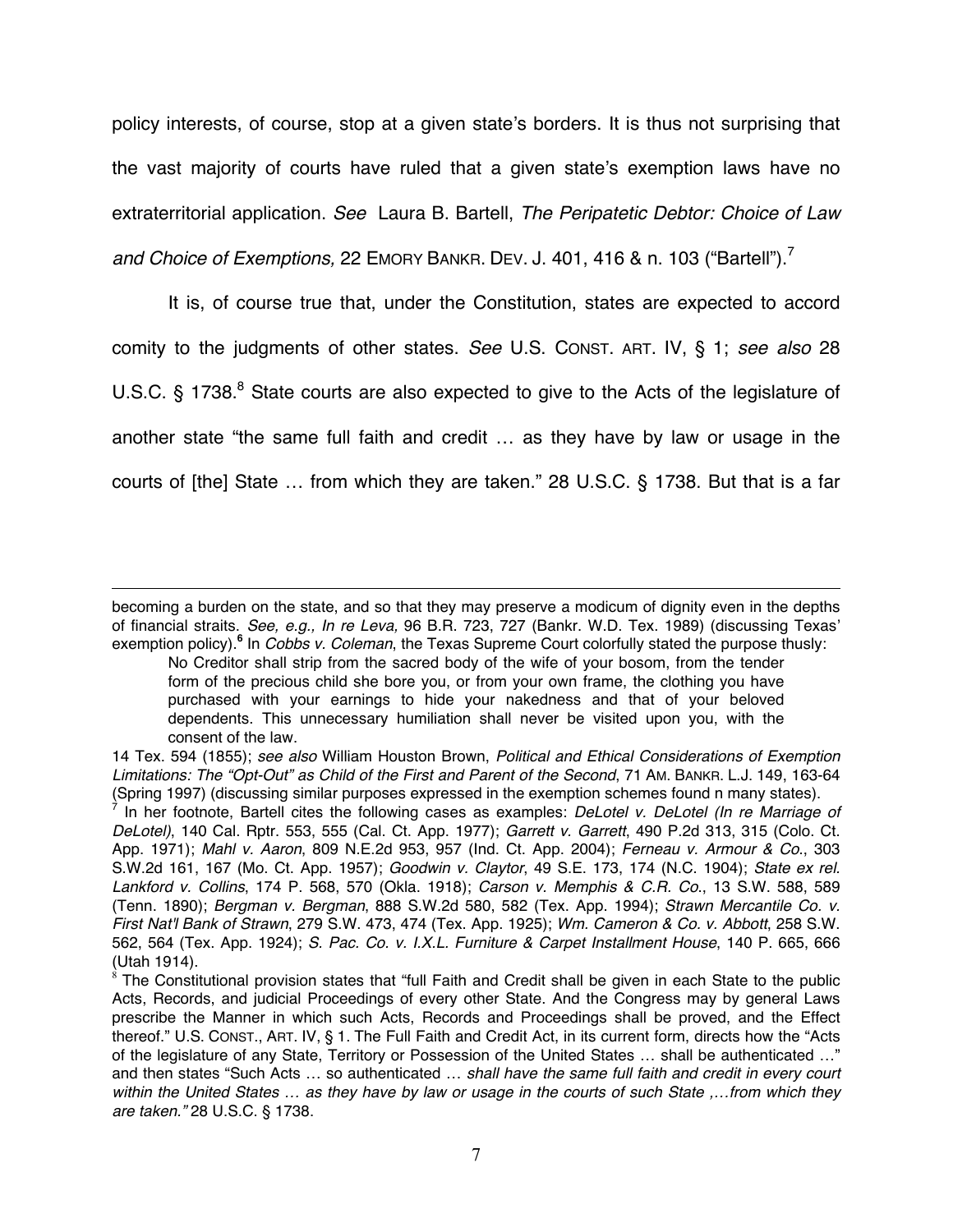cry from the assertion that one state can *require* another state to apply the first state's laws, which is what "extraterritorial effect" must mean, if it is to mean anything at all.

Even if we were to construe "extraterritorial effect" as another way of stating that states are expected to give full faith and credit to one another's enactments, however, the contention would face another roadblock. The Supreme Court has said, with respect to legislative enactments, that a state is not required to "substitute the statutes of other states for its own statutes dealing with a subject matter concerning which it is competent to legislate." *Franchise Tax Board v. Hyatt*, 538 U.S. 488, 494 (2003) (declining to find that the tort laws of one state had to be given full faith and credit in another state); *Sun Oil Co. v. Wortman*, 486 U.S. 717, 722 (1988) (one state did not have to apply another state's statute of limitations rule to a given action otherwise governed by the substantive law of the other state). Nor is a given state court obligated to adopt the enforcement mechanisms of another state. *Baker v. General Motors Corp.*, 522 U.S. 222, 235 (1998). The states, as sovereigns, are not *required* in such circumstances to apply the law of a sister state under principles of full faith and credit. *Hyatt*, 538 U.S., at 498.<sup>9</sup> It is thus a hard case to make that this voluntary extension of comity on the part of a receiving state translates to extraterritorial effect with respect to the law of an enacting state. The fact that one state may *choose* to enforce another state's laws within its own borders says nothing about whether one state can *require* another state to enforce its laws within the other state's borders.

 $9$  The Court also, however, declined to lay out any "guiding standards of a legal character" for determining what choice of law in a given circumstance is required by the Constitution. Id., at 496 (quoting Justice Robert H. Jackson, *Full Faith and Credit – The Lawyer*'*s Clause of the Constitution*, 45 COLUMB. L.REV.1, 16 (1945)).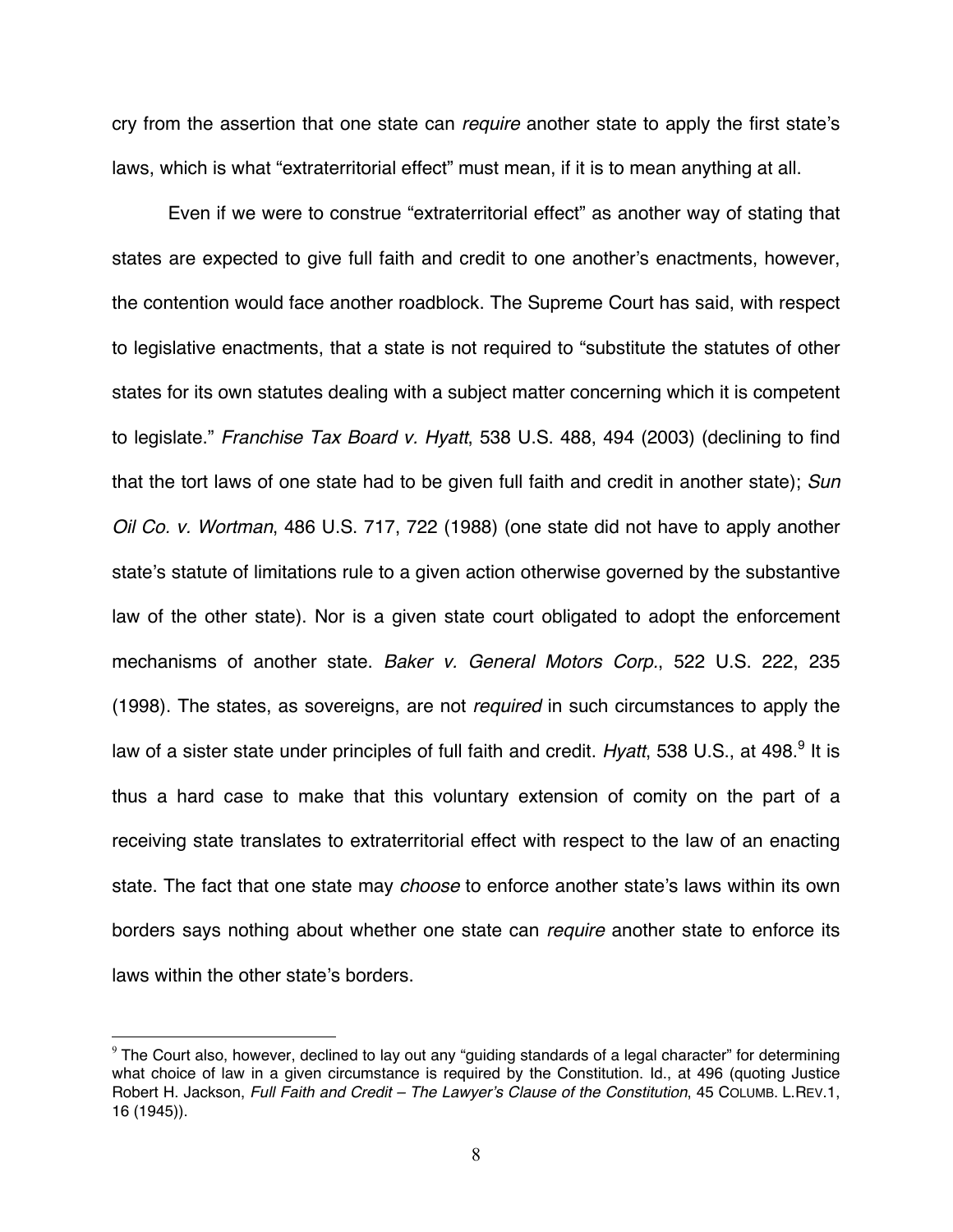There is a further roadblock. Were one to maintain that the recommendation to "be nice" is the equal of "extraterritorial effect," one would face the further line of authority from the Supreme Court generally denominated as "the enforcement exception" to the Full Faith and Credit Clause. Thus, while a state is obligated to give full faith and credit to a judgment for purposes of issue or claim preclusion, it is *not* required to *enforce* that judgment as it would be enforced in the originating state. Instead, execution of judgments is governed by the law of the forum state. *McElmoyle v. Cohen*, 38 U.S. (13 Pet.) 312, 324-24 (1839); *Olmsted v. Olmsted*, 216 U.S. 386, 394 (1910) (full faith and credit obligation does not extend the jurisdiction of the courts of one State to property situated in another, but only makes the judgment conclusive on its merits – it can only be executed in the latter state as *its laws* permit); *see also*  Restatement (Second) of Conflict of Laws §§ 102-103 & cmt. B (1971) ("a state can deny full faith and credit when recognition of a sister State judgment would require too large a sacrifice by a State of its interests in a matter with which it is primarily concerned").

The enforcement exception, whether denominated as such or not, has arisen in numerous jurisdictions. An Indiana court considered the question whether a debtor against whom a judgment was taken in California could assert Indiana's exemption for an IRA owned by the debtor and located in Indiana, when the debtor herself was domiciled in South Carolina. *Mahl v. Aaron*, 809 N.E.2d 953 (3rd Ct.App. – 2004). Said the court, "when determining whether personal property is *subject to execution*, Indiana law looks to the law of the state in which the property was located at the time the debt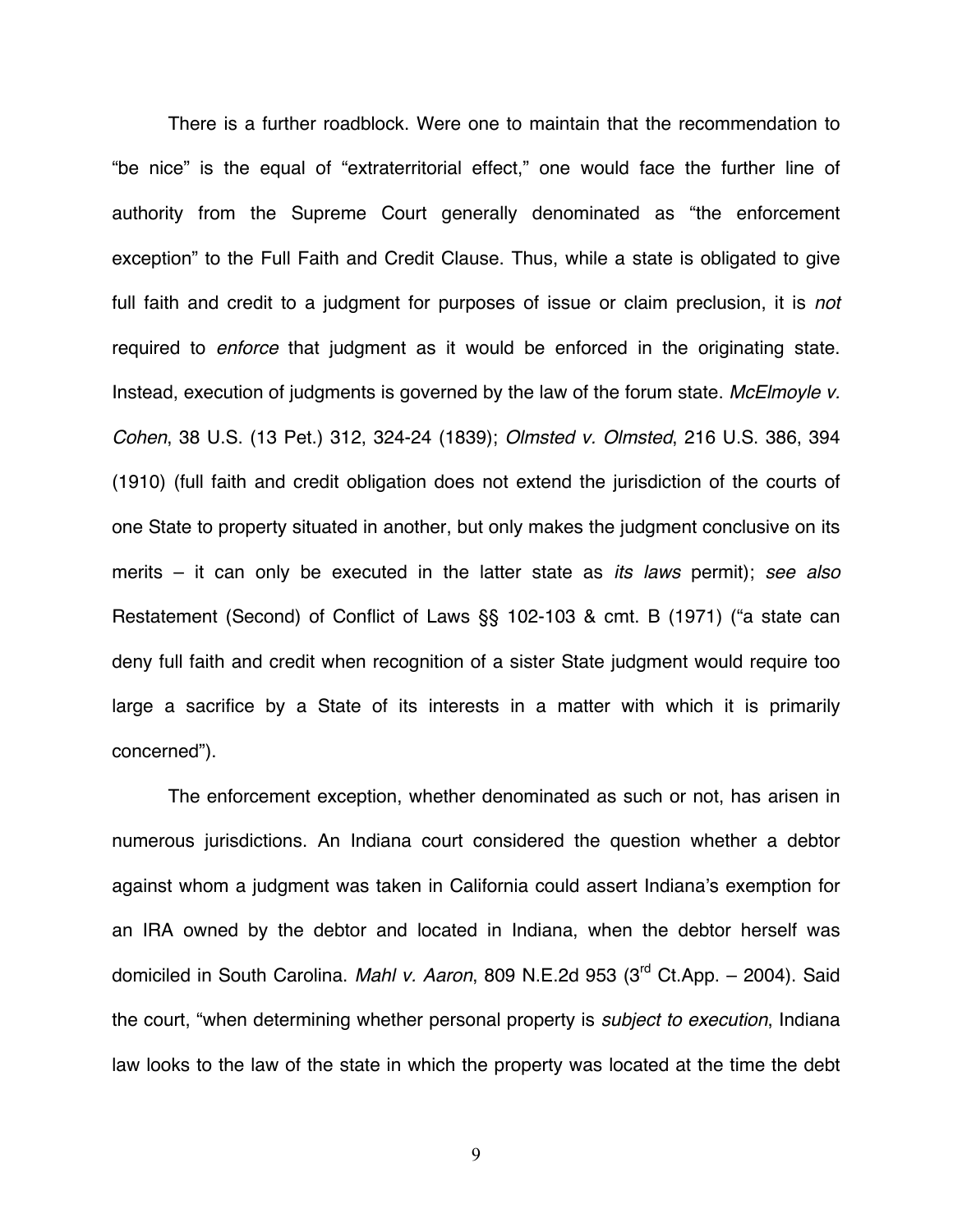arose." *Id.,* at 957. The court further explained that, for Indiana's purposes, the debt "arose" when it was domesticated *in Indiana*. Indiana's own exemption statute required as a prerequisite that the person claiming the exemption be a resident of Indiana. This debtor was not.

The Indiana court cited to an earlier California decision, *DeLotel v. DeLotel*, 73 Cal.App.3d 21, 140 Cal,Rptr. 553 (1977). In that case, a writ was issued to trap the proceeds payable to the judgment debtor from a pension fund in California. The defendant debtor was then resident in Oregon. When the debtor argued that the California court ought to apply Oregon's exemption for pensions, the court said that "exemption laws pertain merely to the remedy and have no extra-territorial effect, and exemption laws of the forum apply." That court also noted that "no rule of comity requires recognition of a foreign exemption law." *Id.*, at 24; <sup>10</sup> *see also Pinson v. Murphy*, 220 Ky. 464 (1927) (exemption statutes pertain to and are part of the remedy associated with a judgment, and in matters relating to the remedy, the law of the forum

 <sup>10</sup> For the proposition that no rule of comity requires recognition of a foreign exemption law, *see Baumgardner v. Southern Pac. Co.*, 177 S.W.2d 317 (Tex.Civ.App. – El Paso, 1943); *see also Strawn Mercantile Co. v. First Nat. Bank*, 279 S.W. 473 (Tex.Civ.App. – 1925) (generally held that the rule of comity extends to rights only and does not generally extend to remedies). In *Baumgardner*, the Texas Court of Appeal for El Paso said that Texas' exemption for wage garnishment only applied were the garnishment initiated in Texas. Where the garnishment was initiated in Arizona, Texas could not export its exemption to prevent Arizona's enforcement action, exemption laws being local in nature and having no extraterritorial effect or operation. And Arizona was not obligated to accord comity to Texas' exemption statute with regard to its enforcement action in Arizona, even though the debtor was clearly resident in Texas.

The case law does recognize that comity may be extended with respect to the exemption laws of another state where the exemption laws of both states are practically the same, and where the party seeking it would be entitled thereo under the laws of either state." *See, e.g., Pierce v. C. & N. W. Ry. Co*., 36 Wis. 283*; Mo. Pac. Ry. Co. v. Maltby*, 34 Kan. 125, 8 P. 235*; Kansas City, etc., Ry. Co. v. Gough,* 35 Kan. 1, 10 P. 89*; K. C., F. S. & M. Ry. Co. v. Cunningham,* 7 Kan. App. 47, 51 P. 972*; Schroeder, etc., Co. v. Willis Coal Co.,* 179 Mo. App. 93, 161 S.W. 352*; Mason v. Beebee*, 44 F. 556 (Circuit Court, S.D. Iowa 1890).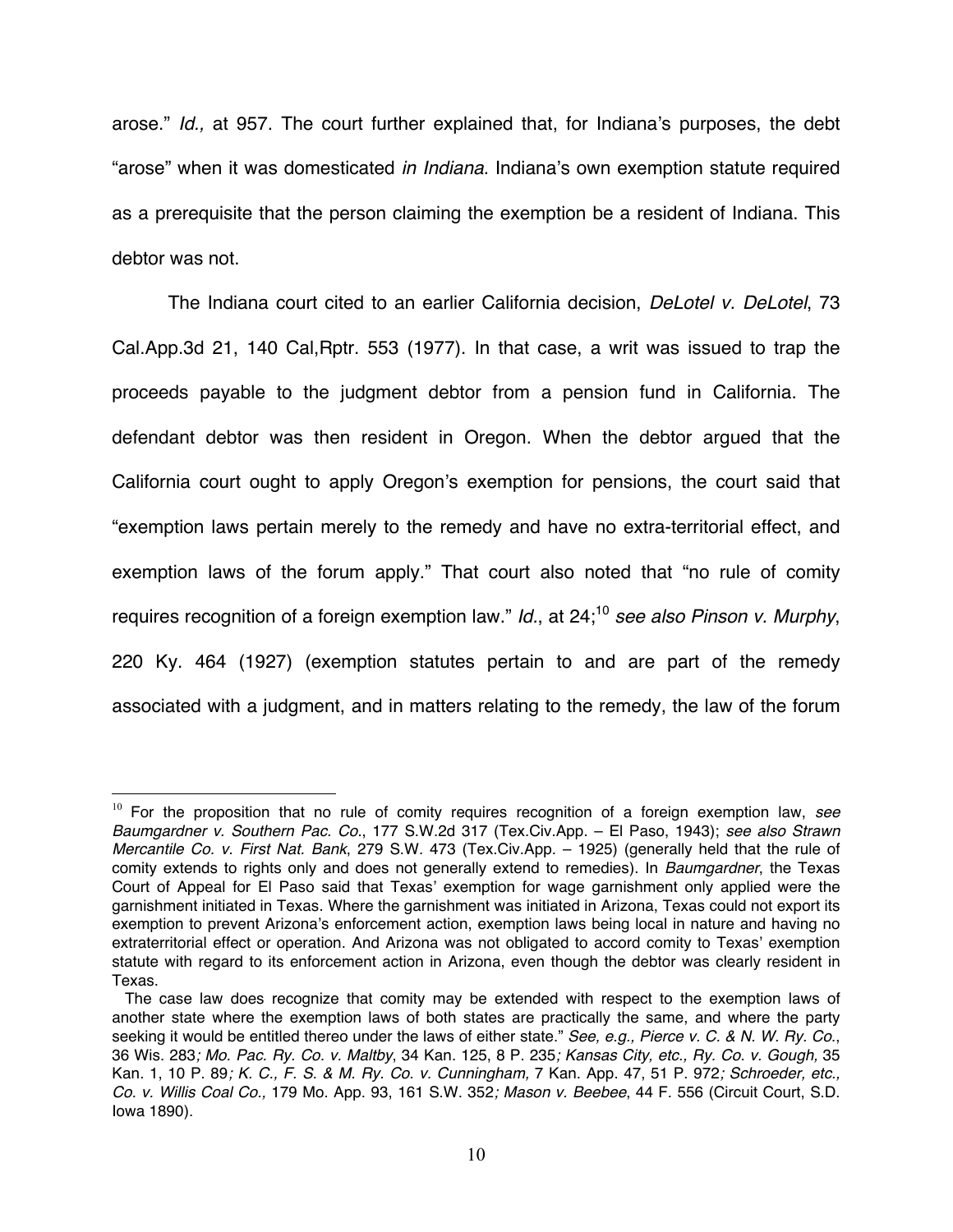is applied to the exclusion of the law of the jurisdiction where the cause of action arose).<sup>11</sup>

In *Sherwin-Williams Co. v. Morris*, 25 Tenn.App. 272, 156 S.W.2d 350 (1941), a Tennessee court observed that "the law of the forum determines matters *pertaining to the execution of judgment*, what property is exempt *from execution*" and such. Thus, the clear and sensible connection was made between execution and exemptions, the latter having meaning and significance (as a matter of state law) only in the context of their use as a bar to execution enforcement on certain types of property. *Id.*; *see also Foley v. Equitable Life Assurance Society,* 19 N.Y.S.2d 502, 504-05 (1940) (noting that neither New York nor Pennsylvania law would give extraterritorial effect to Pennsylvania's exemption law, and that exemption laws are related to the remedy for the collection of debts and so are subject to the law of the forum).

The point to be made then, from a review of these cases, is that exemption laws are part and parcel of the larger remedial scheme of a given state's mechanisms for the enforcement of judgments. Such laws do not have extraterritorial effect for the obvious reason that one state cannot impose its remedial scheme on another state.<sup>12</sup> Nor does full faith and credit require one state to defer to another state's exemption scheme, given that such schemes are part of the respective states' larger enforcement

<sup>&</sup>lt;sup>11</sup> In *Pinson*, it was anticipated that the exemption laws of West Virginia ought to be applied, that being the forum whose substantive law applied to the cause of action. The exemption laws to be applied were held to be those where the debt was being collected, and where the property sought to be appropriated was located, the court citing to numerous earlier authorities. *Id.*

 $12$  And this in turn means that it is unnecessary (perhaps even misleading) to examine whether a given state's exemption law is *intended* to apply extraterritorially, or whether a given state's law is silent with regard to its extraterritorial application. Courts that go down this road are on a snipe hunt, because the question itself is irrelevant.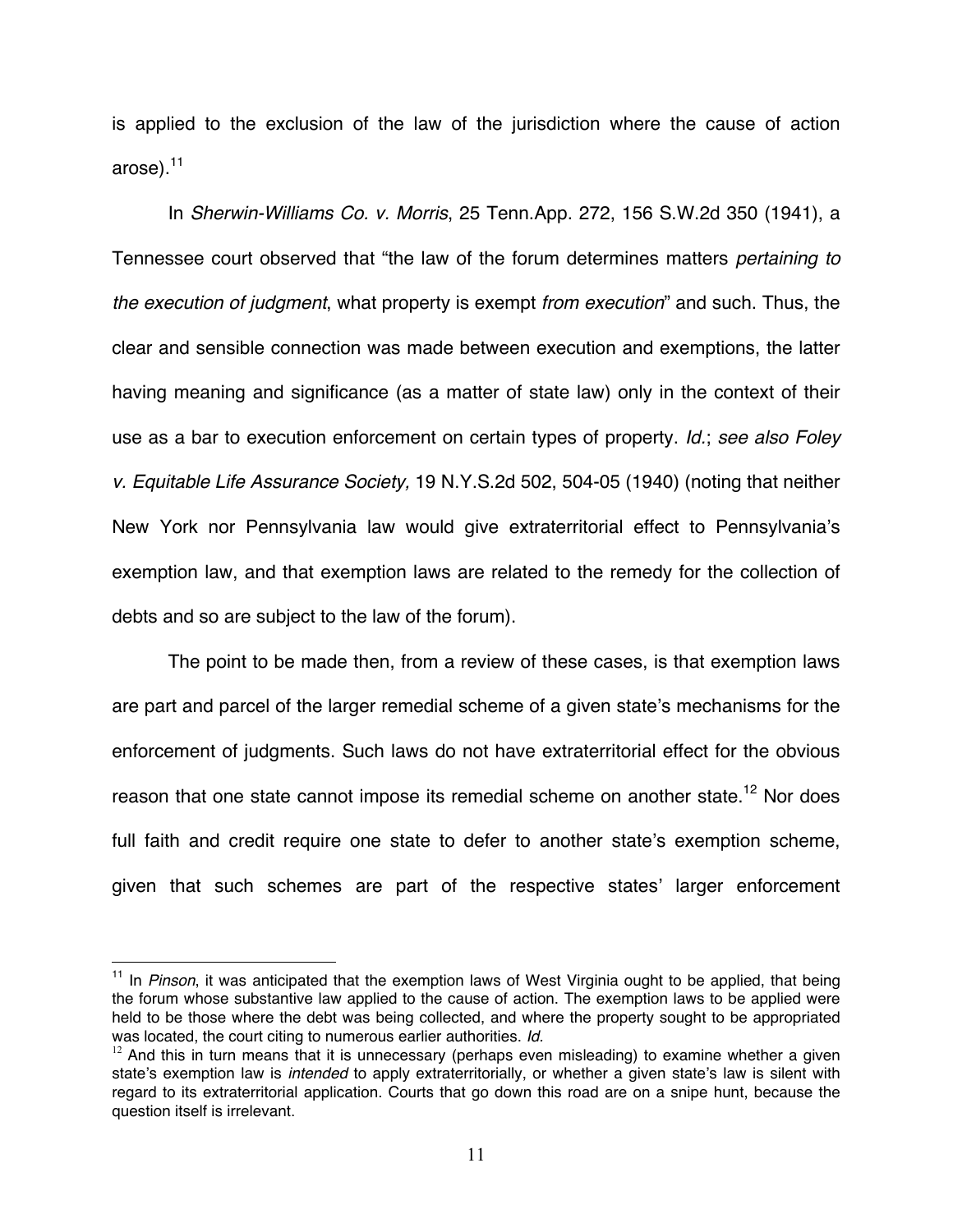mechanisms. 13 One state is certainly *free* to apply another state's exemption laws to an enforcement action, under principles of comity, but it is by no means *required* to do so. And because comity is a matter of discretion on the part of a given state, a federal court has an obligation to apply it in the context of the application of one state's exemptions to property located in another state in a manner consistent with how that state would do so, under *Erie*. *See Erie Ry. Co. v. Tompkins*, 304 U.S. 64, 79-80 (1938).

The domiciliary test in the current version of the Bankruptcy Code creates odd consequences, in light of the foregoing analysis. After all, it imposes, for some mobile debtors, a legal regime relating to exemptions that is at odds with the fundamental nature of the exemption scheme itself. The facts of this case provide a paradigmatic example of the problem. The venue rule places this debtor's bankruptcy case in Texas. *See* 28 U.S.C. § 1408(1) (venue in the domicile or residence of a debtor for the greater portion of the 180 day period prior to filing). The domiciliary rule for exemptions forces the debtor to use Nevada's exemptions. *See* 11 U.S.C. § 522(b)(3)(A) (the place where this debtor, who moved to Texas within the two year period prior to filing, lived for the greater portion of the 180 day period immediately preceding the 730 day period prior to filing, *i.e.*, Nevada). If state exemptions are to be applied in bankruptcy consistent with the way they would be applied outside bankruptcy, then mobile debtors such as the debtor here will find themselves saddled with a set of exemptions that they cannot use. Nevada's exemptions will do this Texas debtor very little good.

It would be great were the court to conclude that it could simply ignore the state law roots of the state law exemption scheme imposed on this debtor. That is certainly

 <sup>13</sup> *Baker v. General Motors Corp.*, 522 U.S. 222, 235 (1998).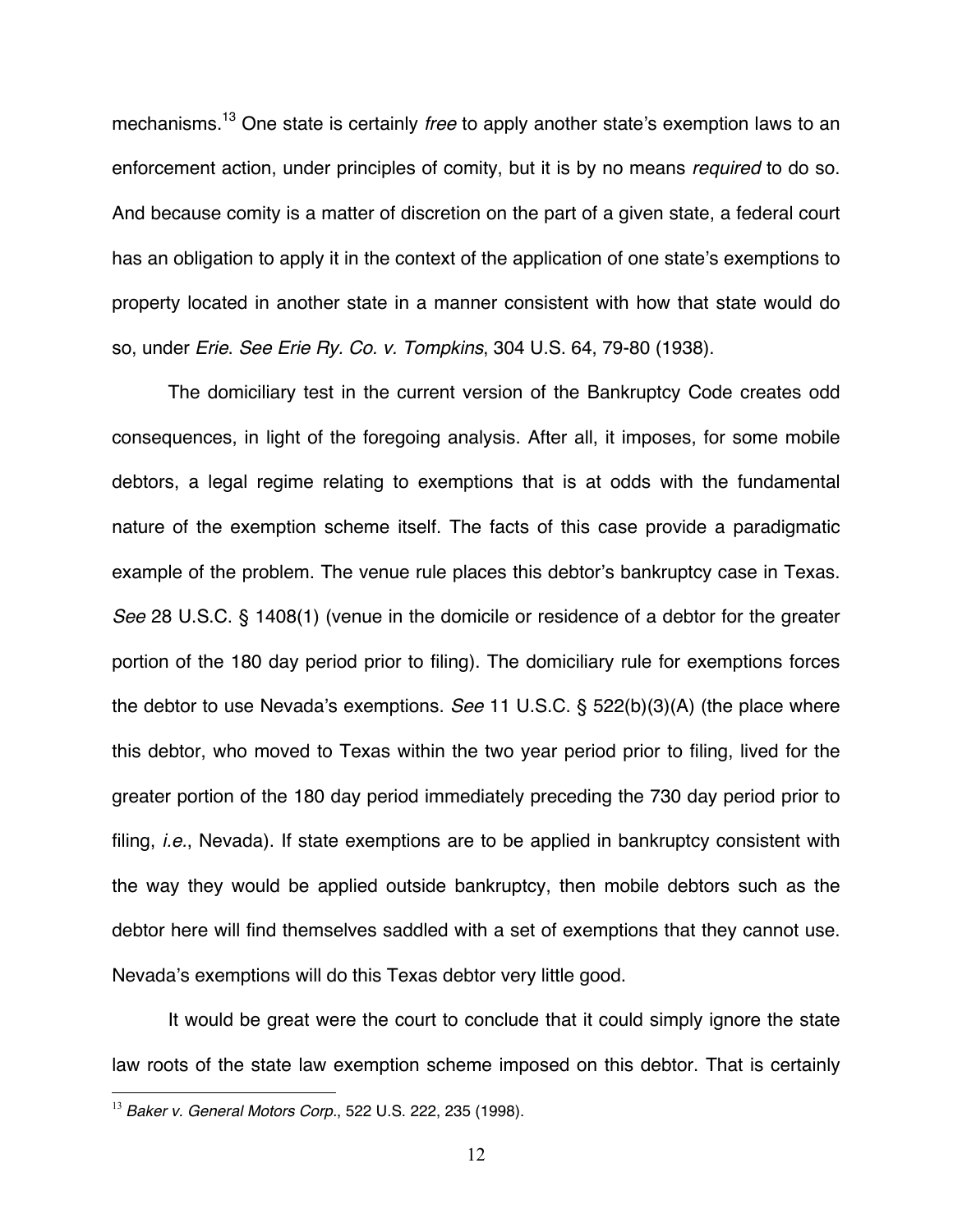the course plotted by the courts in *Camp* and *Garrett*. *See In re Camp*, 396 B.R. 194, 201-03 (Bankr. W.D.Tex. 2008), *rev*'*d on other grounds*, --- F.3d --- (5th Cir. Jan. 21, 2011); *In re Garrett*, 435 B.R. 434, 439 (Bankr. S.D.Tex. 2010); *see also* Bartell, *supra* at 417-19. Unfortunately, it is not so easy to pry the Bankruptcy Code's use of state law exemption schemes from their moorings. A brief review of how such schemes made their way into a federal bankruptcy statute demonstrates why this is the case.

Exemptions in bankruptcy after 1898 and prior to 1978 were exclusively a state law question. That, in turn, was a reflection of what one commentator has described as the federalist origins of bankruptcy law in the United States. *See* G. Marcus Cole, *The Federalist Cost of Bankruptcy Exemption Reform*, 74 AM. BANKR. L. J. 227, 239-41 (Summer 2000).<sup>14</sup> Professor Cole claims that regional and demographic differences, reflected in state exemption laws, undercut the effort to enact a lasting bankruptcy law, with the North and urban centers pushing for national bankruptcy legislation, while the South and rural areas resisted, out of fear that such laws were "devices by which their citizenry might be deprived of land and liberty." *Id.* at 246. When a national bankruptcy law with some permanence was finally enacted in 1898, it included an incorporation of

<sup>&</sup>lt;sup>14</sup> The author defines a federalist institution for purposes of his article as "one that employs a structure involving (1) vertical and horizontal separation of powers among sovereigns, and (2) at least horizontal competition between sovereigns." *Id.*, at 237. In the bankruptcy context, the author argues:

The common feature of the way bankruptcy law has operated over the last one hundred years is its function largely as a procedural device that incorporates substantive nonbankruptcy law. Furthermore, it is an alternative, nonexclusive environment for the resolution of debtor-creditor rights. ... [M]aintenance of the federalist structure is a choice of mere policy, rather than constitutional dimensions. ... [B]y deferring to non-bankruptcy substantive law, bankruptcy preserves both the vertical and horizontal separation of powers that currently characterizes such law ... Bankruptcy ... can be viewed as federalist to the extent that its rules are merely procedural and directed at solving the problem of the common pool. Bankruptcy ceases to be federalist where it is comprised of rules that result in a departure from the substantive result that would inhere outside of the bankruptcy environment.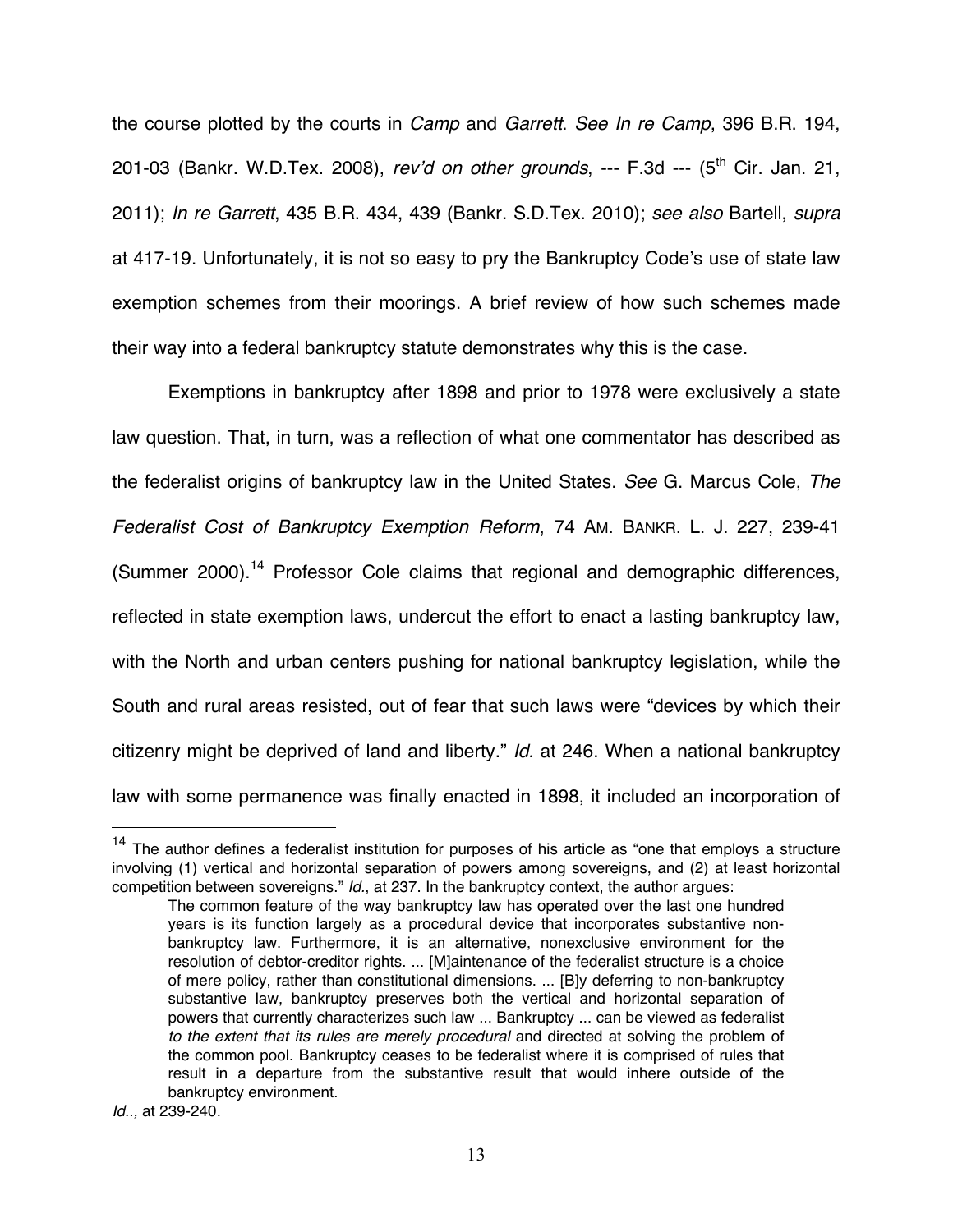state law property rights, including state exemption laws. *Id.* at 242.<sup>15</sup> In so doing, the then new law also incorporated *de facto* regional variations in the operation of an otherwise uniform federal bankruptcy law, creating serious constitutional questions.**<sup>16</sup>**

 $\overline{a}$ 

Only with the third federal bankruptcy statute, that of 1867, did state exemptions begin to creep into federal bankruptcy law. Even in this case, however, their importance was secondary and was intended to protect debtors rather than states' rights. The 1867 Act followed its predecessors in creating meager but uniform federal exemptions. It also authorized Civil War veterans to keep their uniforms and, recognizing some of the hardships created by the parsimonious federal exemptions, permitted debtors to claim state exemptions to the extent they exceeded the federal amounts. Ironically, this provision gave rise to significant objections to the law, on grounds that allowing debtors to claim sharply varying state exemptions was contrary to the constitutional mandate to create "uniform" bankruptcy laws.

… It is … not surprising, amid the compromises attending [the 15 year] struggle [to pass a new bankruptcy statute], that when Congress enacted the Bankruptcy Act of 1898, it took a wrong turn on the exemption issue. The Act abandoned federal exemptions suddenly and completely by authorizing debtors to take whatever exemptions to which they were entitled under state law and no more.

*Id.*, at 855-57 .

<sup>16</sup> The law was in fact attacked on constitutional grounds not long after its enactment, it being claimed that this incorporation had the effect of making the law non-uniform, in derogation of the Bankruptcy Clause in the Constitution, which only authorizes Congress to enact *uniform* laws respecting bankruptcy. *See Hanover Nat. Bank v. Moyses*, 186 U.S. 181 (1902). The challenge was turned back, with the Court ruling that the Clause only required geographic, not personal, uniformity. Said the Court: "the system is, in the constitutional sense, uniform throughout the United States, when the trustee takes in each State whatever would have been available to the creditor if the bankrupt law had not been passed." *Id.,* at 190.

 The question whether the bankruptcy law is or is not federalist in nature continues to be widely debated. *See, e.g.,* Randolph J. Haines, *Federalism and Bankruptcy: Deciphering Katz: Federalism Principles in Bankruptcy After Katz*, 15 AM.BANKR.INST.L.REV. 135 (Spring 2007) (arguing that, after *Katz*, the Bankruptcy Clause needs to be understood as an *expansion* of congressional power, rather than a limitation on that power, Says Judge Haines, "it is the more robust uniformity identified in *Katz*, rather than the cramped and almost meaningless uniformity applied in *Moyses*, that should inform the interpretation

<sup>15</sup> Another commentator points out that it was not *until* the adoption of the 1898 Act that state law exemptions were incorporated into the federal bankruptcy law. *See* Richard E. Mendales, *Rethinking Exemptions in Bankruptcy*, 40 B.C. L.REV. 851 (July 1999). Prof. Mendales observes:

Contrary to what many in and out of Congress appear to believe, federal bankruptcy law did not, in deference to states' rights, simply absorb this state-by-state hodgepodge of exemption laws from its inception. The first federal bankruptcy act, enacted in 1800 and then repealed in 1803, included parsimonious but purely federal exemption provisions: a debtor was entitled to keep his or her "necessary" clothing and bedding and that of his or her spouse and children. In addition, the Act borrowed from British law in providing that a bankrupt whose creditors received at least 50% of the value of their claims could receive a dividend of 5% of the value of the estate (or 10% of the value of an estate whose creditors recovered at least 75% of their claims), as a reward for cooperating with the bankruptcy commissioners. Thus, the first implementation of the Constitution's Bankruptcy Clause by Congress indicated that those who drafted and approved it did not believe that state law had any significant role to play in the bankruptcy process.

<sup>…</sup>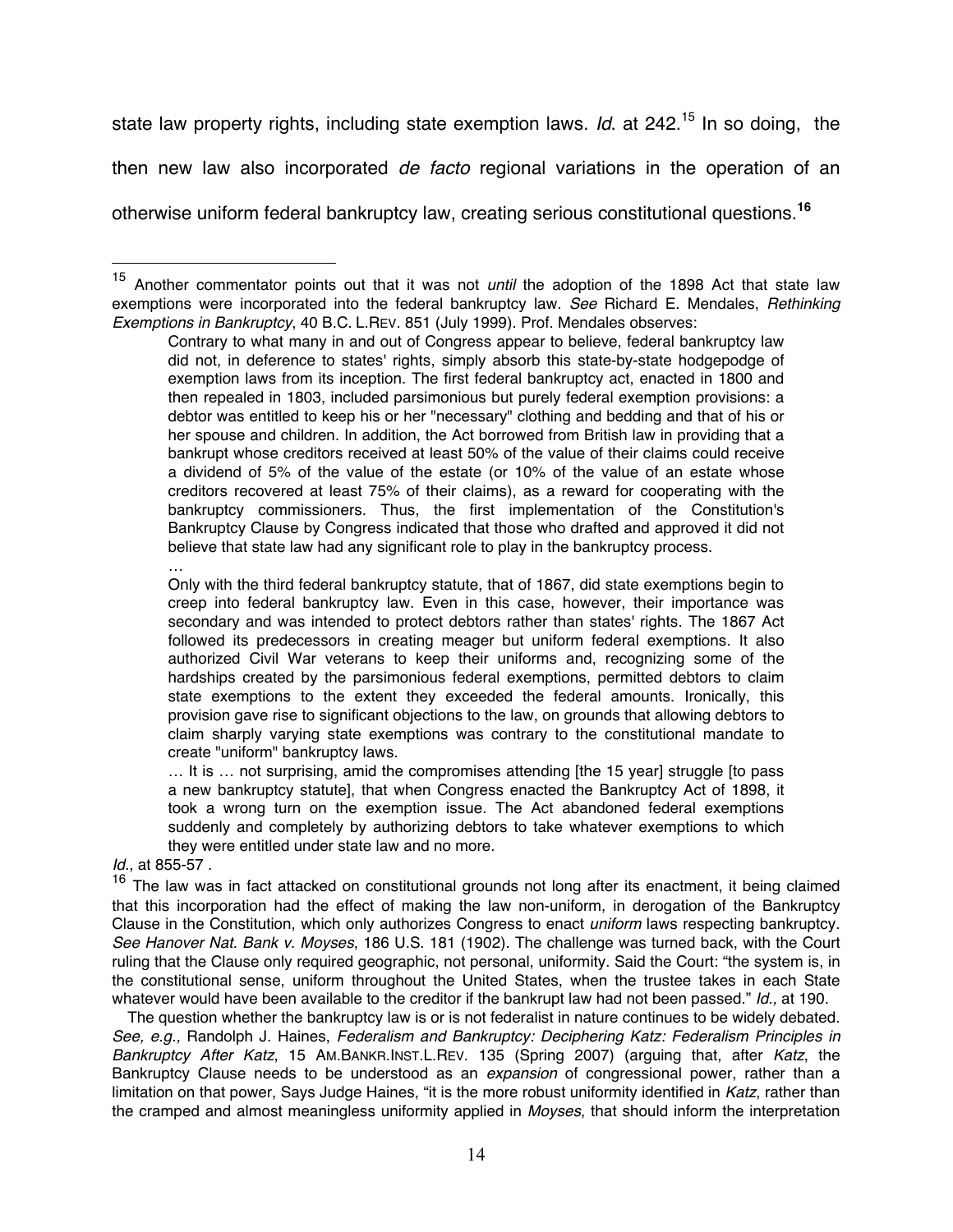The Bankruptcy Reform Act of 1978 aspired to create a uniform set of exemptions for use in bankruptcy cases, without regard to state law exemption schemes. *See* Charles Jordan Tabb, *The History of the Bankruptcy Laws in the United States*, 3 AM. BANKR. INST. L. REV. 5, 33-37 (1995). However, that proposal was hotly debated.<sup>17</sup> Ultimately a compromise was reached, reflected in section 522 of the original 1978 Bankruptcy Code, in which a new federal exemption scheme was indeed enacted, but debtors were given the alternative of choosing their own state's exemption scheme. In addition, states were given the right to "opt out" of the federal exemption alternative, effectively limiting their residents<sup>18</sup> to their state's exemption scheme should they file

*Id.*, at 141. And on the precise issue presented in the case *sub judice*, Judge Haines offers: Such an application of the rationale of *Katz* is even more appropriate after the adoption of BAPCPA. The great compromise that gave rise to the uniformity challenge to the Bankruptcy Act--the ability of states to define exempt property -- was one of the principal BAPCPA reforms. The reforms did two things. First, they reduced states' homestead exemptions by imposing a federal \$ 125,000 cap under certain circumstances notwithstanding state law, and eliminating the exemption altogether if the value derived from a transfer prohibited a new federal law. More importantly for present purposes, however, the reforms added several explicit references to when bankruptcy courts must apply state law, and which state law must be applied. These explicit references create the negative implication that where Congress does not mandate application of a specified state law, it intended a uniform federal rule to apply.

of bankruptcy statutes that do not expressly state which kind of uniformity Congress intended." *Id.*, at 140. He also notes that *Katz* 

may signify a reversal of the long-standing presumption that bankruptcy law should be construed and applied with the limits of federalism in mind, even in the absence of any express Congressional intent. This changed presumption could have a profound impact on the interpretation and application of bankruptcy law far beyond merely dealing with the affirmative defenses available to State defendants. It could affect bankruptcy jurisdiction, how bankruptcy law is interpreted (the federal common law of bankruptcy), the incorporation of or reliance on nonuniform state law, and the federalism limits that might otherwise be construed to limit the plain meaning of bankruptcy laws.

*Id.*, at 149-150.<br><sup>17</sup> See William Houston Brown, *Political and Ethical Considerations of Exemption Limitations: The "Opt-Out" as Child of the First and Parent of the Second,* 71 AM.BANKR.L.J. 149, 160 (Spring 1997). The House Bill contained only a choice between a new federal exemption scheme and one's state exemptions, while the Senate Bill had only an incorporation of state exemption laws, as under the Act. *Id.*

<sup>&</sup>lt;sup>18</sup> The court here does not purport to address the question left open by the Fifth Circuit in *Matter of Camp*, regarding whether opt-out laws could have extraterritorial effect if they are not by their own terms limited to their own residents, though the court's analysis of the extraterritorial application of state exemption laws might be relevant to the resolution of that question too. *See Matter of Camp*, *supra*, note 1.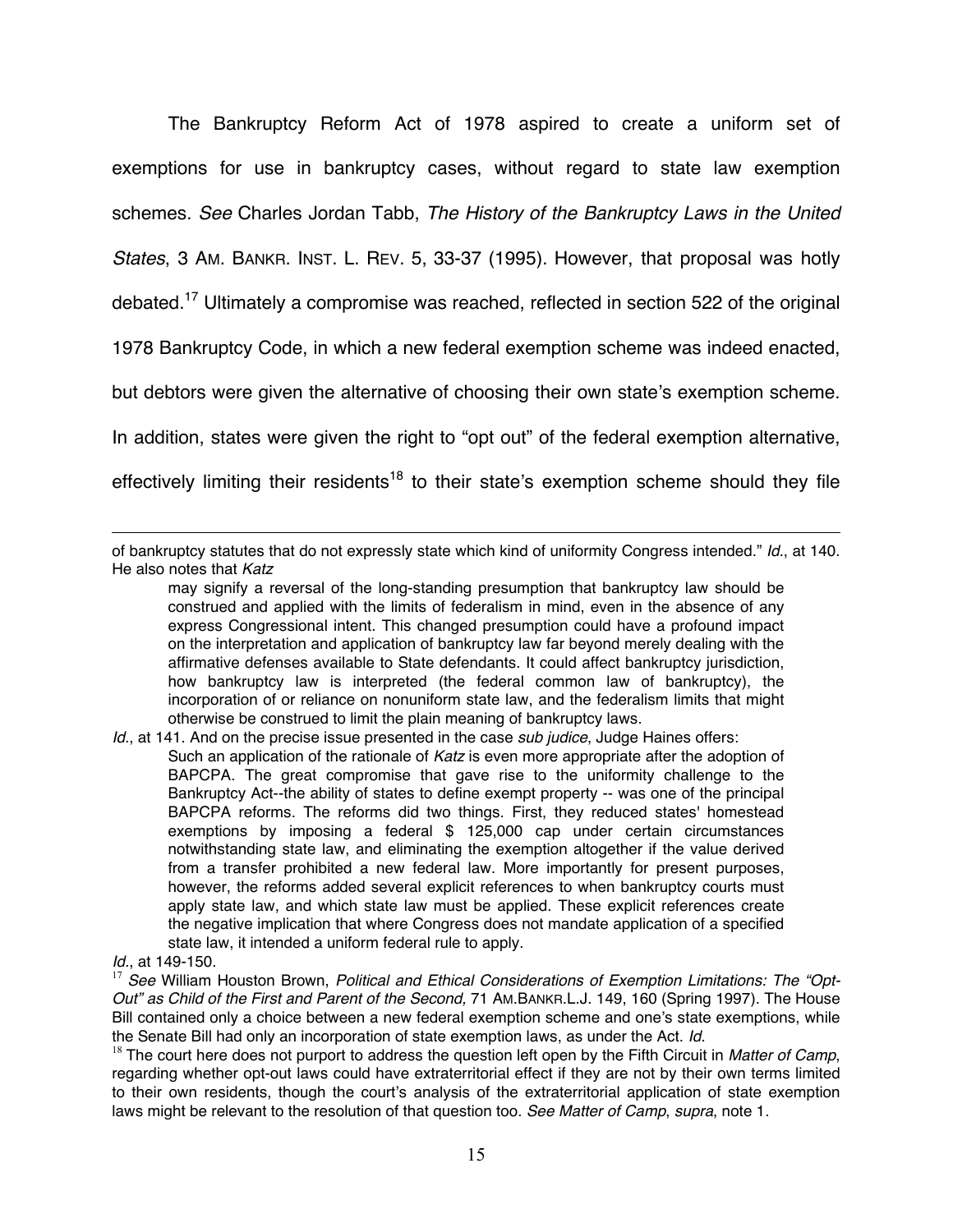bankruptcy while domiciled in that state. *Id*. 236-37. Thus, the federalist character of exemptions in bankruptcy continues in current law, for good or for ill.<sup>19</sup>

The 2005 amendments left the basic structure of the exemption selection process in section 522(b) essentially unchanged. Those amendments substantially altered the domiciliary rule, however, and in the process, significantly departed from the rationale for preserving state exemption schemes in the Bankruptcy Code in the first place.<sup>20</sup> The changes were a response to a perceived abuse by wealthy debtors (Bowie Kuhn is the paradigmatic example).**<sup>21</sup>** To prevent such abuse, the 2005 amendments required that, for a debtor to enjoy the benefits of the state exemptions of the state where the debtor filed her petition, she would have to have been resident in that state for *two full years,*  without interruption. If she were unlucky enough to have lived anywhere else for even one day of that two year period, the new domiciliary rule forced her to use the exemption

 $19$  The court recognizes that this is far from an uncontroversial statement. Indeed, one commentator argues that the inclusion of the "opt-out" provision in the 1978 Code effectively reaffirmed the dominance of the federal government over exemption laws. *See* William T. Vukowich, *Debtors*' *Exemption Rights Under the Bankruptcy Reform Act of 1978*, 58 N.C. L.Rev. 769, 800-04 (1980). This court agrees that, under the Bankruptcy Clause, Congress clearly has the *power* to displace state exemption laws in a federal bankruptcy enactment, and there is nothing in the Bankruptcy Clause that *requires* a bankruptcy law to be reliant on state law, especially in the area of exemptions. *See* U.S. Const., Art. I, § 8, cl. 4; *see generally* Randolph J. Haines, *Federalism and Bankruptcy: Deciphering Katz: Federalism Principles in Bankruptcy After Katz*, 15 AM.BANKR.INST.L.REV. 135 (Spring 2007).

The point to be made here is that Congress has, for better or worse, *chosen* a scheme that is federalist in its structure. There were clearly other options presented. And they were just as clearly rejected. Once again, it needs to be emphasized that this analysis is only *descriptive*. From a *prescriptive* perspective, this court is decidedly on the side of those who have advocated for a single, uniform federal exemption scheme that would displace state exemptions at least for purposes of federal bankruptcy administration. *See, e.g.,* Vern Countryman, *For a New Exemption Policy in Bankruptcy*, 14 RUTGERS L.REV. 678 (1960). In construing the statute that Congress has handed us, however, judges must be careful not to permit their prescriptive agendas to influence their interpretations of legislative intention, especially when that intent is made clear by the statute's plain language.<br><sup>20</sup> *See* Cole, *supra*, at 238-39 (speaking of jurisdictional competition that promotes legislative

experimentation and fosters liberty, in the sense that someone aggrieved by a given state's laws can preserve her freedom by simply moving to a different state). The 2005 amendments actually *penalize* a person for exercising this particular brand of liberty, a problem that Professor Cole seems to have anticipated (and feared).

<sup>21</sup> *See* Cole, *supra*, at 260 n. 177.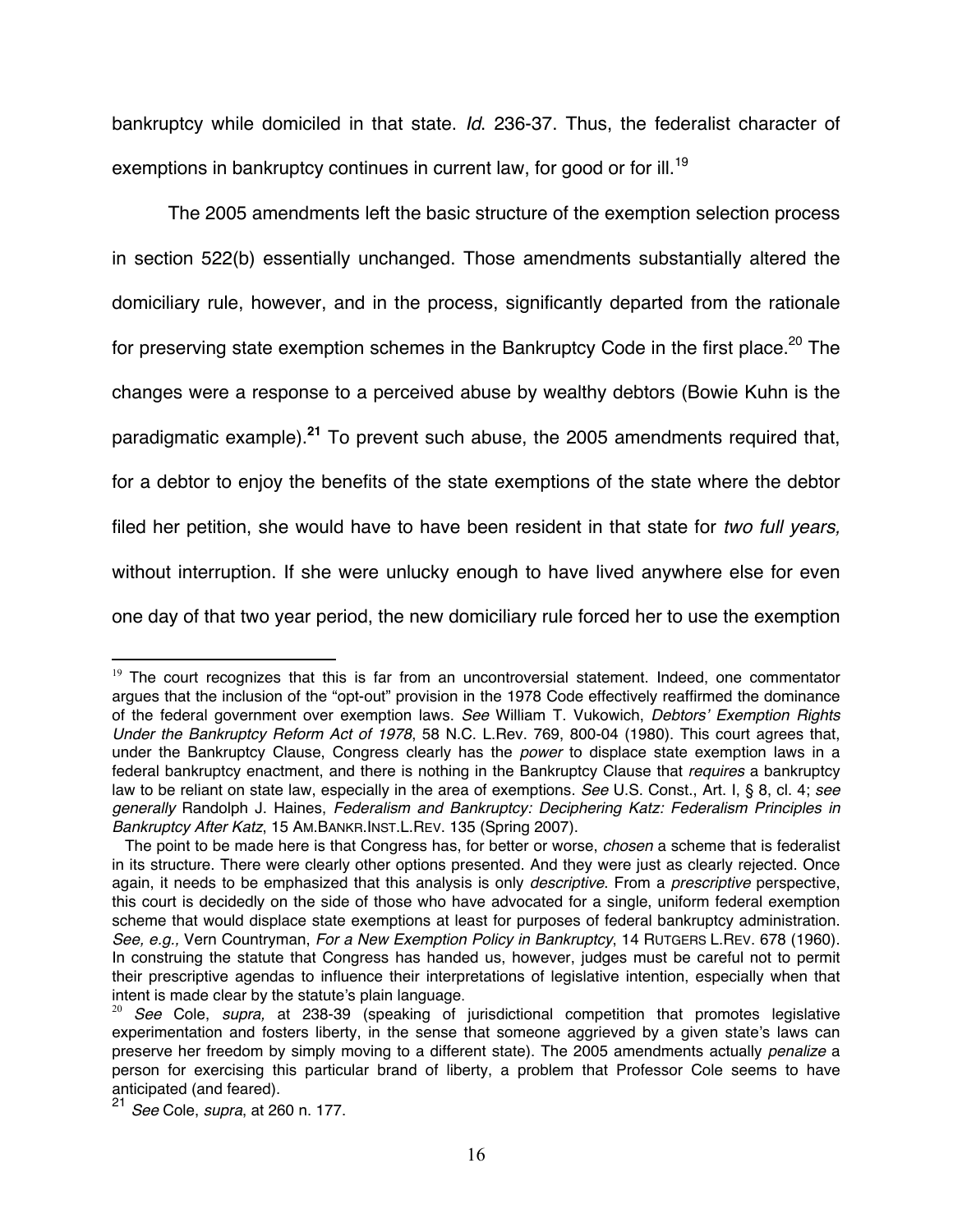scheme (and the opt-out rule) of the state where she *used to* live two years earlier. By superimposing a choice of law regimen that disconnected the exemption rules from their state debtor-creditor law roots – at least for the significant number of debtors caught by this new, stricter residency requirement – the change in the rule created the odd prospect of a debtor being forced to choose an exemption regime that was no longer available to her.

Still, it cannot seriously be denied that Congress chose to incorporate state law exemption schemes, and expressed no intention, either express or implied, that those schemes would in the process become "federalized." The incorporation of state law exemption rules in section 522 is essentially federalist in origin and function, in much the same way as section 541 is federalist in the manner that it incorporates state property law, and section 502 is federalist in the manner that it incorporates state law with regard to determining the validity of claims. If the incorporation of a given state's exemption scheme into the federal Bankruptcy Code is an essentially federalist choice, as is argued by Professor Cole in his article, *The Federalist Cost of Bankruptcy Exemption Reform*, *see Cole*, *supra*, at 239-41, then a given state's exemption laws must be applied in bankruptcy consistent with how they would be applied in a non-bankruptcy context. It is common for federal courts construing state exemption schemes to rely on that state's own construction of those laws -- even to the point of certifying questions to the state's highest tribunal. *See, e.g.*, *In re Norris*, 413 F.3d 526 (5th Cir. 2005) (certifying question of whether a house boat could be claimed as exempt under Texas' homestead exemption statute); *see also Hanover Bank v. Moyses,* 186 U.S. 181, 189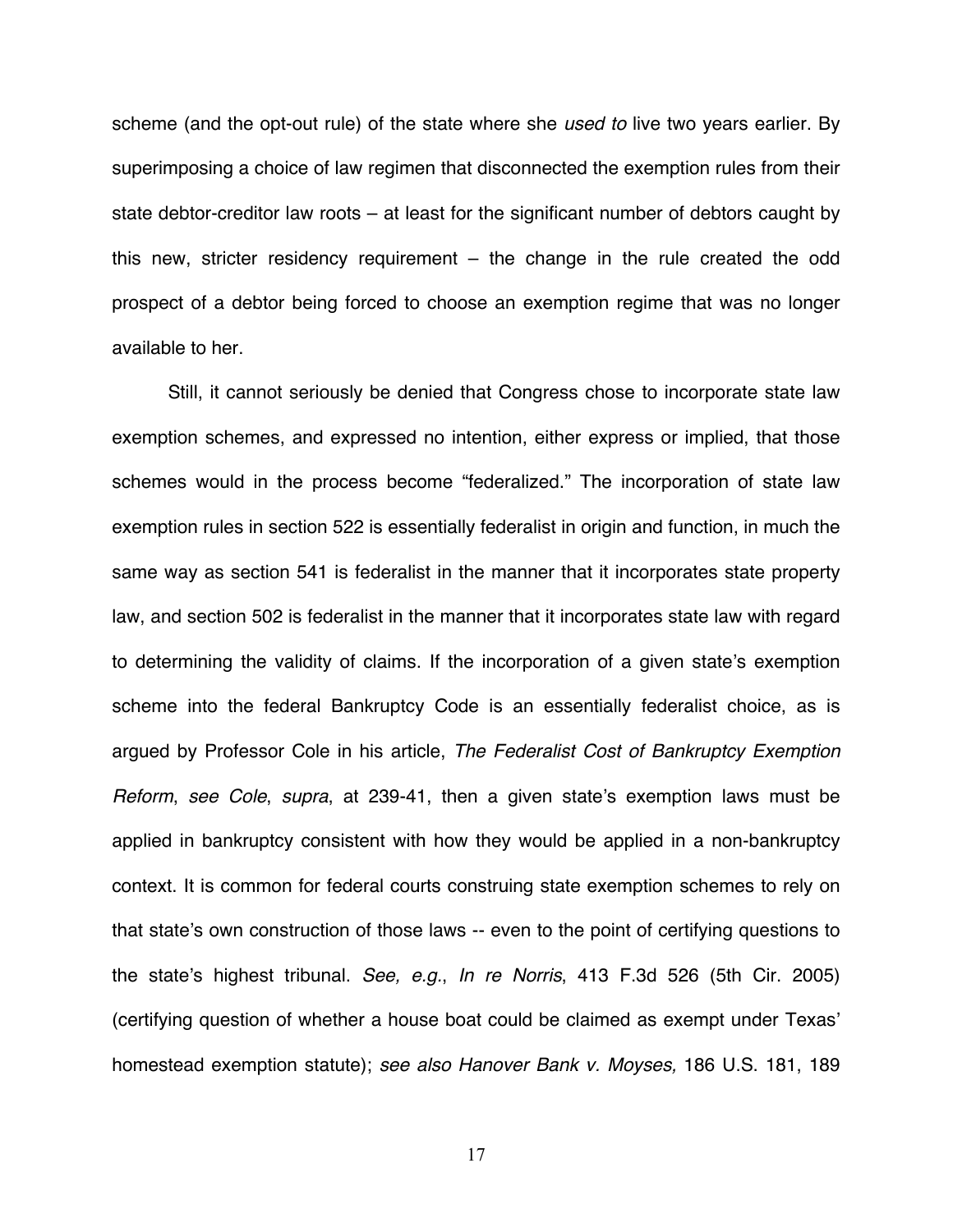(1902) (noting that Congress' decision to incorporate state exemption laws gave all creditors access to exactly what property they could have reached *outside of bankruptcy*). The reliance on state law reflected in the 1898 Act was reiterated in the amendments made by the Chandler Act in 1938. *See* 52 Stat. 847, codified at 11 U.S.C. § 24 (1938). Efforts to entirely federalize bankruptcy exemptions in the newly proposed Bankruptcy Code (expressed most forcefully in the Commission Report of 1973)*<sup>22</sup>* quickly foundered in the face of adverse political winds. *See* Bartell, *supra*, at 406. Instead, the final bill incorporated the domiciliary provision proposed in the Senate version.*<sup>23</sup>* The 2005 amendments also reflected Congress' rejection of a renewed proposal (by the National Bankruptcy Review Commission in 1997) to federalize exemptions for bankruptcy purposes. *See id.*, at 407, 407 n. 44, 45.<sup>24</sup>

As the Bankruptcy Code was originally drafted in 1978, the domicile rule for exemptions was the same as the venue rule for placement of the case. This meant that, in the majority of cases, a debtor's place of filing would almost always coincide with the state whose exemptions would apply under the domicile rule – the debtor would in fact

<sup>22</sup> Report of the Commission on the Bankruptcy Laws of the United States, *reprinted at* H.R. Doc. 93-137 (1973).

<sup>23</sup> *See* S. 2266, 95th Cong., 2d Sess., 123 CONG. REC. 36,091 (1977) (enacted). Prof. Bartell also adverts in her article to the floor comments of Senator Wallop, from Wyoming, who characterized the incorporation of this provision as "an important victory for the rights of States to determine exemptions for the debtors of their States." Bartell, *supra*, at 406, n. 39 (quoting 124 CONG. REC. 33,992 (1978) (remarks of Sen. Wallop)).

<sup>&</sup>lt;sup>24</sup> The Fifth Circuit's decision in *Camp* lends further support for this view. In construing section 522(b)(2), the section which authorizes states to "opt out" of the federal exemption scheme with respect to debtors subject to that state's law, the court said that the plain language of the section "evidences Congress's intent to defer to each state's own legislative decision regarding the availability of the federal exemption." *Camp*, --- F.3d ---, No. 09-50852, slip op. at  $*6$  (5<sup>th</sup> Cir. 2011). Indeed, the "opt out" itself is evidence of the assumption that states could *avoid* the superimposition of a federal exemption scheme by limiting "their" debtors (the quotations are to indicate that there is much to argue about regarding who are and who are not the appropriate objects of a given state's opt-out laws when the law itself says nothing about whether it is limited to that state's residents) to the same exemptions they would have were there no bankruptcy.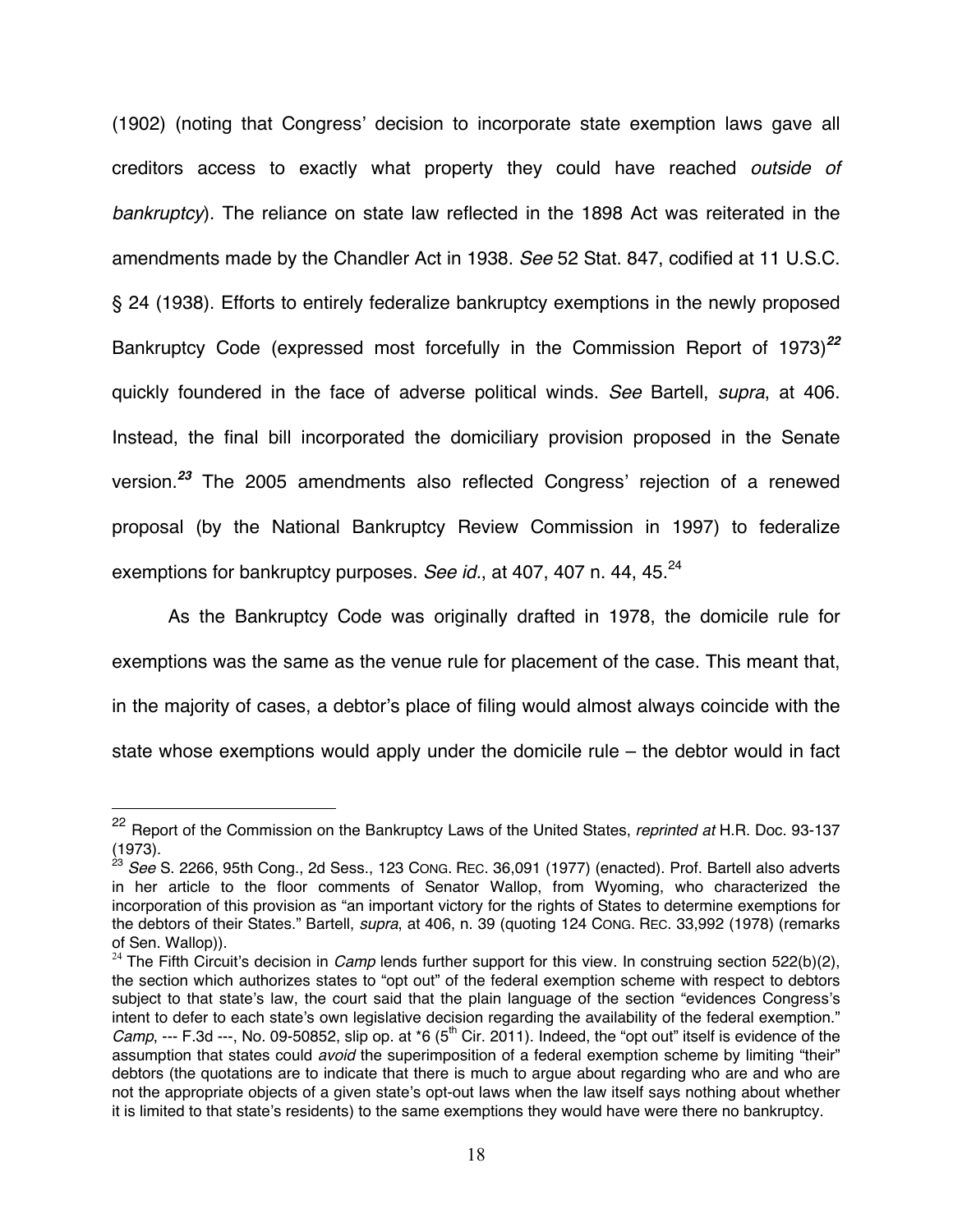reside in the very state whose exemptions he could (or would have to) claim. *See* 28 U.S.C. § 1408(1) (venue proper if in the district in which the debtor resided for the greater portion of the 180 day period prior to filing); 11 U.S.C. § 522(b)(2)(A) (1978) (debtor entitled to claim the state exemptions of the state where the debtor resided for the greater portion of the 180 day period prior to filing). If the debtor lived in El Paso, Texas for the greater portion of the 180 day period, then the debtor would properly file in the Western District of Texas, where in the usual case the debtor resided, and could choose then Texas' exemptions to exempt the debtor's property, most of which would (in most cases) also be in Texas. There would almost never be a disconnect between the function of the state's exemption laws inside and outside bankruptcy.<sup>25</sup> In addition, if the debtor moved to a new state, and then needed to file for bankruptcy, she could in many cases delay filing until 91 days had elapsed following her relocation, thus assuring that her state law exemptions would match up with her state of residence. "Disconnects" were relatively rare.

With the 2005 amendments, the chance of a disconnect dramatically increased. However, the issue did arise on occasion prior to 2005.<sup>26</sup> The seeming injustice of

 $25$  There would, of course, be cases where the debtor, as of the filing date, might actually reside in the "wrong" state -- perhaps the debtor lived in Santa Theresa, New Mexico on the date of filing, where she had relocated two months earlier from El Paso. In that circumstance, her exemption scheme would be Texas, as would the proper venue for the case. Her residence, however, would be New Mexico, raising the real difficulty that her new home in Santa Theresa would not be exempt under Texas' homestead law. *See In re Peters*, 91 B.R. 401 (Bankr. W.D. Tex. 1988), citing *Wm. Cameron & Co. v. Abbott*, 258 S.W. 562, 565 (Ct. App. 1924) (a state's homestead exemption laws should apply only to the homestead property within such state).

 $26$  Indeed, the problem was in some ways worse for the few debtors who were "caught" in the trap of having to use the exemption laws (and opt out rule) of a state where they were no longer resident. Prior to 2005, there was no "fail safe" provision like the one now found at the end of the lettered subparagraphs in section 522(b)(3). Thus, a debtor could find herself literally with *no exemptions at all* if the state whose laws applied was an opt-out state and the debtor no longer had any property in that state that it could claim as exempt under that state's laws.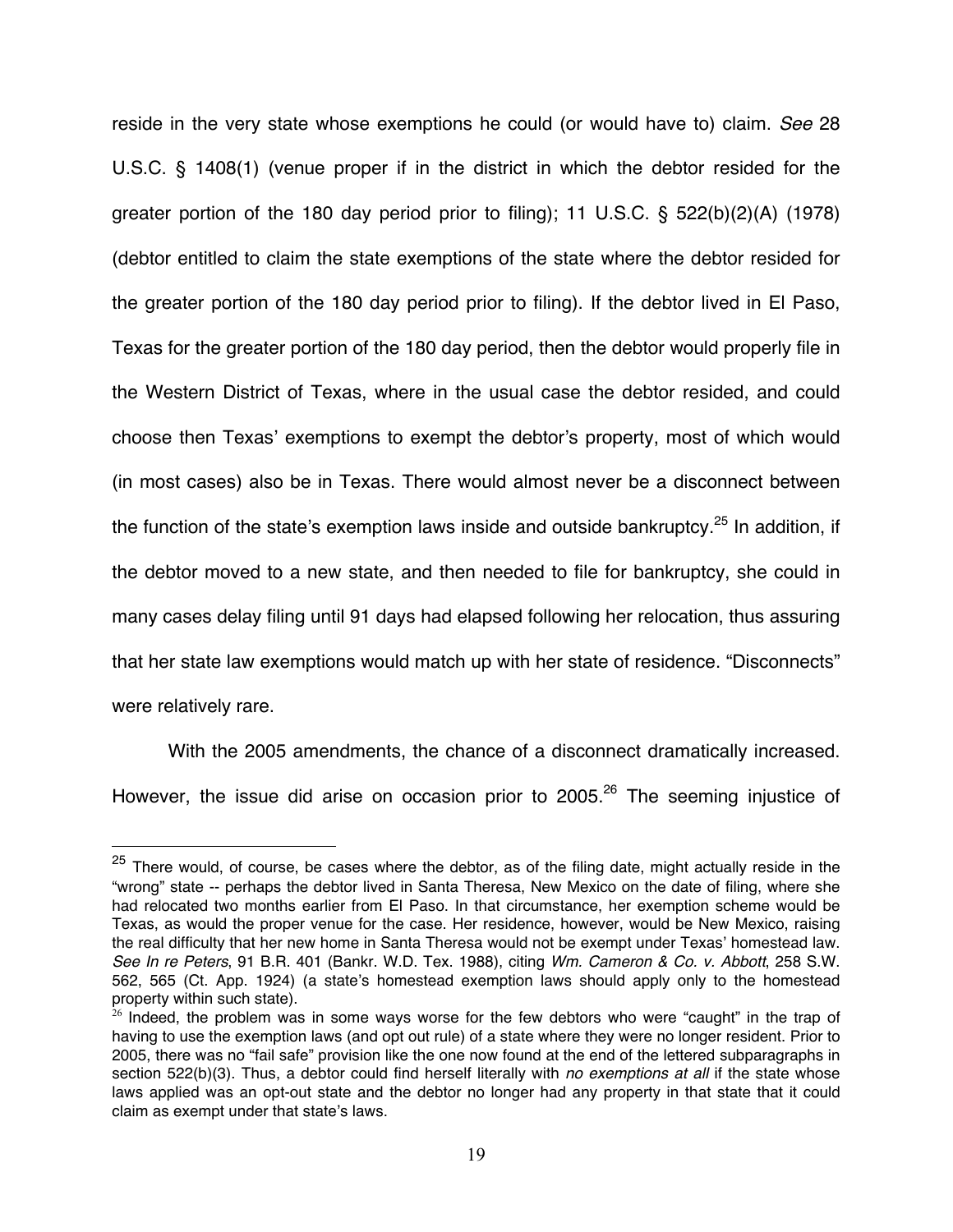depriving a debtor in bankruptcy of any exemptions at all led some courts to try to craft a "fix." An early oft-cited case (pre-2005) attempting to devise such a fix is *Arrol v. Broach (In re Arrol)*, 170 F.3d 934 (9th Cir. 1999). The debtor there owned a home in Michigan but later moved to California (without selling the Michigan property). *Id*. at 935. In November 1996, he moved back to Michigan, but filed a chapter 7 petition in California on January 9, 1997 (California was the proper venue). *Id*. The domiciliary rule then in place corresponded with the venue rule, meaning that California law applied for exemption purposes as well. However, because the debtor did not actually *live* in California, he had no property there. The debtor tried to claim his Michigan home (where he *did* live) as exempt, using the *California* exemption statute. *Id*.

The Ninth Circuit described the domiciliary rule as a federal "choice of law" rule. *Id*. at 936. Of course, the import of this holding, on the facts of the case, is that domicile would not correspond with residence. Rather than face that conundrum head on, however, the court instead chose to construe California's exemption statute as sufficiently broad that, with a liberal construction, it could be applied to shelter real property outside California. *Id*. at 937. The court sidestepped the question whether California law was being applied to a "citizen" of California, or a "resident" of California, or the like. Instead, the court simply jumped to the conclusion that the state of *California,* in the abstract, favors debtors having a fresh start. Explained the court:

In *Strangman v. Duke*, 140 Cal. App. 2d 185, 295 P.2d 12 (1956), the California court of appeals articulated the legislative goal of "providing a place for the family and its surviving members, where they may reside and enjoy the comforts of a home, freed from any anxiety that it may be taken from them against their will . . . ." *Id*. at 190 (internal quotations and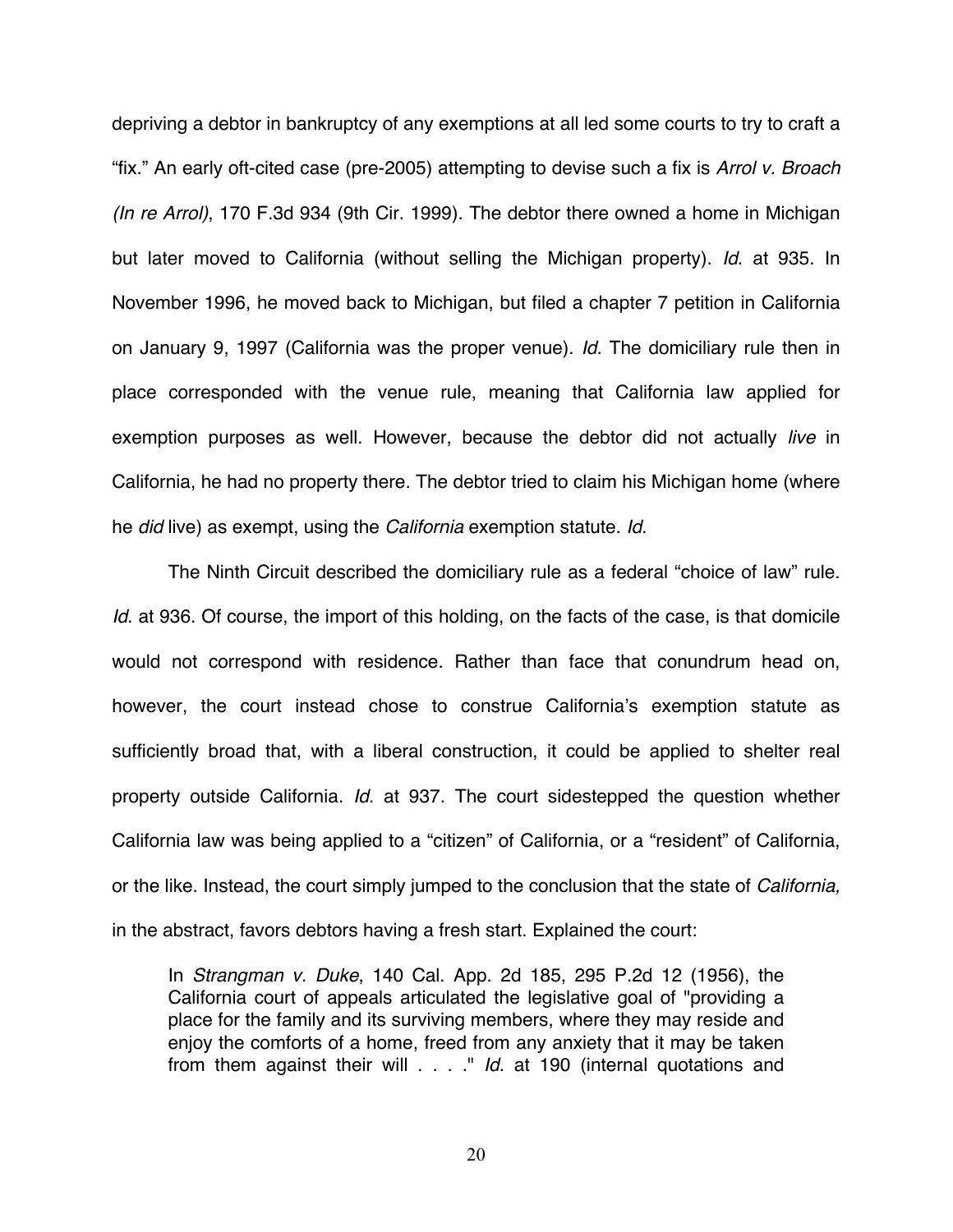citations omitted). This goal exists independently from state boundary lines.

Although the facts of this case may be somewhat unique, the logic of applying the California homestead exemption to Arrol's Michigan dwelling is illustrated by the way in which California's automobile exemption is applied. As the bankruptcy court noted in its application of California Civil Procedure Code § 704.010 (West Supp. 1997), a bankruptcy debtor in California may claim as exempt \$ 1,900 of equity in an automobile that is physically outside of California on the date the bankruptcy petition is filed. Although an automobile, unlike a home, is movable, the automobile exemption nonetheless reflects a concern for preserving a need for basic transportation. Similarly, the homestead exemption reflects a concern for preserving a need for basic housing. Both exemptions address concerns that transcend state boundaries.

*Id*. at 936-937. Under this rationale, California could conceivably extend its largesse to anyone who had had the good fortune of ever having lived in California for a period of time. After all, what limit is there on this logic? There is no requirement that California have any continuing interest in the debtor other than that California feels good about giving debtors a second chance. There is no requirement that domicile correspond to residence. There is no requirement that the debtor have been a "recent resident" or that the debtor have been a resident for a minimum period of time. The *ad hoc* logic of the decision on its own renders its conclusion suspect.

Moreover, what is the court to make of the real impact of the Ninth Circuit's ruling from a state law point of view? After all, the Ninth Circuit was purporting to interpret *state* law, following the precepts of *Erie Ry Co. v. Tompkins*. It was not suggesting that the California state courts were opining on the proper interpretation of the federal Bankruptcy Code. Nor was it saying that California construes its exemption law and policy depending on whether the exemptions are asserted in a bankruptcy case rather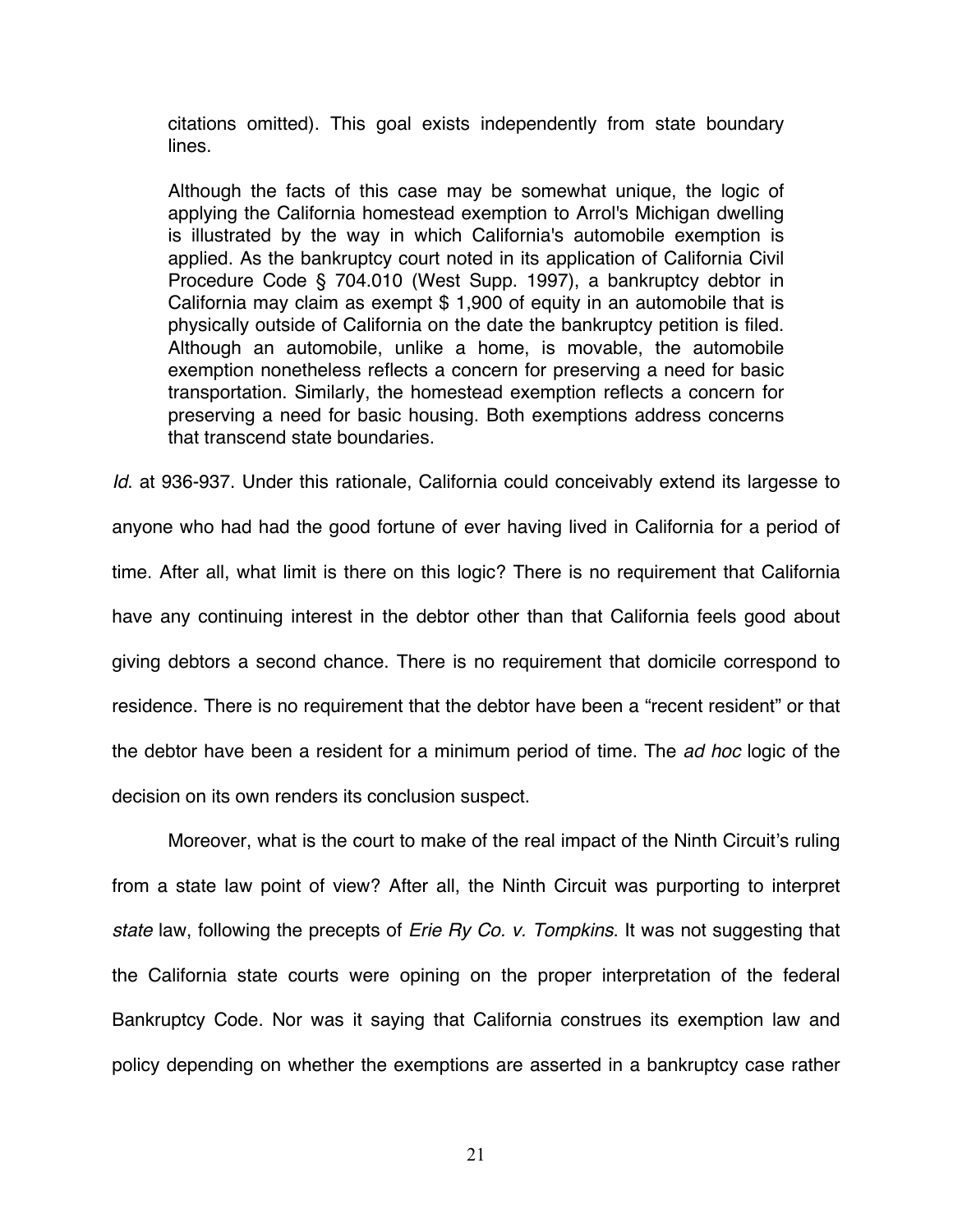than as a bar to the enforcement of a judgment. Yet, could the Ninth Circuit really be saying that, California has the power to assert that a given property in, say, Michigan is a California homestead, and that courts in Michigan must therefore bar Michigan collection officers from conducting a forced sale of the "homestead" in Michigan, as against creditors with judgments in Michigan? That surely cannot be the answer, for the reasons earlier set out in this decision's discussion of full faith and credit and the question of extraterritorial application of state exemption laws.<sup>27</sup> Yet, at the end of the day, *Arrol* relied essentially on the proposition that California *state* law, by its own terms, intends to have an extraterritorial effect, and then argued that the federal courts here would only be doing what a California state court would do if faced with the same set of facts (absent the bankruptcy overlay). *See Arrol*, 170 F.3d, at 936 ("the question we next consider is whether California law permits a debtor to claim a homestead on a residence that is located outside of California").

If California law were to control the exemption question in Michigan, it would have to be on the basis of a conflict of law (or choice of law) rule *in Michigan*. 28 Yet the Ninth

<sup>&</sup>lt;sup>27</sup> *See* discussion *supra*.<br><sup>28</sup> The Restatement (Second) on Conflicts of Laws in fact speaks of circumstances in which one court might conclude that the law of another jurisdiction ought to control the homestead exemption question. The Restatement provides that

The local law of the forum determines what property of a debtor within the state is exempt from execution unless another state, by reason of such circumstances as the domicile of the creditor and the debtor within its territory, has the dominant interest in the question of exemption. In that event, the local law of the other state will be applied.

RESTATEMENT (SECOND) OF CONFLICT OF LAWS, § 132 (American Law Institute 2010). The Comment to this provision explains that, while the state of the forum is normally the state with the dominant interest in the question of whether property of the debtor within the territory of the forum state should be exempt from execution, there may be situations in which some state other than the forum state is the one with the dominant interest in the exemption question. For example,

When both the creditor and the debtor are domiciled in a state which is not the state of the forum, this state will usually be the state of dominant interest. Even when the creditor and the debtor are not domiciled in the same state, a state to which they both have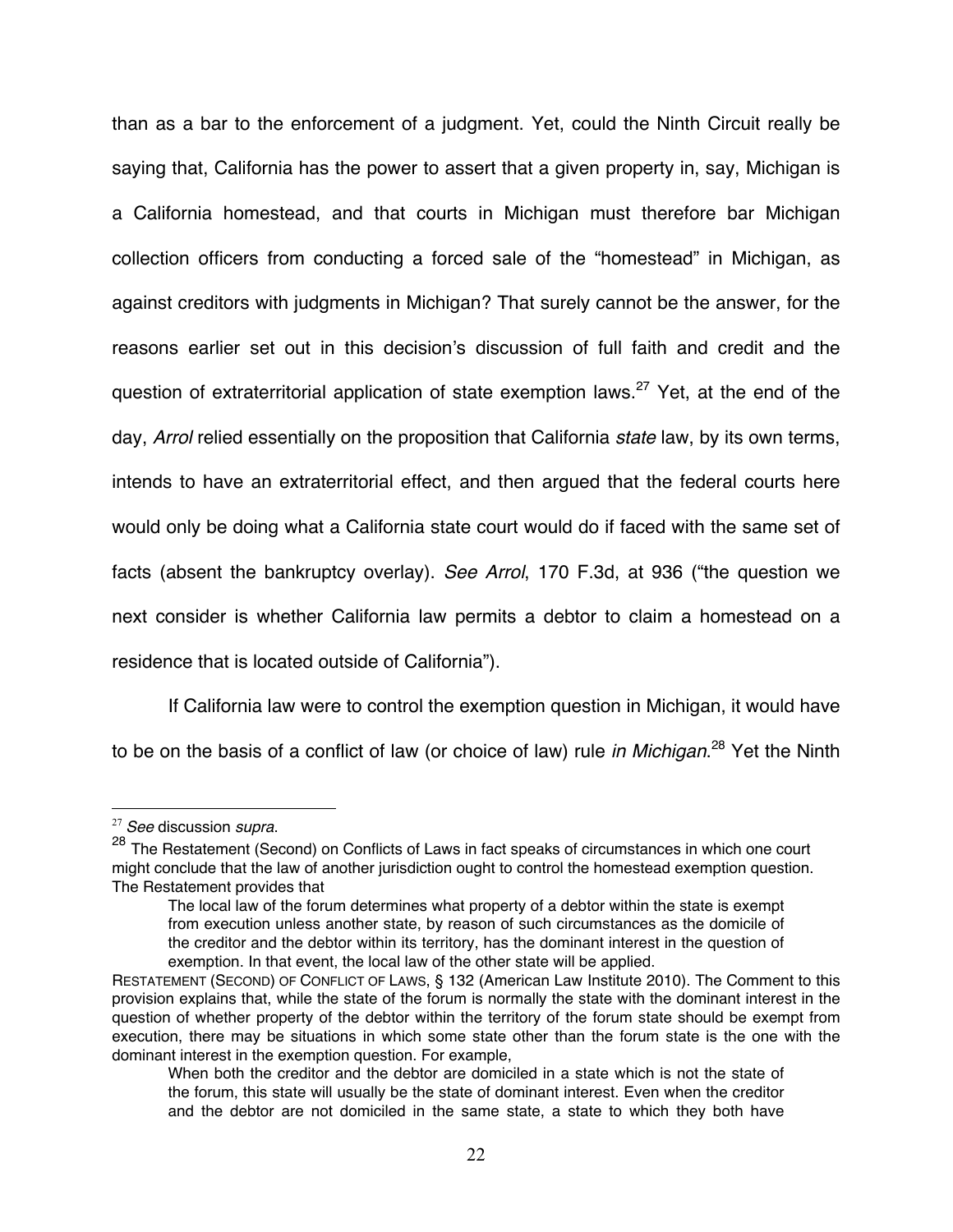Circuit expressly disclaimed the suggestion that its ruling was premised on any state rule regarding conflicts of law (whether California's or Michigan's), noting that section 522(b)(2)(A) only incorporated a given state's *exemption* laws, and not its other laws (such as its rules on conflicts of law). *See Arrol*, 170 F.3d, at 935. What is more, if the question were to turn on any state's conflict of law rules, then it seems it would have be be Michigan's rules that would apply regarding whether Michigan would apply another state's exemption law to property within Michigan's borders.<sup>29</sup> The court would have had to have reject that rationale because section 522(b)(2)(A) directed the court to *California*  law, not Michigan law.<sup>30</sup>

Yet other courts have followed *Arrol*, no doubt less for its persuasiveness and more for its generous outcome in the face of a seemingly unfair result if the domiciliary rule of section  $522(b)(3)(A)$  (and former section  $522(b)(2)(A)$ ) is strictly applied. For example, the Eighth Circuit reached a similar conclusion with regard to Minnesota's exemption scheme, to be applied to property in Arizona. *Drenttel v. Jensen-Carter (In re Drenttel)*, 403 F.3d 611 (8th Cir. 2005). The court there reversed a lower court's

substantial relationships but which is not the state of the forum may be the state of dominant interest. In such situations, the local law of the state of dominant interest will be applied to determine whether any property of the debtor in the state of the forum is exempt from execution.

*Id.,* Comment. Under this rationale, the *Arrol* court could have made the case for applying California exemption law to the Michigan property, but only by reference to *Michigan*'s conflict of law rules. That would prove problematic, given that the Bankruptcy Code's domiciliary rule makes reference only to the law of the state enacting the exemption law, not to the law of the state called on to recognize or enforce that law

<sup>29</sup> *See* Restatement (Second) of Conflicts of Law, *supra*, at note 32.

 $30$  In fairness to the Ninth Circuit, the question before the court was not whether a judgment creditor with a judgment domesticated in Michigan could force the sale of the property over the exemption objection of the California debtor, but rather whether California law would control the exemption question with regard to the Michigan property in the *bankruptcy* context. Nonetheless, the court seemed to imply that its rationale was that this would be how the law would work in the non-bankruptcy context,. *Arrol*, 170 F.3d at 936.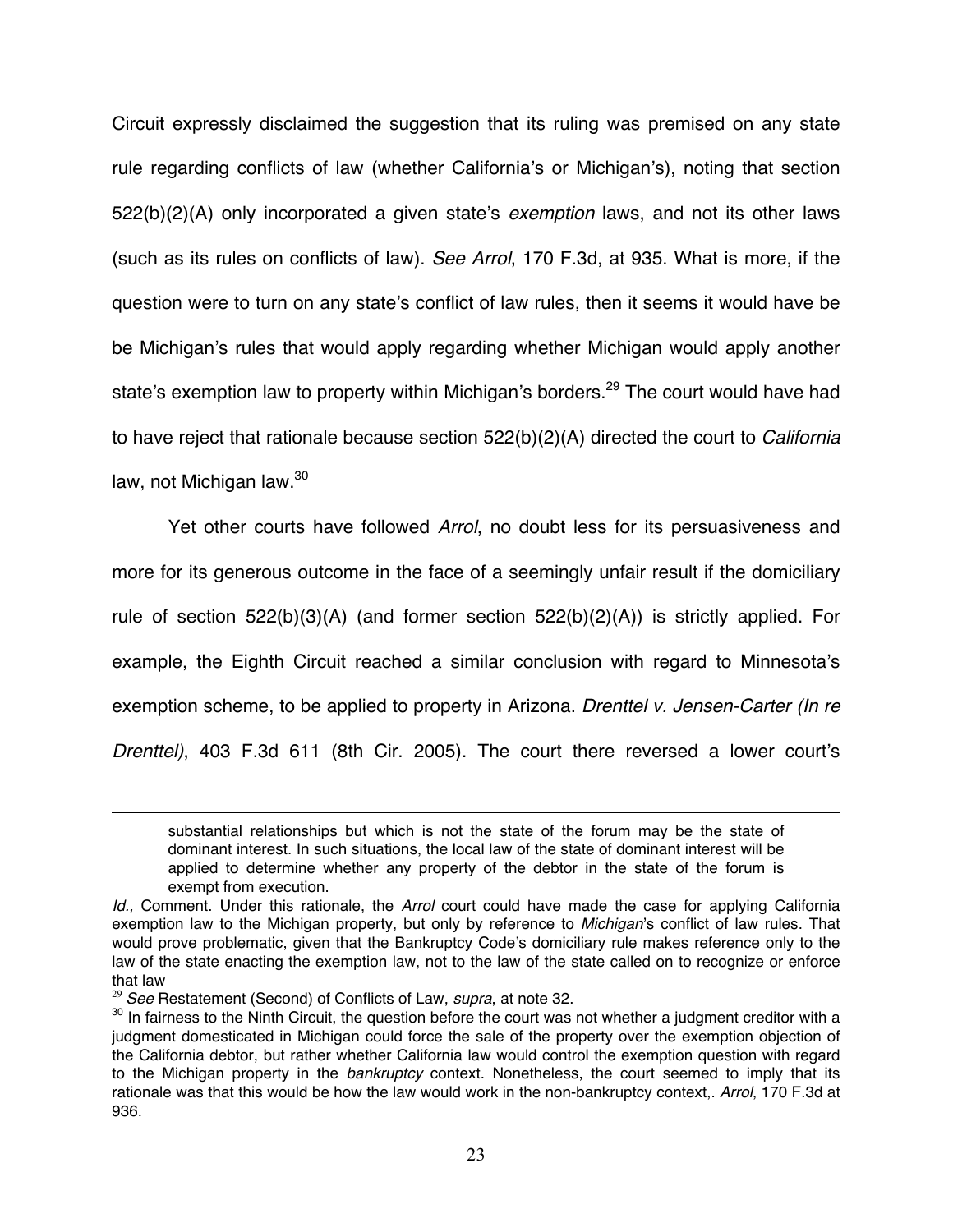conclusion that the debtor's Arizona property could not be claimed as exempt using Minnesota's exemption statute, based solely on its reading of *Minnesota*'*s* exemption statute. The court took note of Minnesota's liberal reading of the exemption statute, resting on "the recognition that the state benefits from the sense of security and connection to the community nurtured in the home," and the fact that the homestead "protects the debtor's family and helps to reduce the need for state services." *Id*. at 615. It then said "these policies are furthered by providing debtors a secure home protected from creditors; the location of the home is not relevant." *Id.* <sup>31</sup>

The Eighth Circuit's analysis is similarly unconvincing. If the home sought to be claimed in fact qualifies as a homestead under any state's law, it is because the debtor actually *lives* in it. This debtor was obviously no longer living in Minnesota. He was living in Arizona. Minnesota gained no benefit from "ensuring the sense of security and connection to the community nurtured in ..." a home located in another state for a *former*  resident of Minnesota. Nor did Minnesota stand to gain from any perceived savings from the reduction in the need for state services, given that the state that would be obligated to render such services should this debtor lose his Arizona home would not be Minnesota. It would be Arizona. The *Drenttel* court posits its conclusion on its reading of state law policy, but state law policy will not in fact support that conclusion.

It is at this point that Professor Bartell's analysis comes to the fore. She recognizes that the extraterritorial application of state exemption laws is a weak

 $31$  The court actually came close to suggesting that the general rule limiting the extraterritorial application of a state's exemption laws "might not apply with equal force in the context of a federal bankruptcy statute." *Id.,*at 613. Said the court, "traditional concerns respecting the dignity and sovereignty of other states and limiting jurisdiction to the state borders are simply inconsistent with the national effect and supremacy of federal law." *Id.,* note 1. The court took this idea no further, however, ultimately premising its ruling on its reading of *state* law, and how that state interprets its own laws. *Id.*, at 615.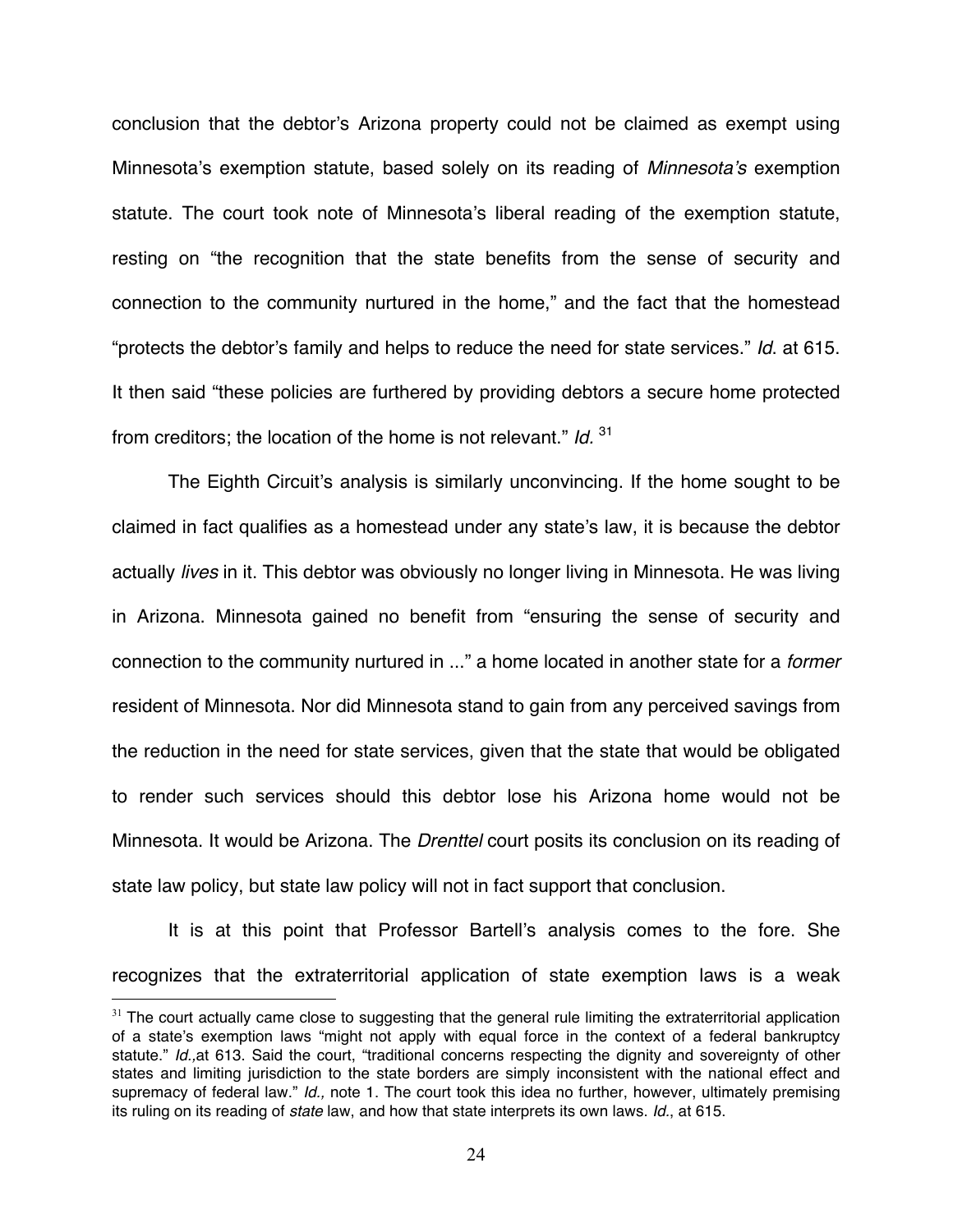argument that will not withstand rigorous analysis. *See* Bartell, at 416. So she argues instead that the domiciliary test now set out in section 522(b)(3)(A) should be read as the superimposition of a *federal* choice of law rule, such that (using our facts as an example) a debtor's Texas property would be determined to be exempt using Nevada's exemption laws, as though the property were in Nevada. *See id.*, at 417. A number of courts have accepted this interpretation, including a judge of this court. *See In re Camp*, 396 B.R. 194, 201-203 (Bankr. W.D. Tex. 2008); *In re Garrett*, 435 B.R. 434 (Bankr. W.D. Tex. 2010). The argument maintains that this federal choice of law rule effectively pre-empts the residency requirements that are either implicit or explicit in most states' exemption schemes, and thus permits that law to be lifted entirely out of context and applied to the property of the debtor wherever it might be located on the date of the filing of the case. *See Camp*, 396 B.R. at 198-99; *Garrett*, 435 B.R. at 449; *see also* Bartell, *supra,* at 417. Prof. Bartell explains her theory thusly:

[I]f Code 522(b)(3) gives state exemption laws extraterritorial effect, it does so as a matter of federal law. It incorporates by reference the applicable exemption scheme of a particular state (a state determined by the 730 day/180-day formula). As noted by the Sixth Circuit in *In re Stockburger*, concerns regarding the extraterritorial effect of state law are "misplaced." When state law is incorporated into 522(b), "state law [becomes] part of the federal statutory scheme; so it is federal law being given effect, not state law." [106 F.3d 402 (Table), at \*2 (6th Cir. 1997)].

The federal statute can be analyzed as if it were a contractual choice of law provision, albeit one that is not consensual on the nongovernmental party to the contract. Congress has power under the Bankruptcy Clause to preempt state exemption laws for bankruptcy cases, so its designation of applicable state exemption law is equally binding on the debtor and the states that might otherwise have an interest. However, even if Congress was not empowered by the Constitution to specify applicable exemption law, under Restatement section 187(1) a contractual choice of law should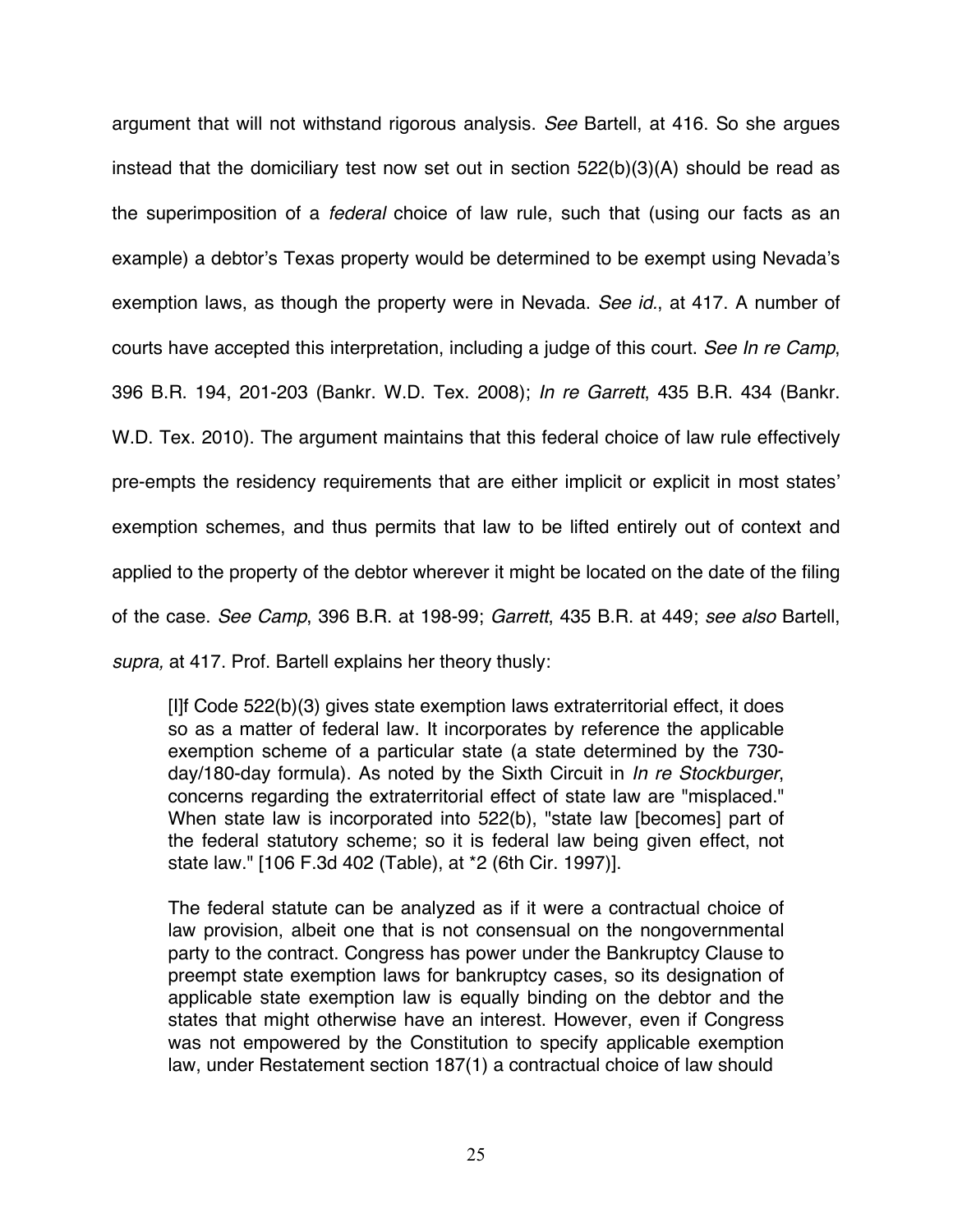be honored to the extent the choice is one that could have been addressed directly in the contract. Because the Bankruptcy Clause gives Congress the power to list specific exemptions that a debtor may claim in bankruptcy, by analogy, its decision to incorporate by reference state exemptions would be equally enforceable.

*Id*. She adds later in her discussion that, in enacting the new domiciliary rule in 2005, "Congress intended to put the debtor into the same position as the debtor would have been had the debtor not made the recent move. *Congress did not intend to punish the debtor for moving by providing the debtor less favorable exemptions than the debtor would have had by staying put.*" *Id.* at 419-20. Not surprisingly, however, she offers no support for these assertions beyond a citation to Professor Cole's article (which was published a full three years before the 2005 amendments) and to the unhelpful legislative history to the 2005 amendments, which essentially parrot the language of the statute with little in the way of further elaboration. *See id.* at 419-20, n. 110-11. She gives no basis for her conclusion about Congress' intentions toward innocent debtors caught up by the strict rule of residence. Nor has this court been able to find any such evidence in the history leading up to the 2005 amendments. $32$ 

Professor Bartell offers little in the way of careful analysis to support what amounts to a federal pre-emption argument. In view of the strong federalist strain that is evident in the incorporation of state exemption laws into the federal bankruptcy laws, the claim to federal preemption is frankly difficult to swallow. The Tenth Circuit's Bankruptcy Appellate Panel has expressed the same skepticism. *See In re Stephens*, 402 B.R. 1, 5 (B.A.P 10th Cir. 2009) ("it appears to this Court that Congress was not seeking to

 <sup>32</sup> *See* Susan Jensen, *A Legislative History of the Bankruptcy Abuse Prevention and Consumer Protection Act of 2005*, 79 AM. BANKR. L.J. 485 (2005).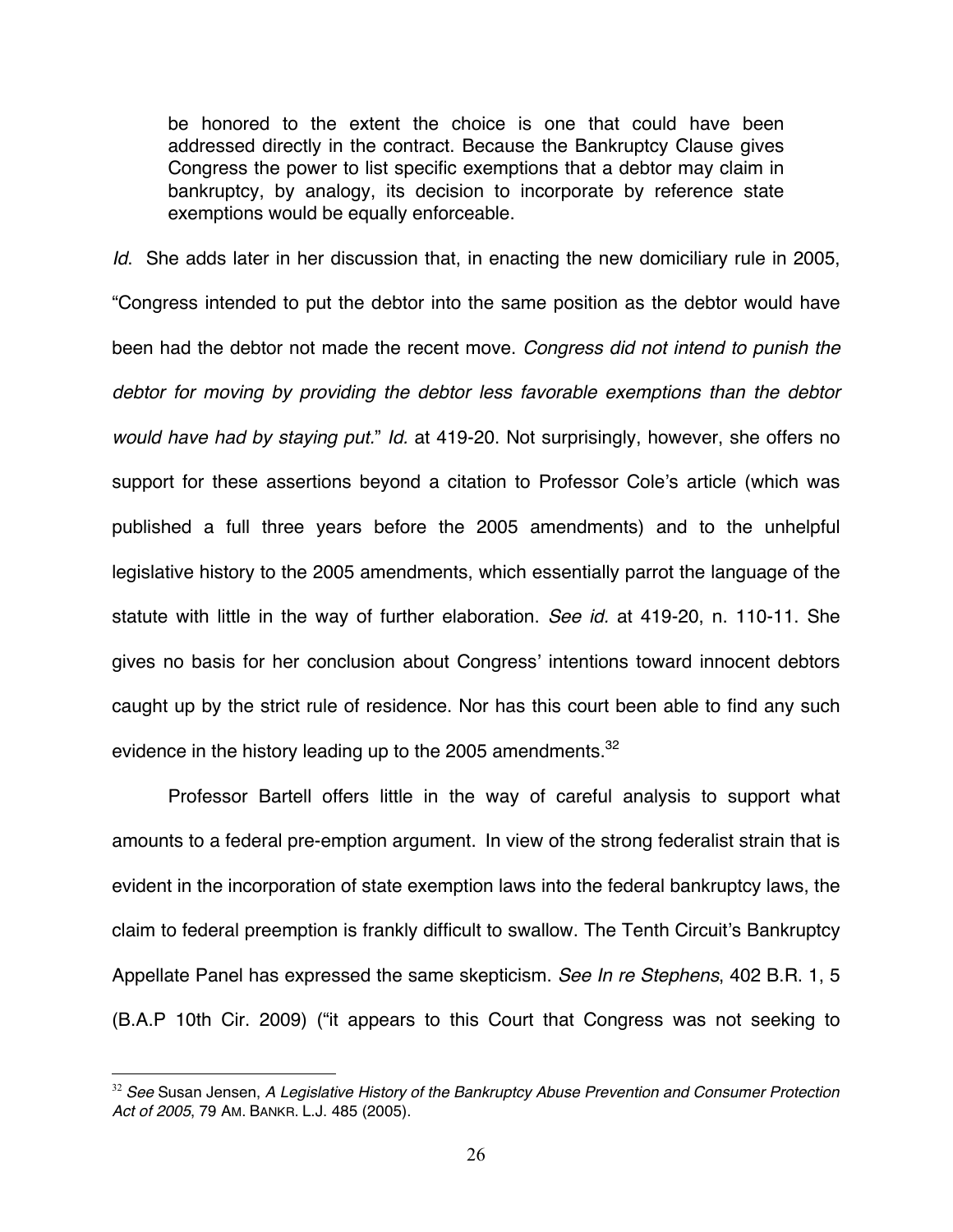exercise any preemption right by § 522(b)(3)(A), which expressly allows states to opt out of the federal exemption system and impose their own exemptions within the bankruptcy context"). Nor does the preemption argument square with the Supreme Court's observation in *Butner* that, "unless some federal interest requires a different result, there is no reason why such interests should be analyzed differently simply because an interested party is involved in a bankruptcy proceeding." *Butner v. United States*, 440 U.S. 48, 55 (1979).

Under the Supremacy Clause of the U.S. Constitution federal law may preempt state law in one of three ways: "First, when acting within constitutional limits, Congress is empowered to pre-empt state law by so stating in express terms." *Hillsborough County v. Automated Med. Labs., Inc.*, 471 U.S. 707, 713 (1985). Second, "[i]n the absence of express pre-emptive language, Congress' intent to pre-empt all state law in a particular area may be inferred where the scheme of federal regulation is sufficiently comprehensive to make reasonable the inference that Congress ʻleft no room' for supplementary state regulation." *Id*. And finally, ʻ[e]ven where Congress has not completely displaced state regulation in a specific area, state law is nullified to the extent that it actually conflicts with federal law." *Id*.

Here, section 522 does not expressly pre-empt state exemption laws. To the contrary it specifically incorporates those laws.

"There can be no preemption … where Congress ʻexpressly and concurrently authorizes' state legislation on the subject. *Rhodes v. Stewart*, 705 F.2d 159, 163 (6th Cir. 1983). ʻIn such instance, rather than preempting the area, Congress expressly authorizes the states to 'preempt' the federal legislation.' *Id*.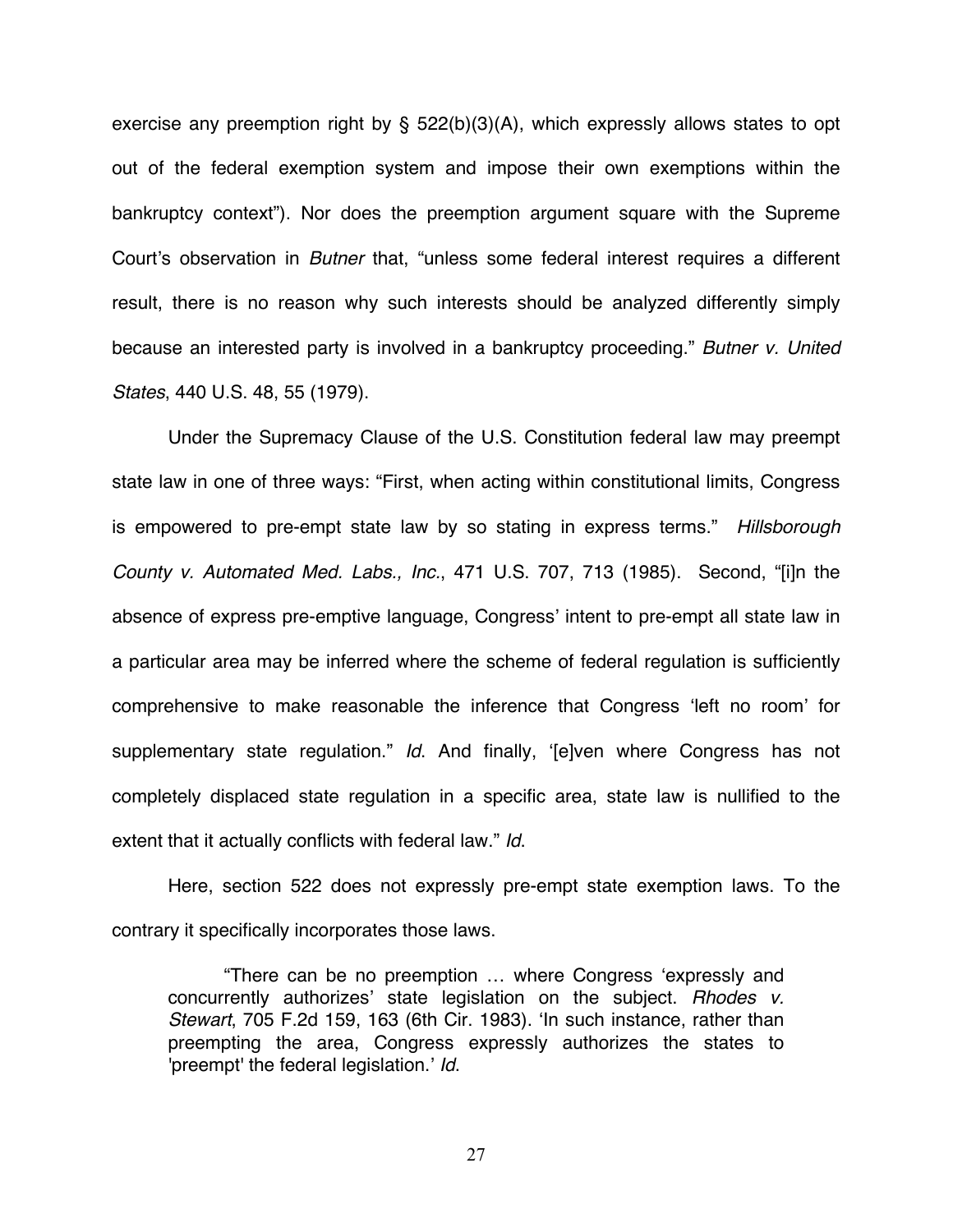*Sheehan v. Peveich*, 574 F.3d 248, 252 (4th Cir. 2009), *cert. den.* 130 S.Ct. 1066 (2010) (authorizing West Virginia to enact bankruptcy-specific state exemptions). Thus, express pre-emption does not exist here. As for implied field pre-emption, such preemption "will be inferred where the field is one in which ʻthe federal interest is so dominant that the federal system will be assumed to preclude enforcement of state laws on the same subject.'" *Id*. This argument too is difficult to make with respect to section 522. That section's incorporation of state exemption laws reflects a solicitude on the part of Congress in favor of the strong interests states have in balancing the interests of debtors and creditors within their state, it being state law that controls creditor enforcement remedies (and the limitations thereon).<sup>33</sup> Nor does conflict pre-emption exist here. "Such a conflict arises when ʻcompliance with both federal and state regulations is a physical impossibility.'" *Id*. Section 522(b)(3)(A) can, as has been noted, result in the possibility that a given debtor *in bankruptcy* might be deprived of any exemption. The failsafe provision at the end of section 522(b)(3), however, prevents that from occurring, by providing to debtors who are deprived of any exemption by virtue of the domiciliary rule the right to claim the federal exemptions, notwithstanding any state opt-out law. *See* 11 U.S.C. § 522(b)(3). In short, pre-emption analysis demonstrates that, if anything, section 522(b)(3)(A) does *not* pre-empt state law.34

<sup>&</sup>lt;sup>33</sup> See, e.g., McGarry v. Chew (In re Chew), 496 F.3d 11, 14-15 (1<sup>st</sup> Cir. 2007) (overruling an objection to a debtor's homestead exemption, because a state court had already ruled that the objection was unfounded under state law prior to the bankruptcy filing); *In re Zibman*, 268 F.3d 298, 302 (5thCir. 2001) (exemptions claimed are determined by the facts and law as they exist on the date of filing); *see also White v. Stump*, 266 U.S. 310, 312 (1924) (Bankruptcy Act of 1898 made the state laws existing when the petition was filed the measure of the right to exemptions).

<sup>34</sup> The court in *In re Garrett* argues that conflict pre-emption does apply, based primarily on its reading of the legislative history and underlying policy. The argument from legislative history is less than persuasive, however, as the only support for the position urged by the *Garrett* court is to be found in the dissenting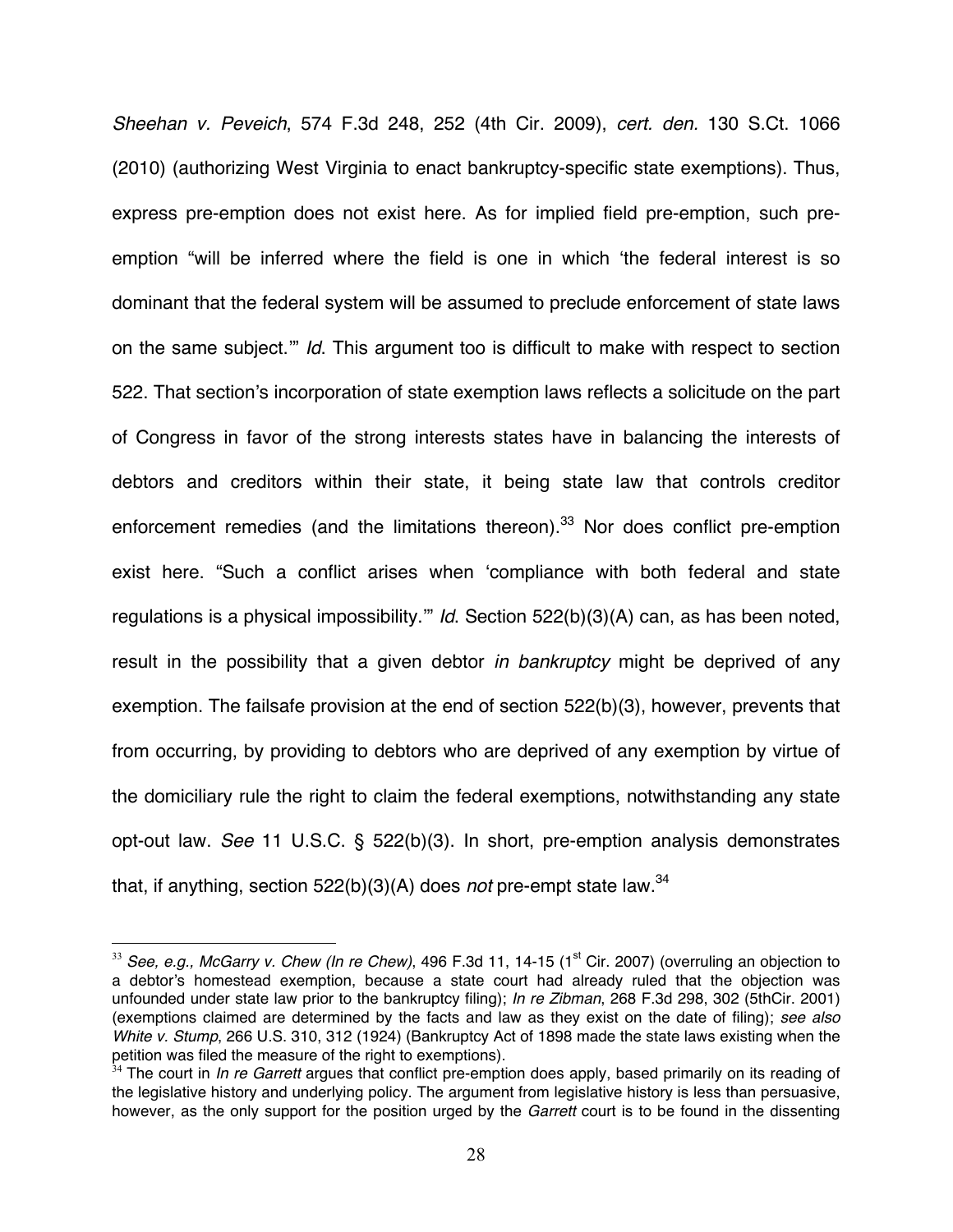This court is not alone in greeting the pre-emption argument with skepticism. *See In re Stephens*, 402 B.R. 1, 5 (B.A.P. 10<sup>th</sup> Cir. 2009) ("it appears to this Court that Congress was not seeking to exercise any preemption right by  $\S$  522(b)(3)(A), which expressly allows states to opt out of the federal exemption scheme and impose their own exemptions within the bankruptcy context"). As has already been noted, the Code in many places relies on state law to supply the rule of decision, and "unless some federal interest requires a different result, there is no reason why such interests should be analyzed differently simply because an interested party is involved in a bankruptcy proceeding." *Butner v. United States*, 440 U.S. 48, 55 (1979). The only "federal interest" one could identify here is one that affords debtors in bankruptcy with the opportunity to claim *some* property as exempt, in service to the fresh start policy of the Code. *Henderson v. Belknap (Matter of Henderson)*, 18 F.3d 1305, 1311 (5<sup>th</sup> Cir. 1994) (use of section 522(f) to remove a judgment lien that clouded the title of debtor's homestead was appropriate to assure the debtor's fresh start). There is no need to manufacture a

 $\overline{a}$ report filed by a minority of the members of the House Judiciary Committee. The argument from the court's reading of "underlying policy" is difficult to accept as well. The court says that extraterritorial restrictions in states' exemption and opt-out laws must be disregarded because, to do otherwise would mean that mobile debtors could actually get the very federal exemptions that the Code's recognition of state opt-out law says such debtors are not supposed to be able to have. "The point here is … that the federal exemptions must apply and their application is inconsistent with the Congressional policy of placing debtors who move within 730 days of their bankruptcy filing in the same position they would have been in had they never left their prior state of domicile." *Garrett*, 435 B.R., at 450 n. 21. But that statement of purported Congressional public policy has only the support of authors of the minority report. The majority position was to the effect that the 730 day residency requirement would prevent the unscrupulous debtor from enjoying the benefits of the exemption scheme in the state *to which he had moved*.

The bill also restricts the so-called "mansion loophole." Under current bankruptcy law, debtors living in certain states can shield from their creditors virtually all of the equity in their homes. In light of this, some debtors actually relocate to these states just to take advantage of their "mansion loophole" laws. S. 256 closes this loophole for abuse by requiring a debtor to be a domiciliary in the state for at least two years before he or she can claim that state's homestead exemption.

H.REP. No. 31, 109<sup>th</sup> Cong, 1<sup>st</sup> Sess 15-16 (Apr. 8, 2005). There is no discussion in the majority report about the importance of "placing debtors in the same position as they would have been in had they never left their prior state of domicile."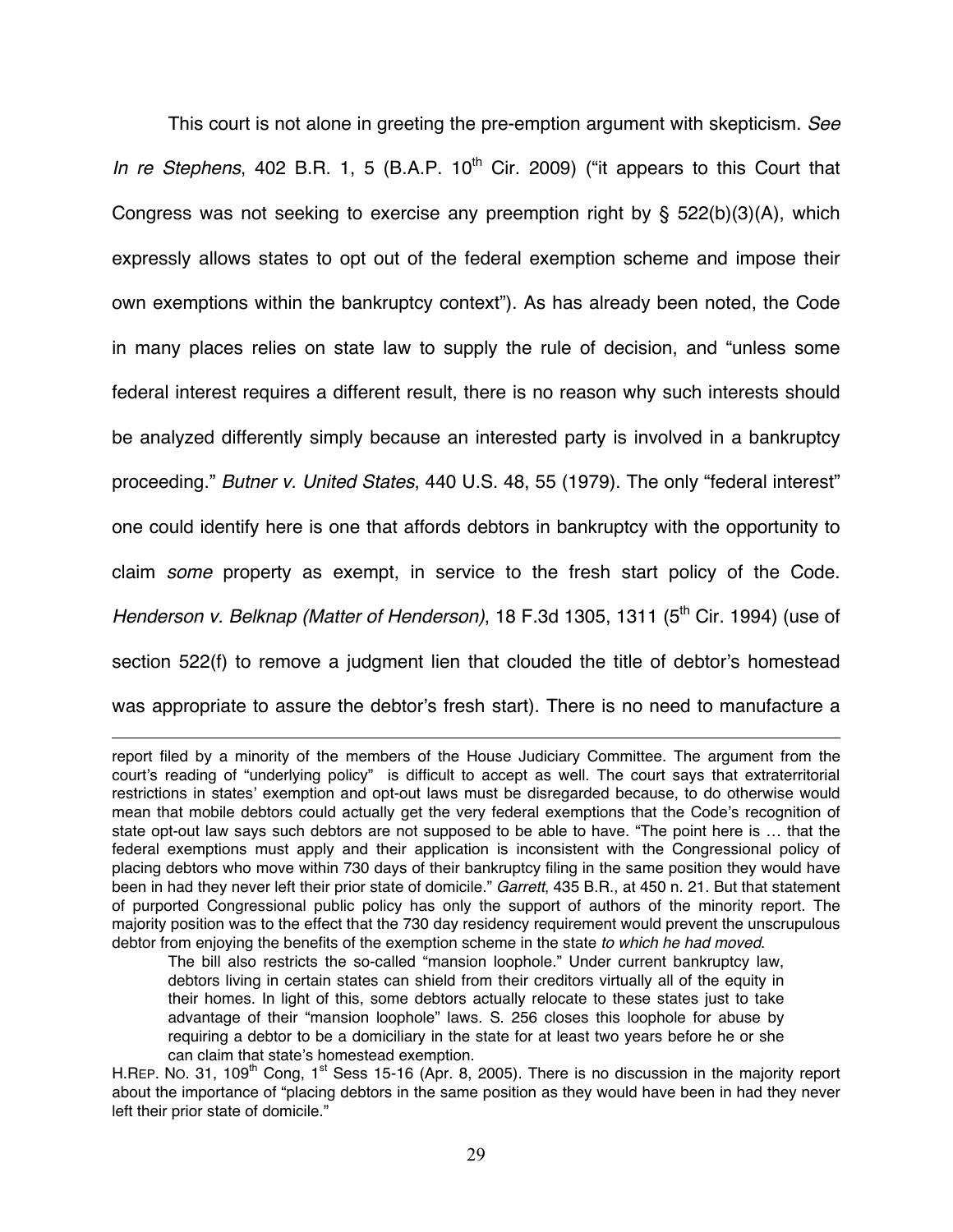"federal interest" in assuring a debtor in bankruptcy access to *some* property as exempt as a device to re-interpret the plain language of section 522(b)(3)(A), as the failsafe clause at the conclusion of section 522(b)(3) already accomplishes that result.

The express language of section 522(b)(3)(A) certainly generates a result that many (including this court) would perceive to be unfair. But a perceived unfair result is not necessarily an absurd result. And absent such a finding, a court is obligated to apply the plain language of the statute as written. The language of the domiciliary requirement is, to this court, unambiguous and straightforward. Though the look-back period has changed, the structure of the provision is essentially unaltered from the original version enacted in 1978, and it is plainly and easily applied (albeit with unfortunate consequences in the case of traveling debtors). If the language of a statute is plain, then it is the duty of the court to enforce them according to their terms. *See Lamie v. U.S. Trustee*, 540 U.S. 526, 634 (2004); *Connecticut Nat. Bank v. Germain*, 503 U.S. 249, 253-54 (1992) ("courts are to presume that a legislature says in a statute what it means and means in a statute what it says").

The domiciliary requirement is linked to section 522(b)(1), which gives debtors the option to select for exemption from property of the estate "the property listed in either paragraph (2) or, in the alternative, paragraph (3) of [section 522(b)]." 11 U.S.C. § 522(b)(1). Subparagraph (2), which refers to the federal exemption list found in section 522(d), provides that the debtor, pursuant to the law applicable as determined by the domiciliary requirement, may elect the federal exemptions, subject to any state opt-out provision. Subparagraph (3) refers to the state exemptions under the state law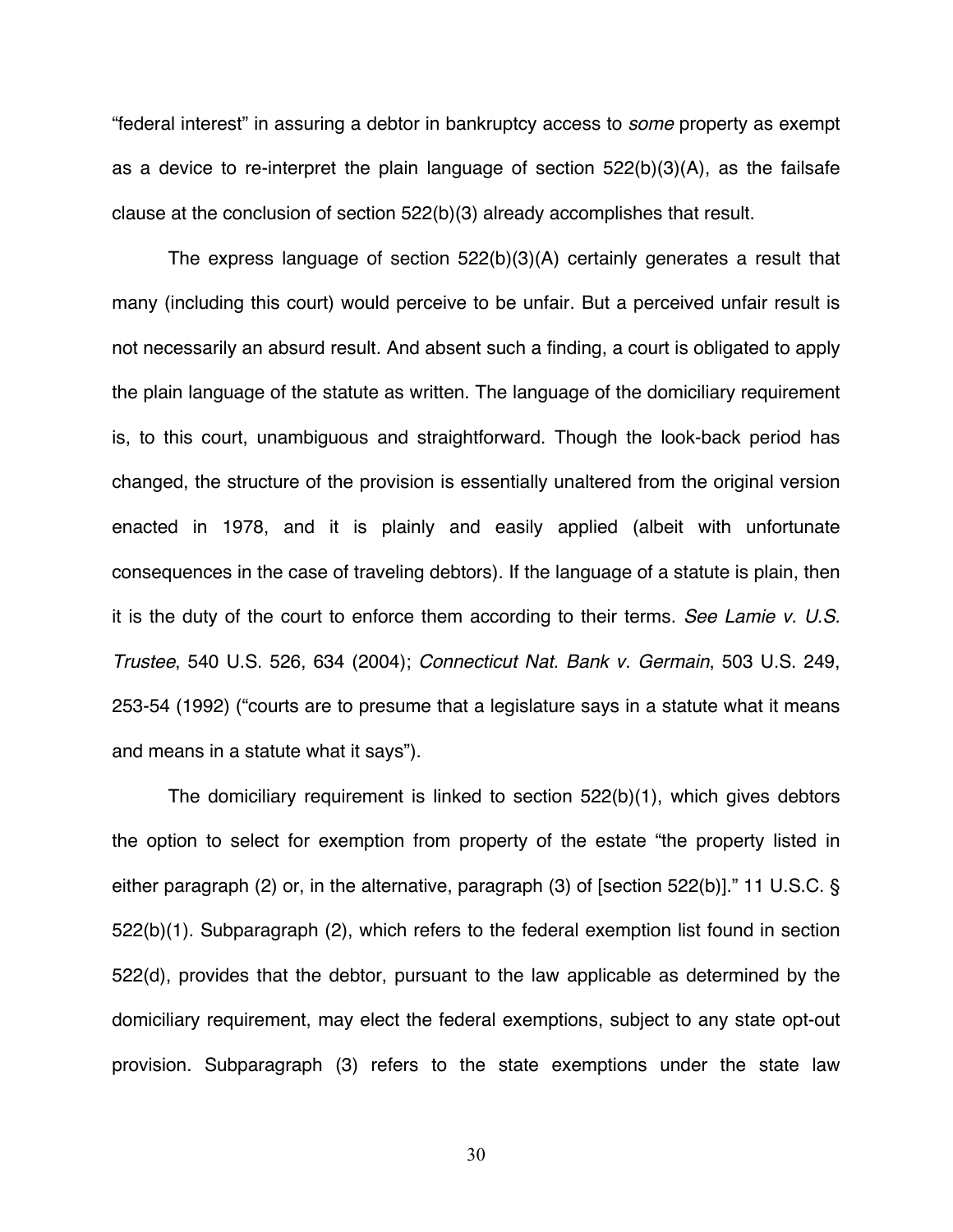exemption scheme applicable to the debtor, which is also determined by the domiciliary requirement. The domiciliary requirement itself is set out in subsection (b)(3), and begins "Property listed in this paragraph *is* ..." 11 U.S.C. § 522(b)(3).<sup>35</sup> The verb chosen is significant. We are not told that the property is *to be determined by*, or *pursuant to*, a choice of law rule then set out in the statutory text. We are told instead that the property of the estate that can be exempted *is* whatever the domiciliary test says it is. *See Texas Food Indus. Assoc. v. United States Dep*'*t of Agric.*, 81 F.3d 578, 582 (5th Cir. 1996) (applying the "cardinal canon of statutory construction--that the words of a statute will be given their plain meaning absent ambiguity"—and concluding that the plain language of the statute at issue precluded the defendant's argument).

Subparagraph (A) then tells us, in pertinent part, that the property that qualifies for the alternatives in section 522(b)(1) *is* "any property that *is* exempt under ... State or local law that *is* applicable on the date of the filing of the petition ..." 11 U.S.C. § 522(b)(3)(A). Again, the verb choice is important. We are not told that the property that can be chosen *would be* exempt under the applicable state law to be selected under the look-back test. We are told instead that, *as of the filing date*, the property to be selected is that which *is* exempt under the State law regime dictated by the domiciliary test. That language is clear and straightforward, and admits of no ambiguity. Find the right law.

 $35$  The pre-2005 version set out the choice option in the main paragraph, subsection (b). That paragraph ended with the phrase "Such property is ..." It then set out two subparagraphs, (1) and (2). Subparagraph (1) laid out the federal exemption option, pointing to section 522(d), but made that option subject to the opt-out law of whatever state was indicated by the domiciliary requirement, then set out in subparagraph (2)(A). Former subparagraph (2)(A) is now subparagraph (3)(A), and is altered primarily to replace the 180-day look-back period with the 730-day look-back period. There is no substantive difference between the phrase "Such property is ..." in the pre-2005 version, and the phrase "Property listed in this paragraph is ..." in the 2005 version.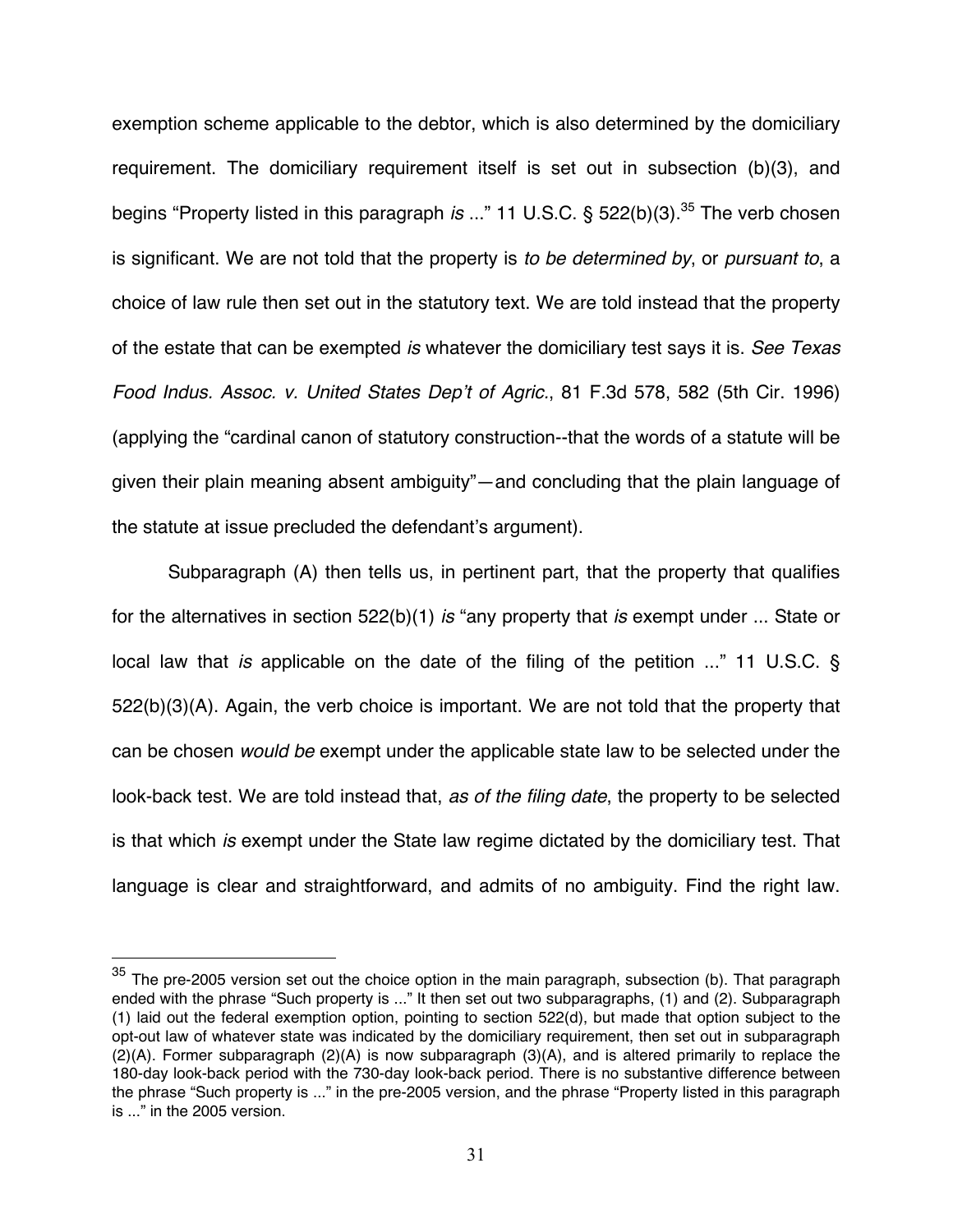Then apply that law, as of the date of the filing of the petition, and ask whether the property the debtor wants to claim *is exempt* under that law.

The actual test itself starts with the phrase "... at the place," but to put it in context, it is best to start by restating earlier language: "Property listed in [section 522(b)(3), being the "second alternative" described in subsection (b)(1)] is ... any property ... that is exempt under ... State or local law that is applicable ... *at the place in which the debtor*'*s domicile has been located* for the 730 days immediately preceding the date of the filing of the petition ..." 11 U.S.C. § 522(b)(3)(A) (emphasis added). Thus, the general test for state selection is the state where the debtor resides as of the date of the filing of the petition, *provided the debtor has lived there continuously for the two year period prior to filing*. Again, this is a straightforward test, easily applied, and, far from creating ambiguity, correctly matches the state of the debtor's current residence with the state whose exemption laws should apply to the debtor for those debtors who have lived in the same place for at least the last couple of years (and that is most debtors). The debtor's exemptions (under the state option) in bankruptcy will exactly correspond with the debtor's exemption entitlement outside bankruptcy.

The next part of the test is designed to deal with the perceived problem of debtors who move opportunistically to a state with generous exemptions (or a state that permits the debtor to choose federal exemptions). Before 2005, the test corresponded with the venue test, so that a debtor who moved to a favorable state within, say, a month of filing would face the prospect of having her case dismissed or transferred, on grounds that the case was improperly venued. *See* FED. R. BANKR. P. 1014(a)(2); 28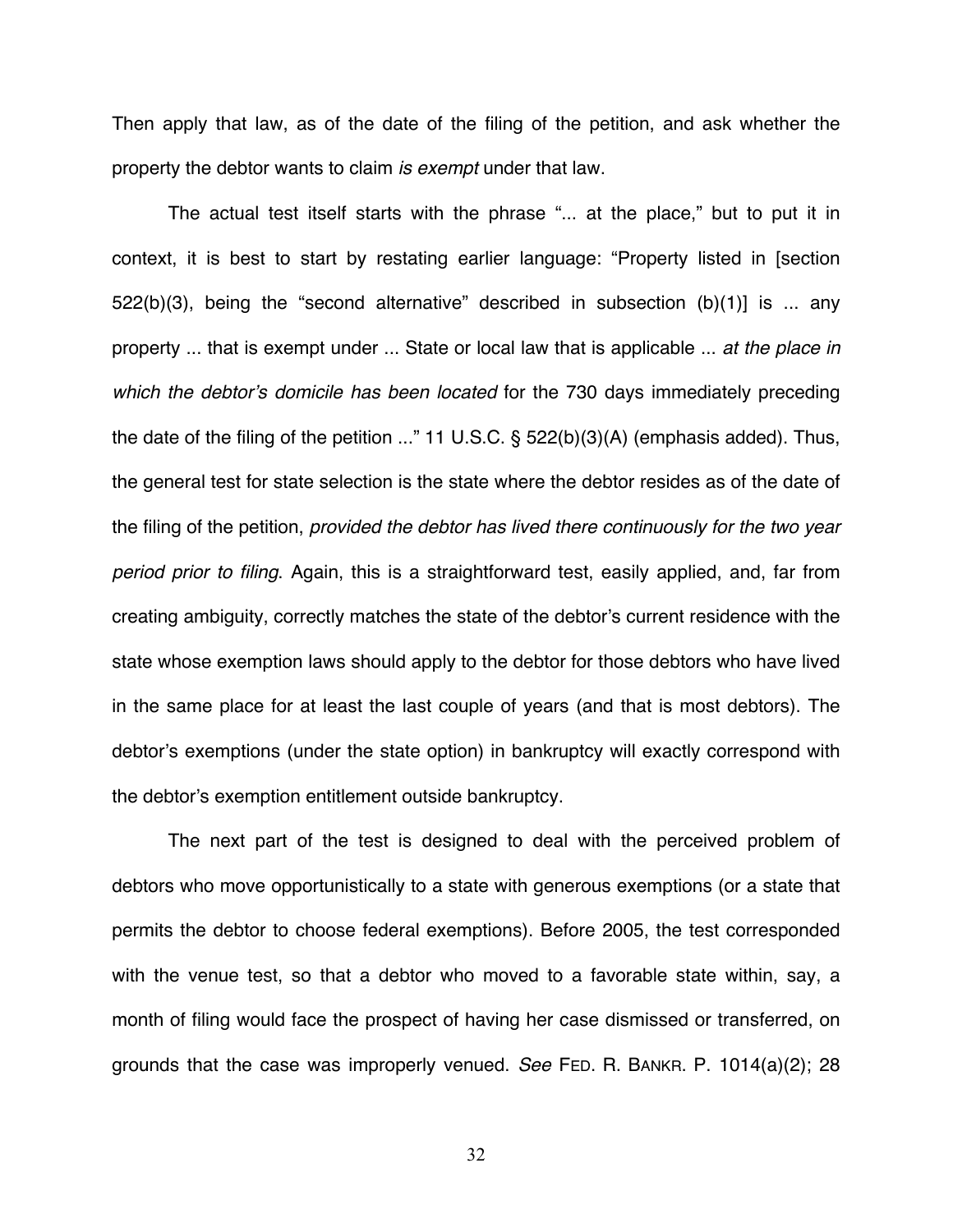U.S.C. § 1472. Thus (at least theoretically), debtors trying to play the system would find their efforts frustrated, and so would be forced to return to the place from whence they came, there to face the consequences of their perfidy.**<sup>36</sup>** To avoid this, a debtor needed only to hold on for 91 days before filing the petition in the new location. Then, again, the state of the debtor's current residence would match up with both the rule for proper venue and the state whose exemption laws would apply.

The 2005 amendments did not change this basic structure. However, with the two year residency rule in place, the venue rule for placing the case could easily be different than the residency rule for exemption law purposes, because the time periods for venue and for exemption domicile no longer match. If the peripatetic debtor could not hold out for two years before filing in her new residence, then the same 180 look-back test would be used – but as of the date *two years before* the date of the bankruptcy filing. The exact language in the statute states: " ... or if the debtor's domicile has not been located at a single State for such 730-day period, the place in which the debtor's domicile was located for 180 days immediately preceding the 730-day period or for a longer portion of such 180-day period than in any other place." 11 U.S.C. § 522(b)(3)(A). Once again, the language of the test is clear. The consequences can be draconian, and in many cases the result will be that the place of the debtor's residence will no longer match up with the state exemption laws that the domiciliary test imposes. But the operation of the statute is not ambiguous. Once the "correct" state is identified using this

 $36$  The consequences consisting of (1) having now to travel to the former location for meetings and hearings, and (2) having not only to settle for the exemption scheme in the former location, but also to face the real possibility that most of their current property, now located in their current state, would not be eligible for exemption under the law of the former location.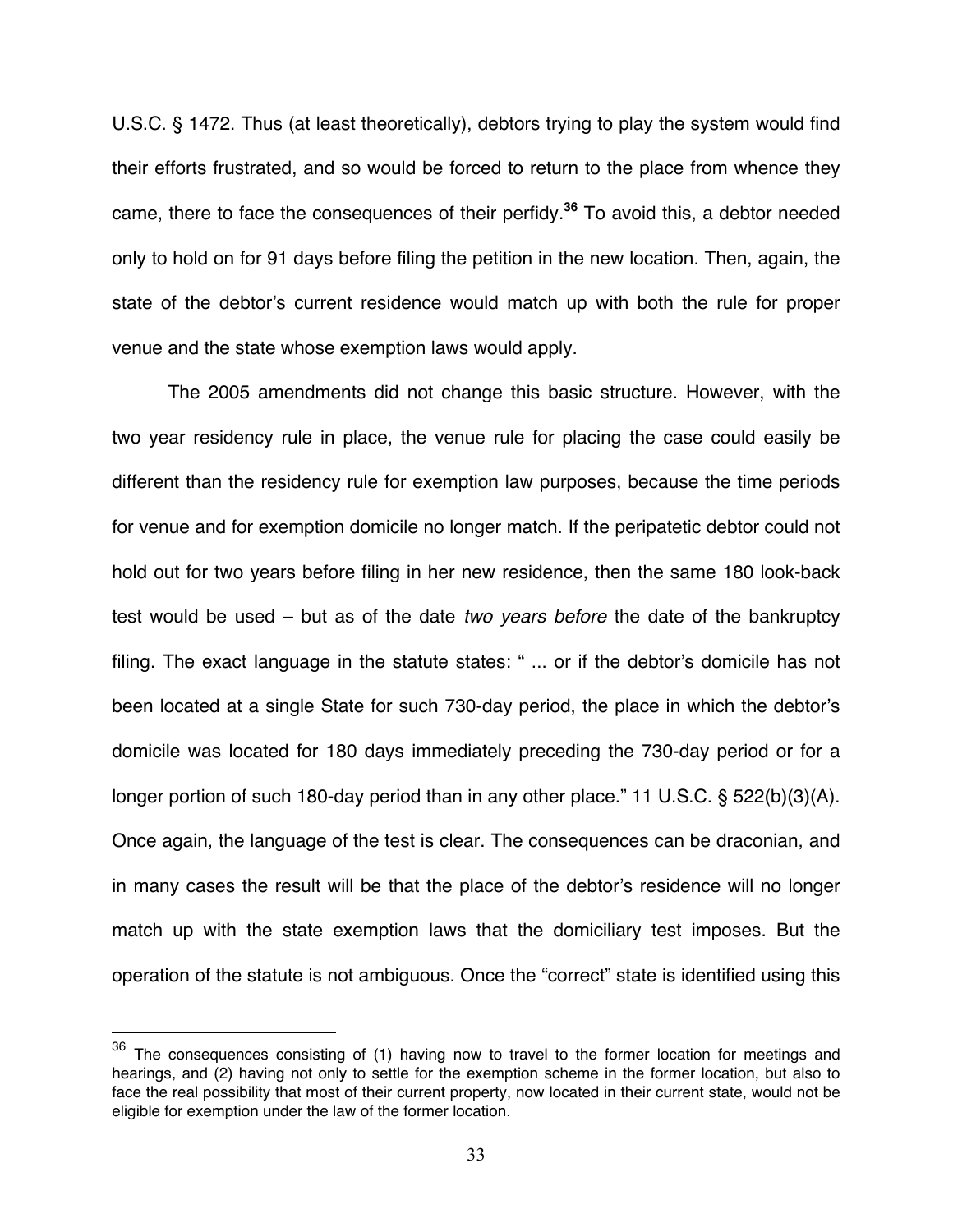test, we still ask the same question. *Is* the debtor's selected property exempt under *that*  state's laws?

Perhaps, in a more perfect world, Congress could have enacted Professor Bartell's suggested test. One could imagine statutory language that would have yielded that result -- language, it is worth adding, that would also be more likely to trigger federal pre-emption than does the current text. For example, section 522(b)(3)(A) could have been written thusly (in pertinent part): "Property listed in this paragraph is ... any property that *is* exempt under ... State or local law on the date of the filing of the petition at the place in which the debtor's domicile has been located for the 730 days immediately preceding the date of the filing of the petition, or if the debtor's domicile has not been located in a single State for such period, *then any property (regardless of its location as of the date of the commencement of the case) that would be exempt if said property were located in or subject to the State or local law* at the place in which the debtor's domicile was located for 180 days immediately preceding the 730 day period *..."* That sort of language would signal that Congress intended the "as if" approach laid out in *Camp*, for example.**<sup>37</sup>**

<sup>37</sup> In *Camp*, the court argues that section 522(b)(3)(A)

requires the bankruptcy court to ʻdisregard the element of reality' of the *actual* state of the debtor's residence (Louisiana) ... and instead engage in the fiction of considering the state of his or her former residence (Texas) ... to be the state where he or she currently resides. If the debtor chooses state exemption laws, Texas exemption laws would apply to the debtor's home and other property located within the state -- in this case, within "Louisiana *qua* Texas." This is *not,* however, the extraterritorial application of Texas' exemption laws. It is not under the authority of the State of Texas that its exemption laws are being applied to property outside Texas. Rather, it is a *federal* choice of law statute -- § 522(b)(3)(A) -- that has expressly provided that the exemption laws of a particular state -- Texas -- are applicable to a debtor who, by definition, is no longer a domiciliary of that state and so whose property is almost certainly no longer located within that state.

*In re Camp*, 396 B.R. 194, 201-02 (Bankr. W.D. Tex. 2008) (Gargotta, J.). Were the language of the statute to read as is suggested in the text above, this interpretation might work. However, so long as the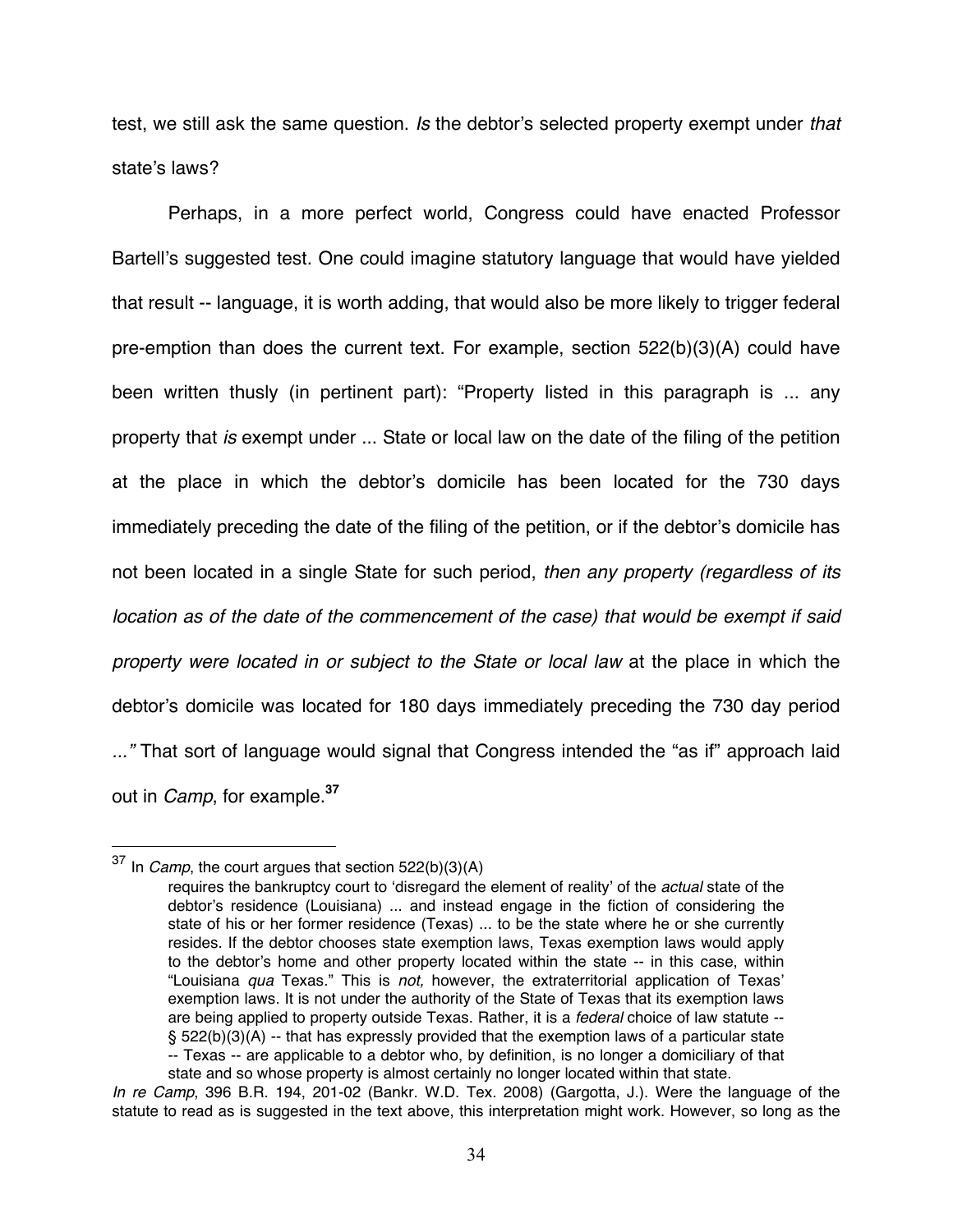The actual language of the current statute, however, signals no such approach, nor does it express any intent to artificially apply one state's laws to property in another state. If anything, the unnumbered paragraph at the end of section 522(b)(3) (immediately following subparagraph (b)(3)(C)) evidences a Congressional recognition that the straightforward application of the statutory language, as written, could very well have the very result that the courts in *Camp* and *Garrett* try so assiduously to avoid -- a debtor could well be left with no property eligible for exemption because of the mismatch between the debtor's state of current residence as of the date of filing, and the state whose exemption laws must be applied as of that date. States that paragraph:

If the effect of the domiciliary requirement under subparagraph (A) is to render the debtor ineligible for any exemption, the debtor may elect to exempt property that is specified under subsection (d).

11 U.S.C. § 522(b)(3), at unnumbered text following subparagraph (C). This paragraph has the positive effect of overriding a state's opt-out provision in the very circumstance presented by the facts of this case. The debtor lives in Texas, and has a home here. The domiciliary requirement in section 522(b)(3)(A) forces the debtor to use Nevada's exemption scheme. Nevada law also prohibits its debtors from selecting the federal exemption scheme when they file for bankruptcy. As the opt-out provision in Nevada law

operative verb in the statute is in the *indicative* mood and not the *subjunctive* mood, this invitation to ignore reality simply must be rejected. Nor does the court believe that the Supreme Court's ruling in *Owen v. Owen* supports a contrary view. *See* 500 U.S. 305, 312-13 (1991). Nothing in that decision can be read as a departure from that Court's long adherence to the application of the plain meaning rule as the first rule of statutory construction in bankruptcy matters. The case *can* be read as supportive of federal preemption principles, but the statute there under consideration (section 522(f)) was an *express* pre-emption of state lien law statutes. *See also United States v. Security Industrial Bank*, 459 U.S. 70 (1982). Section 522(b), by contrast, is an express *incorporation* of state law into the federal bankruptcy law. That that incorporation may be to further a particular federal purpose does not convert that incorporation into a preemption of state law, as *Camp* tries to argue. What is more, section 522(f) in fact *does* use the subjunctive mood, requiring a court to apply an "as if" test, as the Court in *Owen* noted. *See* 500 U.S. at 310-311. Section 522(b), as we have noted, does not use the subjunctive "would be." It uses the indicative "is."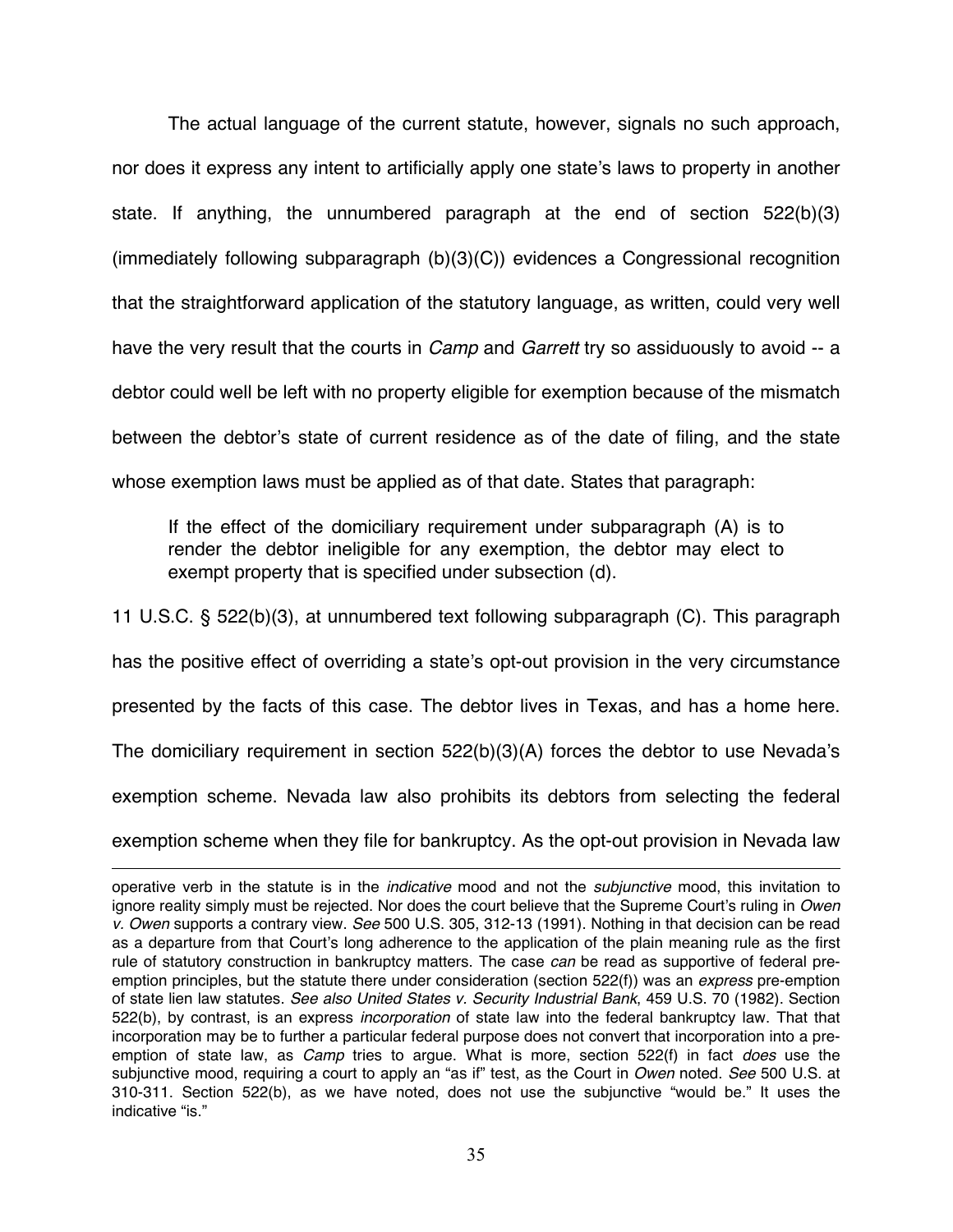is effective against this Texas debtor, $38$  this debtor could easily find himself with no exemptions at all. Nevada's homestead law does not have extraterritorial effect,<sup>39</sup> and its remaining provisions are enacted for the benefit of those who might find themselves the subject of collection enforcement by a Nevada sheriff or the like. They were never intended to apply as a limitation on the enforcement actions of a peace officer in, say, Texas. If this court is right that Nevada's exemption laws do not have extraterritorial application, and if this court is also right that Nevada's exemption laws cannot be lifted out of context and applied to a nonresident's property (especially property not in Nevada) -- and based on the plain meaning of section  $522(b)(3)(A)$ , the court is confident that it is right -- then the debtor would in fact be rendered ineligible for any exemption, the very scenario contemplated by the language at the end of section 522(b)(3).

The court readily agrees with the observation that section 522(b) as now written does not work well. That is an insufficient basis to substitute one's own preferred reading for that indicated by the plain language chosen by Congress. Clearly, Congress has failed to anticipate the stark inconsistency between a deference to state law, on the one hand, and a harsh domicile rule designed to punish a few ne'er-do-wells on the other. What is more, Congress appears to have given no thought whatsoever to the real damage its new residency requirement imposes on today's debtors. Long in our country's past, debtors did not move around nearly so much as they do today. Congress could, in the past, indulge the presumption that a given debtor filing for bankruptcy

<sup>&</sup>lt;sup>38</sup> Matter of Camp, --- F.3d ---, No. 09-50852 (5<sup>th</sup> Cir. Jan.21, 2011).

<sup>39</sup> *See* Bartell, *supra*, at 423. On this point, both this court and the *Camp* court agree.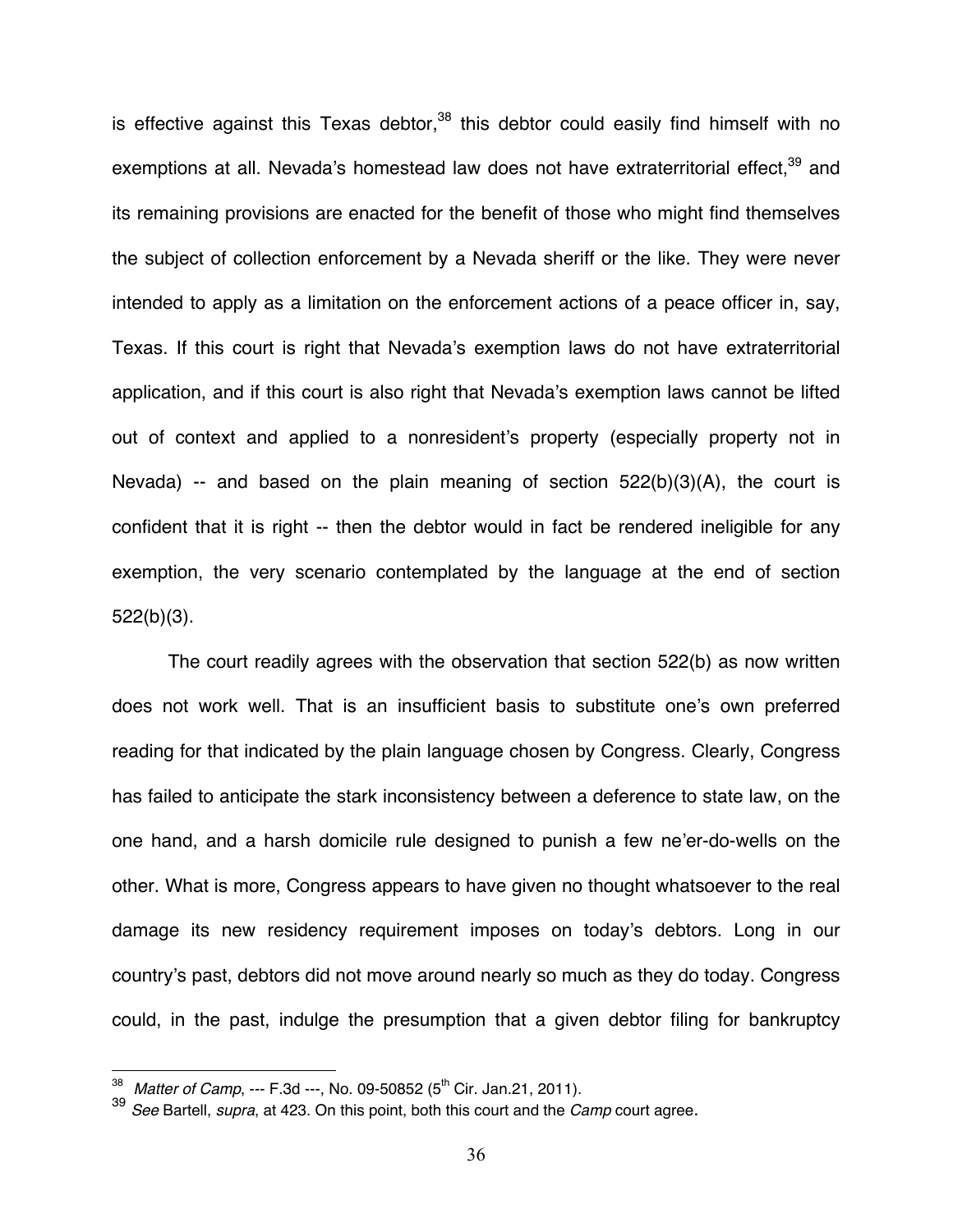would do so, with very few exceptions, in the state that was also his residence, for purposes of applying exemption laws in the bankruptcy case. In 1902, the Supreme

Court in *Moyses* observed that

It was many times ruled that this provision [*i.e.*, Section 6 of the Bankruptcy Act of 1898, allowing to bankrupts the exemptions which are prescribed by the state laws in which the debtor had their domicile for the greater portion of six months prior to filing] was not in derogation of the limitation of uniformity because *all contracts were made with reference to existing laws, and no creditor could recover more from his debtor than the unexempted part of his assets.* Mr. Justice Miller concurred in an opinion to that effect in the Case of Beckerford, 1 Dill. 45, Fed. Cas. No. 1,209.

Mr. Chief Justice Waite expressed the same opinion in Re Deckert, 2 Hughes, 183, Fed. Cas. No. 3,728. The Chief Justice there said: ʻThe power to except from the operation of the law property liable to execution under the exemption laws of the several states, as they were actually enforced, was at one time questioned, upon the ground that it was a violation of the constitutional requirement of uniformity, but it has thus far been sustained, for the reason that it was made a rule of the law to subject to the payment of debts under its operation *only such property as could by judicial process be made available for the same purpose. This is not unjust, as every debt is contracted with reference to the rights of the parties thereto under existing exemption laws, and no creditor can reasonably complain if he gets his full share of all that the law, for the time being, places at the disposal of creditors.* One of the effects of a bankrupt law is that of a general execution issued in favor of all the creditors of the bankrupt, reaching all his property subject to levy, and applying it to the payment of all his debts according to their respective priorities. *It is quite proper, therefore, to confine its operation to such property as other legal process could reach.* A rule which operates to this effect throughout the United States is uniform within the meaning of that term, as used in the Constitution.'

*Hanover Nat. Bank v. Moyses*, 186 U.S. 181, 189-90 (1902) (emphasis added). One can recognize from the emphasized portion of the text the court's assumption that the average debtor was assumed to be one whose exemptions in bankruptcy would correspond with the exemptions that that debtor could claim in the face of collection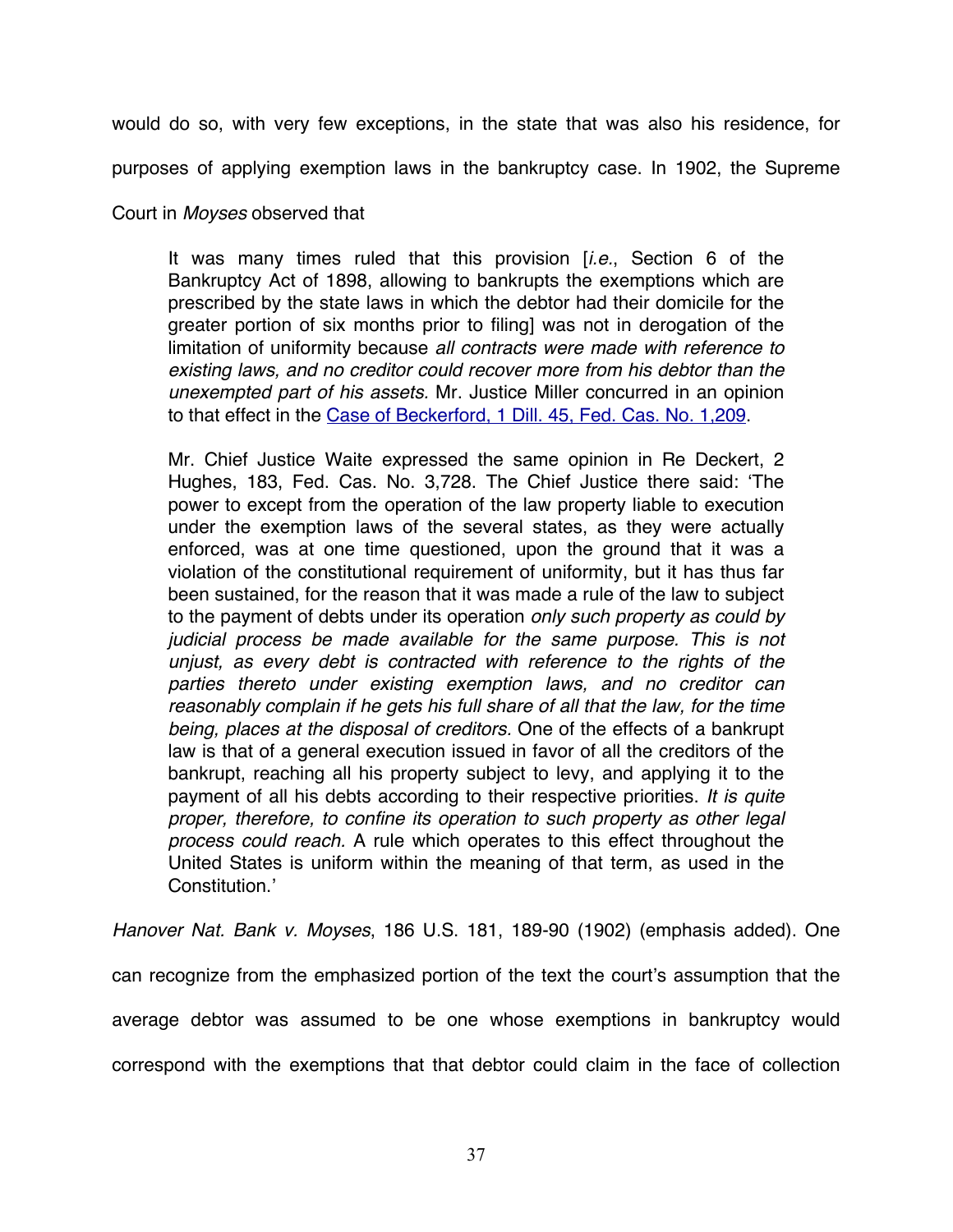actions outside bankruptcy. Indeed, there is even the assumption that those exemption laws would correspond with the exemptions that were in place *when the credit was first extended* (which could have been years earlier).

The basic language used to fix the domicile of the debtor for purposes of exemption selection in bankruptcy remains basically unchanged from that first used in 1898. Section 6 of the Bankruptcy Act of 1898 provided: "This act shall not affect the allowance to bankrupts of the exemptions which are prescribed by the state laws in force at the time of the filing of the petition *in the state wherein they have had their domicil for the six months, or the greater portion thereof, immediately preceding the filing of the petition*." Bankruptcy Act of 1898, ch. 541, § 6, 30 Stat. 544 (repealed 1978) (emphasis added). Eighty years later, the 1978 statute provided that debtors could exempt (unless otherwise barred by state law) "any property that is exempt under ... State or local law that is applicable on the date of the filing of the petition *at the place in which the debtor*'*s domicile has been located for the 180 days immediately preceding the date of the filing of the petition, or for a longer portion of such 180 day period that in any other place*." 11 U.S.C. § 522(b)(2)(A) (1978). Twenty-seven years after that, the 2005 amendments dramatically extended the potential look-back period, trapping the traveling debtor in the unfortunate conundrum that has been discussed in this opinion. Yet the basic structure for making the domicile call was unchanged from more than a century before.

Meanwhile, the American populace has become far more mobile. Professor Bartell observed in her article that, according to U.S. Census data from the 2000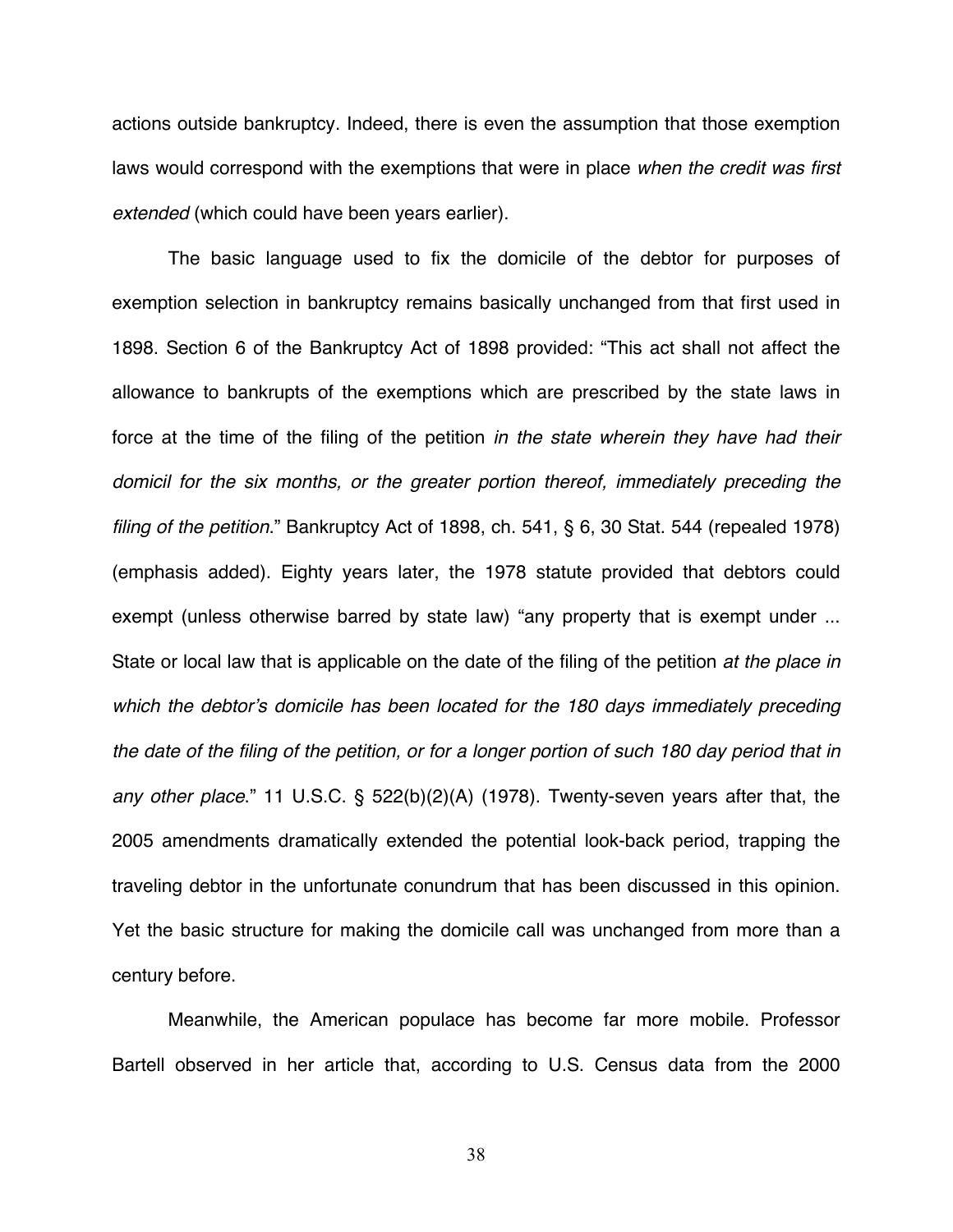census, more than 14 million Americans move every year, with over 2.6 million relocating to a different state. Bartell, *supra*, at 401.<sup>40</sup> While the bankruptcy laws have always made provision for the possibility that someone who files might only have recently moved to that state (and have similarly always matched the venue provisions to the exemption domicile rule), it was only in 2005 that Congress first completely disconnected the domicile rule from reality. Professor Bartell (as well as the courts in *Camp* and *Garrett*) seek to fix this problem with a suggestion to read the domicile rule as a federal choice of law proviso, one that would permit the statute to work justly even for the peripatetic debtor. Bartell, *supra*, at 418-19; *In re Camp*, 396 B.R. at 198; *In re Garrett*, 435 B.R. at 439. But the fix is actually a reach. The statute cannot be tortured into saying what it does not say. The simple reality is that Congress did not think through all of the implications -- or worse, did not care about the implications. The 2005 amendments were designed to penalize persons trying to use state exemption laws (and the Bankruptcy Code's use of those laws) opportunistically. *See* Cole, *supra*, at 260. Unfortunately, in the process, those same amendments inflict a penalty on innocent people with no intention whatsoever of gaming the system. They are just people who happen to have moved, and whose financial situation is such that they cannot wait two years to file (recall that, under prior law, the debtor needed only to hold out for 91 days). Many of those people are people like this debtor -- who moved to

 $^{40}$  2010 census data analysis is not yet complete. However, a 2009 report reflected that 37 million Americans had moved between 2008 and 2009, 1.3 million to different states. *See* Geographical Mobility: 2008 to 2009, Detailed Tables, Table 1 (General Mobility, by Race and Hispanic Origin, Region, Sex, Age, Relationship to Householder, Educational Attainment, Marital Status, Nativity, Tenure, and Poverty Status: 2009 to 2009), available at http://www.census.gov/population/www/socdemo/migrate/cps2009.html (visited Jan. 7, 2011).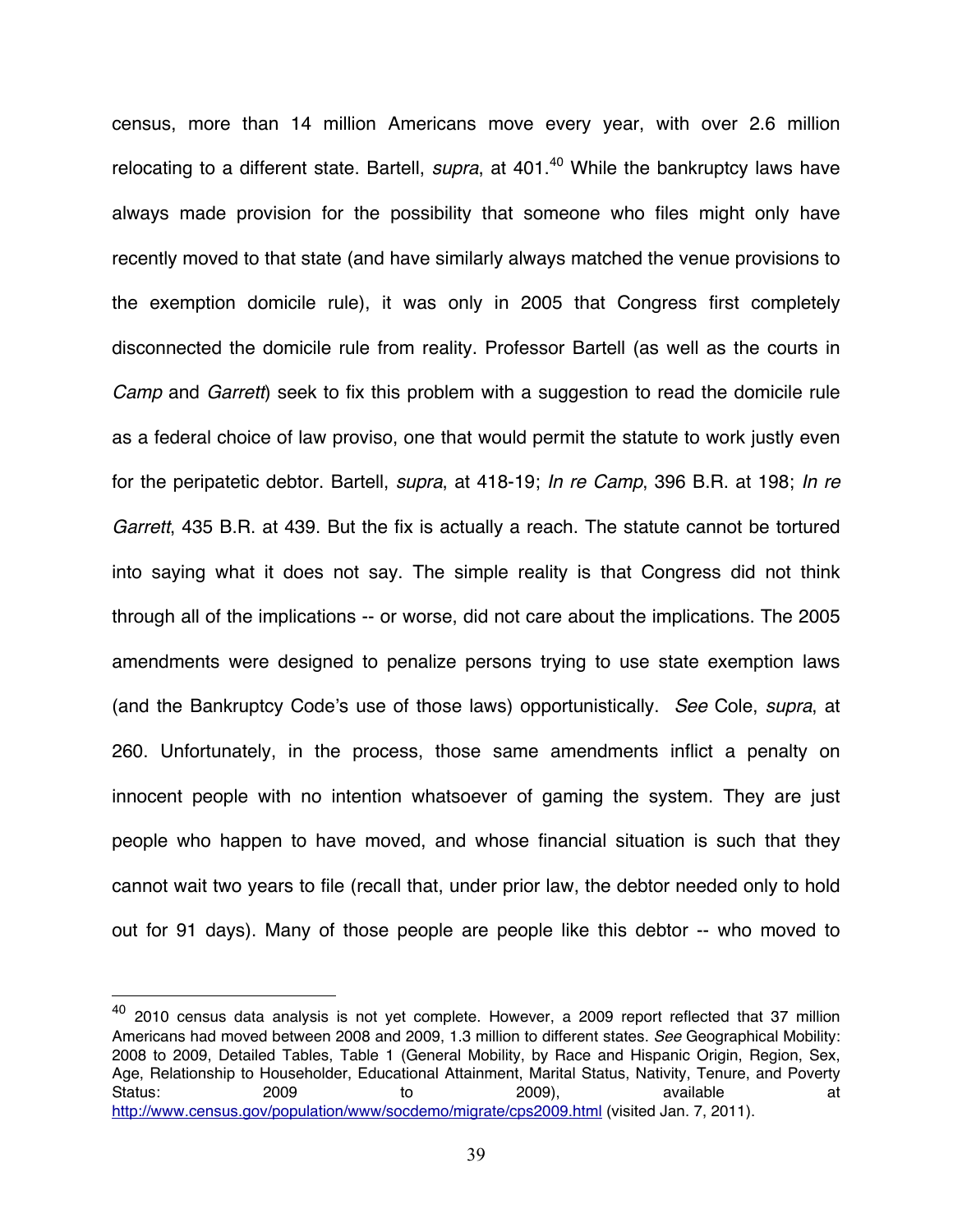another state only to find a job, and who returned home when his employment situation allowed it. He is effectively punished for no crime worse than looking for a job.<sup>41</sup>

The only thought that Congress gave to the thousands of unsuspecting debtors who might be ensnared in a trap designed to catch only ne'er-do-wells was the addition of the fail-safe mechanism at the end of section  $522(b)(3)$  – and that might not have happened at all but for the intervention of a legislative affairs liaison at the Department of Justice. *See* Letter to Representative Henry Hyde from Dennis K. Burke, Office of Legis. Affairs, Dept. of Justice (April 19, 1999), *reprinted at* H.R. Rep. No. 106-123, pt. 1, at 201 (1999).*<sup>42</sup>* Language responsive to the concerns he raised was included in the version of H.R. 333 that emerged from conference in 2002. *See* H. Rep. No. 107-617, Conference Report to Accompany H.R. 333, Bankruptcy Abuse Prevention and Consumer Protection Act of 2002, at 58-59 (July 25, 2002). The Conference Report explained that "if the effect of [the new 730 day domiciliary rule] is to render the debtor ineligible for any exemption, the debtor may elect to exempt property of the kind

<sup>41</sup> For reasons already explained in this court's earlier decision in *Battle*, section 522(b)(2) also does not work properly, primarily because Congress did not think through the implications of its provision. Section 522(b)(2) uses the domiciliary test in section 522(b)(3)(A) to select which state's law to apply for purposes of testing whether the debtor will be barred from choosing the federal exemptions. There seems to be little doubt, from the language found in the failsafe provision at the end of subparagraph (b)(3), that Congress assumed that if the state chosen by the domiciliary requirement had an opt-out provision, then that provision would bar the debtor from choosing federal exemptions, even though the state so chosen happens not to be the state where the debtor is residing on the date of the filing. Section 522(b)(2) states that the choice is available to a debtor "unless the State law that is applicable to the debtor under paragraph (3)(A) specifically does not so authorize." If the given state's law turns out not to bar the debtor from making the choice based solely on the fact that the state law itself applies only to its own residents, then, for debtors subject to that state's law, the failsafe provision in section 522(b)(3) is unnecessary surplusage. *See Matter of Camp*, --- F.3d ---, No. 09-50852 (5<sup>th</sup> Cir. Jan. 21, 2011).

 $42$  Mr. Burke pointed out that the proposed domiciliary requirement of 730 days might not be "effective," saying "Much of this will depend on how states limit their exemptions or permit individuals to claim exemptions. Without a full understanding of how state exemption laws are applied, unintended gaps will still arise under this proposal as debtors attempt to claim exemptions under the laws of another state in which they no longer reside or have property. It is unlikely, for example, that a Missouri debtor could claim the Texas homestead for the debtor's new Missouri residence -- two years after the debtor has moved himself and his property from Texas -- leaving the debtor with no homestead exemption to claim." *Id.*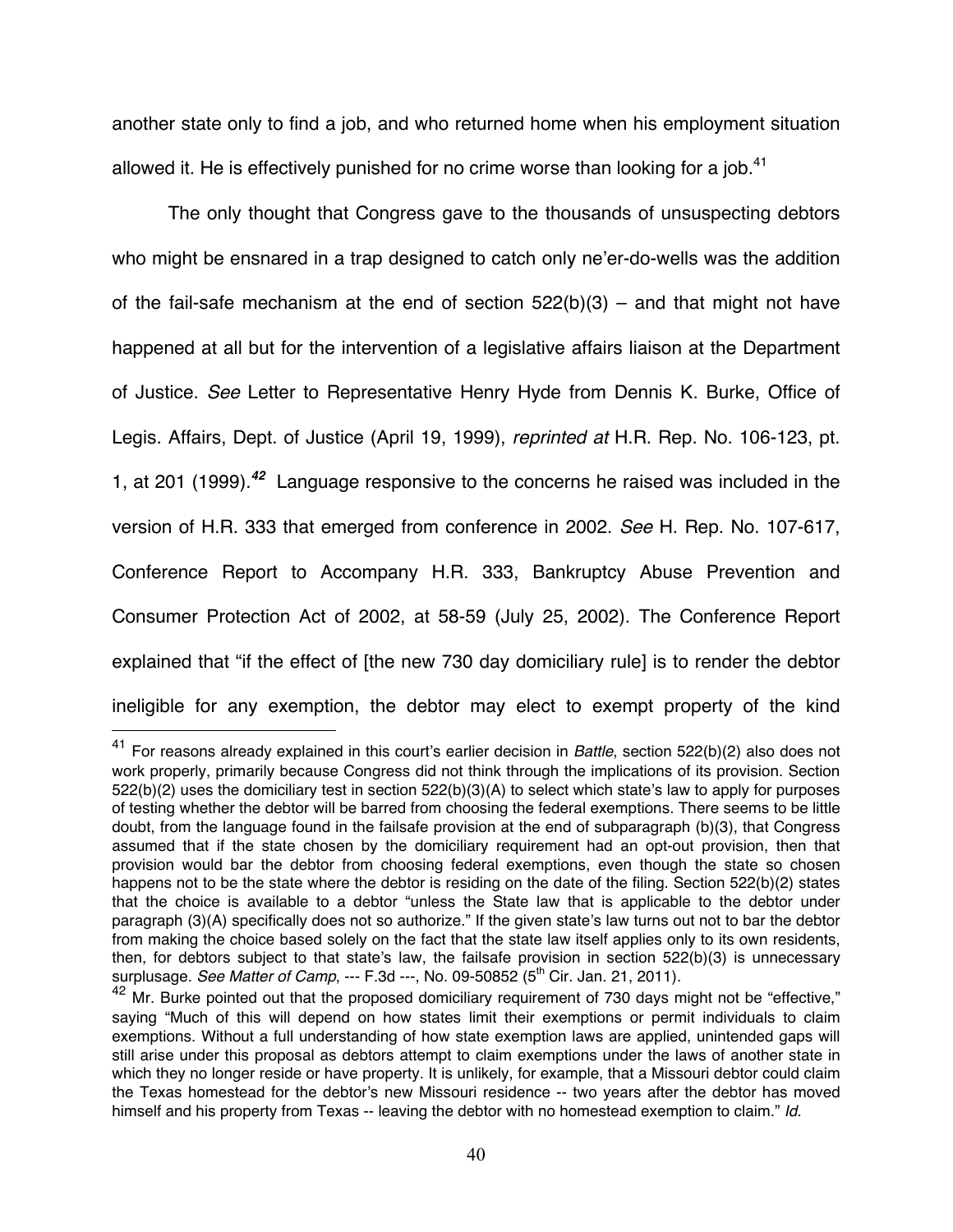described in the federal exemption *notwithstanding state opt out.*" *Id.* at 211 (emphasis added). That language is directly responsive to the issue raised to Representative Hyde by Dennis Burke in his letter three years earlier. It remained in subsequent iterations of the legislation through its eventual adoption in 2005. *See* H.R. 975, 108th Cong, 1st Sess (2003); S. 256, 109th Cong, 1st Sess (2005); *see generally* Susan Jensen, *A Legislative History of the Bankruptcy Abuse Prevention and Consumer Protection Act of 2005*, 79 AM. BANKR. L. J. 485 (2005).

It seems clear that the plain language of the statute yields an unfortunate result. Here, it deprives this debtor of his home, even though outside of bankruptcy, Texas law would preserve his home against the claims of his creditors. Yet an unfortunate result is not sufficient grounds to ignore the plain language of a statute. It is certainly never grounds to simply ignore Congressional intent, nor does it ever justify simply rewriting a statute a particular judge or judicial panel does not like. And that principle of judicial restraint must cut across all ideological lines, as it is central to the nature of the judiciary's role in a constitutional form of government. *See Marbury v. Madison*, 5 U.S. 137 (1803). This statute plainly directs a court to deprive the unlucky debtor who has moved to the state of filing within the two year period prior to filing of the state exemptions not only of the state in which she resides but also of the state in which she used to reside, and gives her, in return, the right to claim federal exemptions (whether on the basis this court espoused in *Battle* or on the basis of the failsafe provision at the end of section 522(b)(3)). The result, in this case, is that the debtor will lose his house.